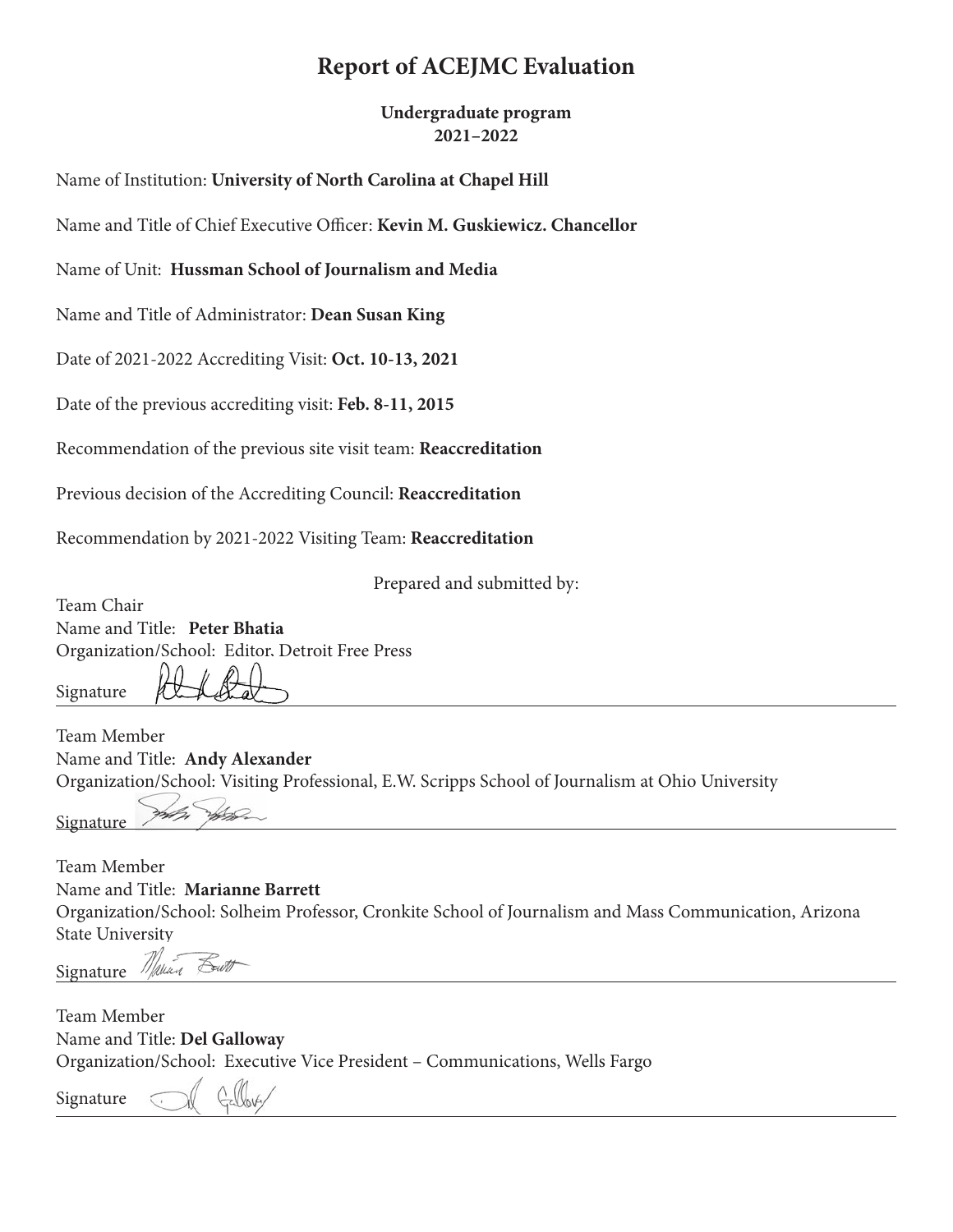Team Member Name and Title: **Earnest Perry** Organization/School: Associate Professor and Associate Dean, Graduate Studies, Missouri School of Journalism

 $-62\sqrt{2}+3\sqrt{4-10}$ Signature

Team Member Name and Title: **Amy Struthers**

Organization/School: Professor Emerita, College of Journalism and Mass Communications, University of Nebraska-Lincoln

Shuther Signature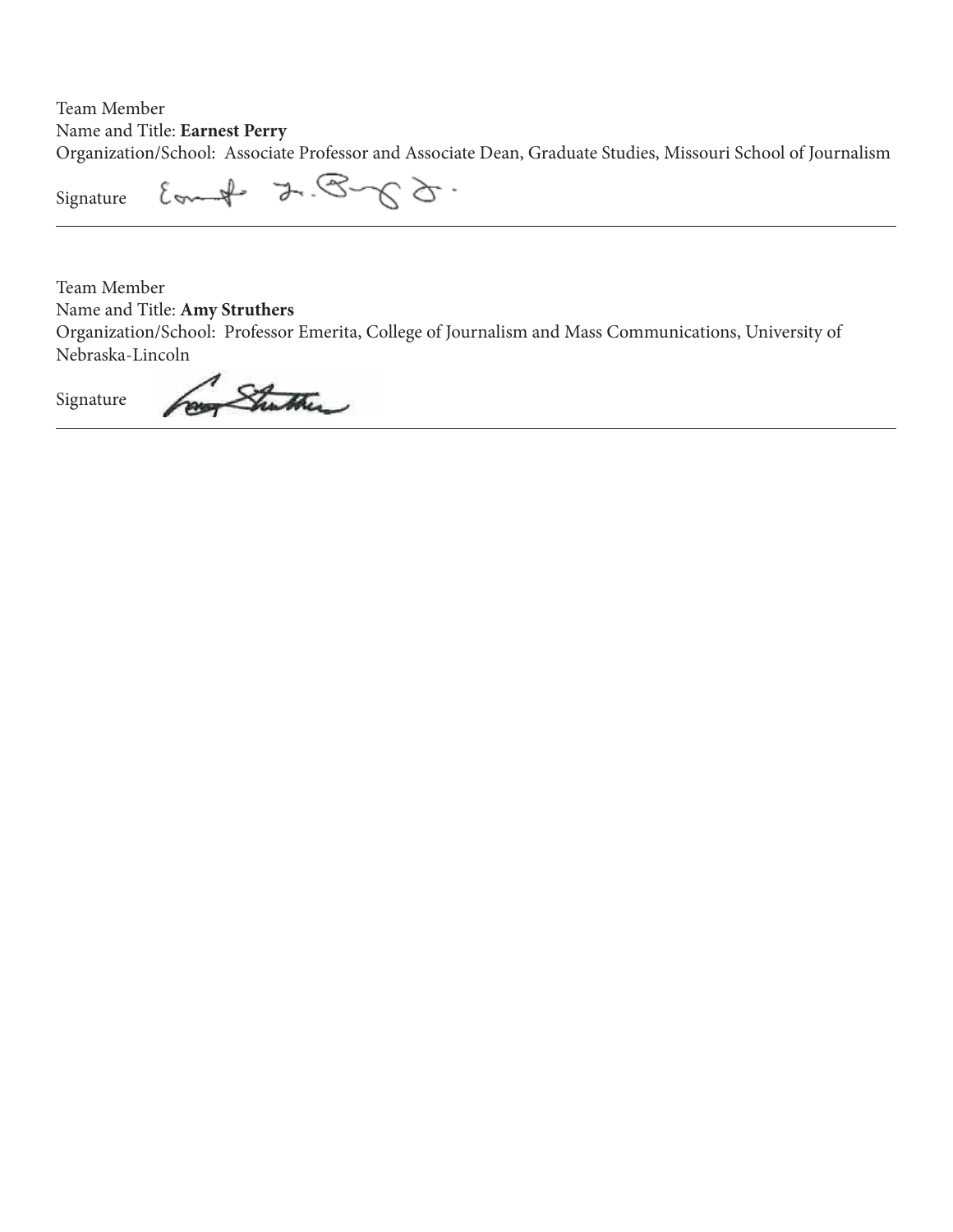### **PART I: General information**

This general information section will be included in its entirety in the site team's report, and it must present the most current information available. Before the site visit, the unit should review its responses to the questions below and update them as necessary. The unit then should provide a copy of this updated section for each team member when they arrive on campus. A digital copy in **Word document format** of the updated responses also must be provided to the team chair to be included in the digital team report sent to the ACEJMC office.

In addition, if any significant changes not covered in this section have occurred since the original selfstudy report was submitted, the unit should describe and document those changes and present this new material to the team when members arrive.

**Name of Institution:** University of North Carolina at Chapel Hill

**Name of Unit:** Hussman School of Journalism and Media

**Year of Visit:** 2021 (rescheduled from 2020 due to COVID-19 pandemic)

### **1. Check regional association by which the institution now is accredited.**

- Middle States Association of Colleges and Schools
- New England Association of Schools and Colleges
- \_\_\_ North Central Association of Colleges and Schools
- \_\_\_ Northwest Association of Schools and Colleges
- \_X\_ Southern Association of Colleges and Schools
- \_\_\_ Western Association of Schools and Colleges

*If the unit seeking accreditation is located outside the United States, provide the name(s) of the appropriate recognition or accreditation entities:* 

## **2. Indicate the institution's type of control; check more than one if necessary.**

Private X Public Other (specify)

#### **3. Provide assurance that the institution has legal authorization to provide education beyond the secondary level in your state. It is not necessary to include entire authorizing documents. Public institutions may cite legislative acts; private institutions may cite charters or other authorizing documents.**

The act establishing the University of North Carolina at Chapel Hill was passed by the state General Assembly in 1789 and can be found here: [docsouth.](http://docsouth.unc.edu/unc/unc01-08/unc01-08.html) [unc.edu/unc/unc01-08/unc01-08.html](http://docsouth.unc.edu/unc/unc01-08/unc01-08.html)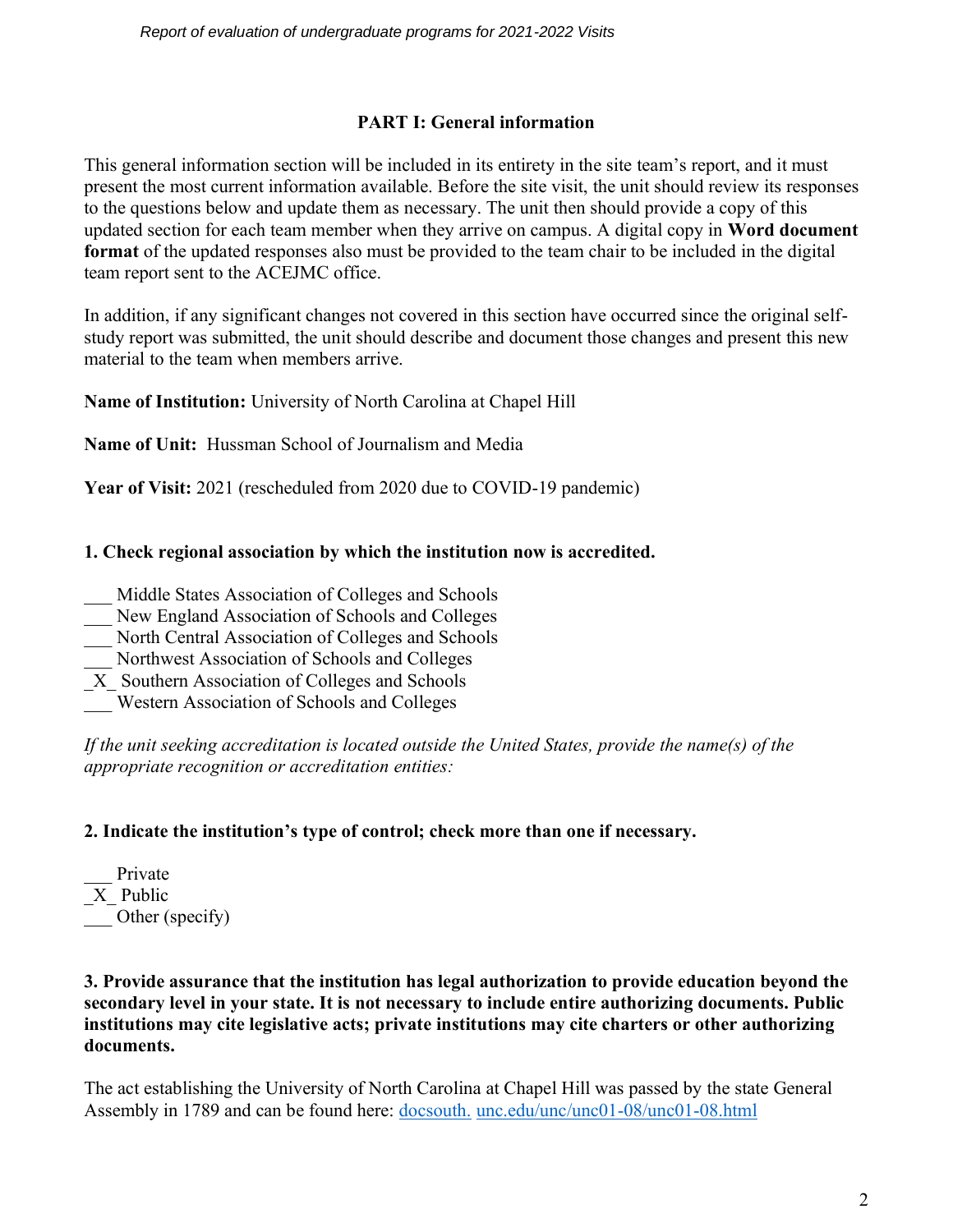#### **4. Has the journalism/mass communications unit been evaluated previously by the Accrediting Council on Education in Journalism and Mass Communications?**



**If yes, give the date of the last accrediting visit:** February 8 – 11, 2015

#### **5. When was the unit or sequences within the unit first accredited by ACEJMC?** 1958

#### **6. Provide the unit's mission statement. Statement should give date of adoption and/or last revision.**

The mission of the school is to prepare students to ignite the public conversation in our state, the nation and the world, and to understand the role of communication in fostering democracy. We prepare students to become leaders in news, committed to informing communities and ready to invent modern communications and innovate new ways to engage audiences.

We prepare students to become skilled and ethical advocates for public and private sector causes, focused on reaching key audiences with persuasive messages that advance critical ideas. We prepare students to become leaders in marketing communications, able to position, brand and market ideas, policies and products through research, storytelling, design and business principles.

We prepare doctoral and master's students to conduct cutting-edge research that improves the health of citizens in our state, the nation and the world; shapes public debate over democracy, media and civic life; explores the impact and interaction of law and policy on free expression rights; contributes to our shared body of knowledge about psychological and social processes; and helps news and media organizations and firms better understand their audiences and customers.

*(Adopted Spring 2014)*

#### **7. What are the type and length of terms?**

Semesters of \_15\_ weeks Quarters of  $\frac{\overline{\phantom{a}}}{\phantom{a}}$  weeks Summer sessions of  $\quad 5$  weeks Intersessions of  $2$  weeks

#### **8. Check the programs offered in journalism/mass communications:**

\_X\_ Bachelor's degree \_X\_ Master's degree \_X\_ Ph.D. degree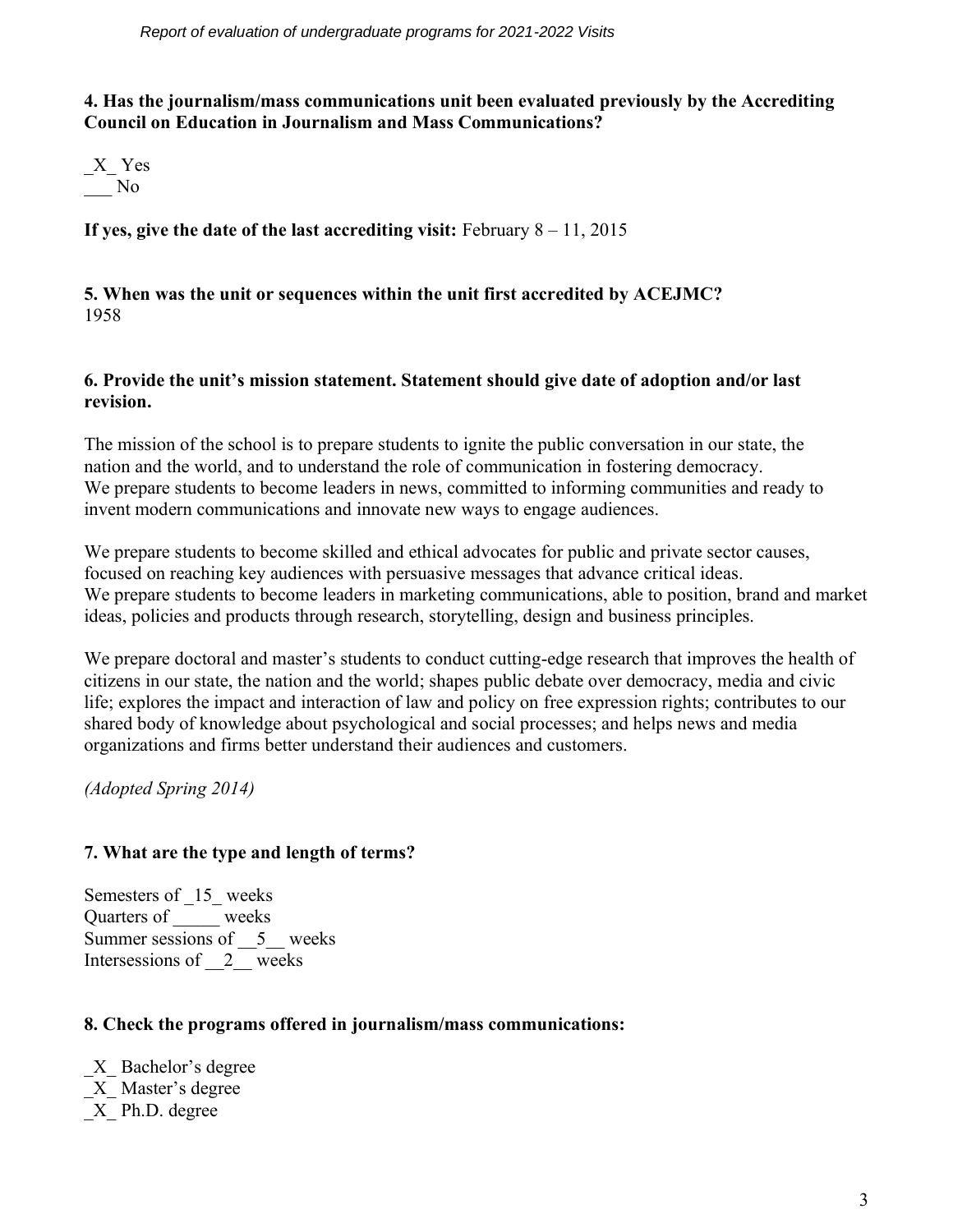#### **9. List the specific undergraduate degrees as well as the majors or sequences being reviewed by ACEJMC. \*Indicate online degrees.**

B.A. in Media and Journalism

### **10. Credit hours required by the university for an undergraduate degree: (Specify semester-hour or quarter-hour credit.)**

B.A. in Media and Journalism: 120 semester hours

#### **11. Give the number of credit hours students may earn for internship experience. (Specify semester-hour or quarter-hour credit.)**

1 credit hour per semester. As many as 3 credits during their time in the school.

#### **12. List each professional journalism or mass communications sequence or specialty offered and give the name of the person in charge.**

Name of Sequence or SpecialtyPerson in Charge Advertising/Public Relations John Sweeney Journalism Laura Ruel

#### **13. Number of full-time students enrolled in the institution:**

| # in          | $#$ in   | $#$ in       | <b>Total</b> |
|---------------|----------|--------------|--------------|
| undergraduate | graduate | professional |              |
| programs      | programs | programs     |              |
| 19,845        | 9313     | 2.483        | .641         |

**14. Number of undergraduate majors in the accredited unit, by sequence and total (if the unit has pre-major students, list them as a single total):**

| <b>Name of Sequence or Specialty</b> | Undergraduate majors |
|--------------------------------------|----------------------|
| Journalism                           | 334                  |
| <b>Advertising/Public Relations</b>  | 419                  |
| Pre-major                            | 250                  |
| Total                                | .003                 |

**15. Number of students in each section of all skills courses (newswriting, reporting, editing, photography, advertising copy, broadcast news, public relations writing, etc.). List enrollment by section for the term during which the visit will occur and the preceding term. Include a separate**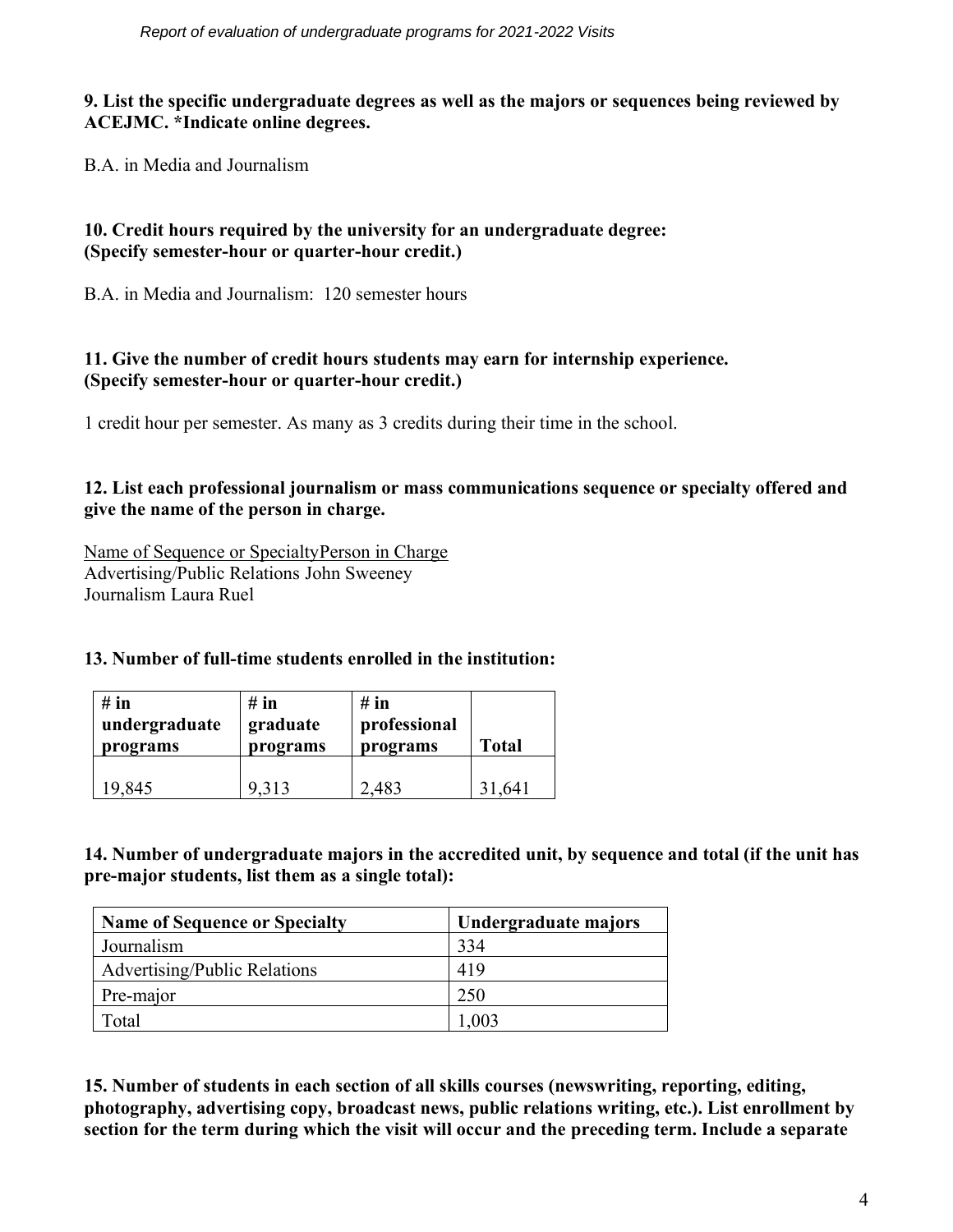**list for online skills courses, which also must meet the 20-1 ratio. (The Council has ruled that campaigns courses are exempt from the 20-1 ratio.)**

| <b>Course Title</b>           | Catalog       | <b>Class</b>             | <b>Spring</b>  | Fall                     |
|-------------------------------|---------------|--------------------------|----------------|--------------------------|
|                               | <b>Number</b> | <b>Section</b>           | 2021           | 2021                     |
| Intro To Digital Storytelling | 121           | 001                      | 17             | $\overline{\phantom{a}}$ |
|                               | 121           | 002                      | 16             | 18                       |
|                               | 121           | 003                      | 19             | 19                       |
|                               | 121           | 004                      | $\blacksquare$ | 18                       |
|                               | 121           | 005                      | 17             | 19                       |
|                               | 121           | 006                      | 18             | 17                       |
|                               | 121           | 007                      | 16             | 19                       |
|                               | 121           | 008                      | 20             | 16                       |
|                               | 121           | 009                      | 19             | 17                       |
|                               | 121           | 010                      | $17\,$         | 19                       |
|                               | 121           | 011                      | 13             | 16                       |
|                               | 121           | 012                      | 18             | 11                       |
|                               | 121           | 013                      | $18\,$         | 15                       |
|                               | 121           | 014                      | 18             | 16                       |
| Sports Xtra                   | 129           | 001                      | 19             | 17                       |
| Writing And Reporting         | 153           | 001                      | 15             | 16                       |
|                               | 153           | 002                      | $\blacksquare$ | 18                       |
|                               | 153           | 003                      | 15             | 19                       |
|                               | 153           | 004                      | 20             | 18                       |
|                               | 153           | 005                      | 19             | 17                       |
|                               | 153           | 006                      | 16             | 16                       |
|                               | 153           | 007                      | 17             | 17                       |
|                               | 153           | 008                      | 19             | 17                       |
|                               | 153           | 009                      | 15             | 17                       |
|                               | 153           | 010                      | 17             | 18                       |
|                               | 153           | 011                      | 18             | 16                       |
|                               | 153           | 012                      | 18             | 18                       |
|                               | 153           | 013                      | 16             | $\overline{\phantom{0}}$ |
|                               | 153           | 014                      | $\blacksquare$ | 14                       |
| <b>News Editing</b>           | 157           | $\overline{\phantom{0}}$ | $\blacksquare$ | $\blacksquare$           |
| Foundations Of Photo          | 180           | 001                      | 20             | 17                       |
|                               | 180           | 002                      | $\blacksquare$ | 18                       |
|                               | 180           | 003                      | 18             | 17                       |
| Foundations Of Graphic Design | 182           | 001                      | 19             | 17                       |
|                               | 182           | 002                      | 18             | 18                       |
|                               | 182           | 003                      | 19             | 16                       |
| Found Of Interactive Media    | 187           | 001                      | 16             | 16                       |
|                               | 187           | 002                      | 17             | 18                       |
|                               | 187           | 003                      | 16             | 15                       |
|                               | 187           | 004                      | $\blacksquare$ | $\overline{\phantom{a}}$ |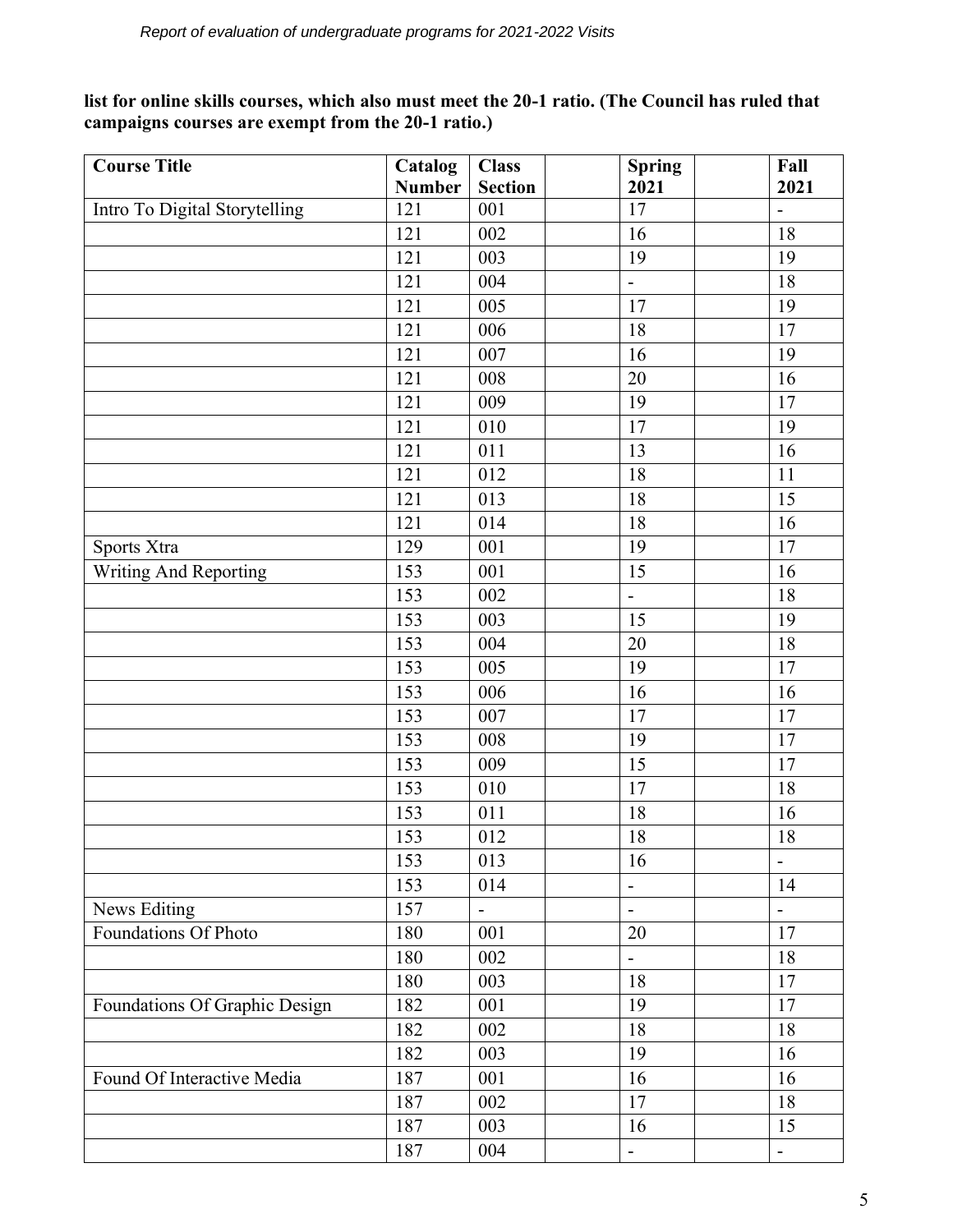| 252<br>002<br>19<br>19<br>003<br>252<br>18<br>$\blacksquare$<br>253<br>002<br>17<br>18<br><b>Public Affairs Reporting</b><br><b>Public Relations Writing</b><br>17<br>332<br>001<br>17<br>332<br>20<br>17<br>002<br>003<br>332<br>18<br>17<br>332<br>004<br>18<br>16<br>332<br>005<br>18<br>13<br>334<br>001<br>19<br><b>Presentation Design</b><br>$\overline{a}$<br>334<br>002<br>20<br>$\blacksquare$<br>356<br>001<br><b>Feature Writing</b><br>20<br>20<br>356<br>002<br>20<br>18<br>358<br><b>Opinion Writing</b><br>001<br>$\blacksquare$<br>$\overline{a}$<br><b>Advertising Creative</b><br>371<br>001<br>20<br>19<br>371<br>15<br>002<br>20<br>371<br>003<br>19<br>20<br>371<br>20<br>17<br>004<br>371<br>005<br>19<br>20<br>371<br>006<br>20<br>$\blacksquare$<br>390<br>001<br>13<br>Spcl Skills in Mass Comm<br>$\blacksquare$<br>Tv Reporting and Producing<br>421<br>001<br>17<br>16<br>$\overline{7}$<br><b>Radio And Podcasts</b><br>426<br>6<br>001<br>463<br>News Lab<br>001<br>18<br>18<br>Info Graphics<br>13<br>484<br>001<br>13<br>487<br>Intermediate Interactive Media<br>001<br>10<br>$\blacksquare$<br>Photo, Light & Busi Techniques<br>9<br>9<br>489<br>001<br>$\overline{7}$<br>Prod Tv News<br>522<br>17<br>001 |
|------------------------------------------------------------------------------------------------------------------------------------------------------------------------------------------------------------------------------------------------------------------------------------------------------------------------------------------------------------------------------------------------------------------------------------------------------------------------------------------------------------------------------------------------------------------------------------------------------------------------------------------------------------------------------------------------------------------------------------------------------------------------------------------------------------------------------------------------------------------------------------------------------------------------------------------------------------------------------------------------------------------------------------------------------------------------------------------------------------------------------------------------------------------------------------------------------------------------------------------------|
|                                                                                                                                                                                                                                                                                                                                                                                                                                                                                                                                                                                                                                                                                                                                                                                                                                                                                                                                                                                                                                                                                                                                                                                                                                                |
|                                                                                                                                                                                                                                                                                                                                                                                                                                                                                                                                                                                                                                                                                                                                                                                                                                                                                                                                                                                                                                                                                                                                                                                                                                                |
|                                                                                                                                                                                                                                                                                                                                                                                                                                                                                                                                                                                                                                                                                                                                                                                                                                                                                                                                                                                                                                                                                                                                                                                                                                                |
|                                                                                                                                                                                                                                                                                                                                                                                                                                                                                                                                                                                                                                                                                                                                                                                                                                                                                                                                                                                                                                                                                                                                                                                                                                                |
|                                                                                                                                                                                                                                                                                                                                                                                                                                                                                                                                                                                                                                                                                                                                                                                                                                                                                                                                                                                                                                                                                                                                                                                                                                                |
|                                                                                                                                                                                                                                                                                                                                                                                                                                                                                                                                                                                                                                                                                                                                                                                                                                                                                                                                                                                                                                                                                                                                                                                                                                                |
|                                                                                                                                                                                                                                                                                                                                                                                                                                                                                                                                                                                                                                                                                                                                                                                                                                                                                                                                                                                                                                                                                                                                                                                                                                                |
|                                                                                                                                                                                                                                                                                                                                                                                                                                                                                                                                                                                                                                                                                                                                                                                                                                                                                                                                                                                                                                                                                                                                                                                                                                                |
|                                                                                                                                                                                                                                                                                                                                                                                                                                                                                                                                                                                                                                                                                                                                                                                                                                                                                                                                                                                                                                                                                                                                                                                                                                                |
|                                                                                                                                                                                                                                                                                                                                                                                                                                                                                                                                                                                                                                                                                                                                                                                                                                                                                                                                                                                                                                                                                                                                                                                                                                                |
|                                                                                                                                                                                                                                                                                                                                                                                                                                                                                                                                                                                                                                                                                                                                                                                                                                                                                                                                                                                                                                                                                                                                                                                                                                                |
|                                                                                                                                                                                                                                                                                                                                                                                                                                                                                                                                                                                                                                                                                                                                                                                                                                                                                                                                                                                                                                                                                                                                                                                                                                                |
|                                                                                                                                                                                                                                                                                                                                                                                                                                                                                                                                                                                                                                                                                                                                                                                                                                                                                                                                                                                                                                                                                                                                                                                                                                                |
|                                                                                                                                                                                                                                                                                                                                                                                                                                                                                                                                                                                                                                                                                                                                                                                                                                                                                                                                                                                                                                                                                                                                                                                                                                                |
|                                                                                                                                                                                                                                                                                                                                                                                                                                                                                                                                                                                                                                                                                                                                                                                                                                                                                                                                                                                                                                                                                                                                                                                                                                                |
|                                                                                                                                                                                                                                                                                                                                                                                                                                                                                                                                                                                                                                                                                                                                                                                                                                                                                                                                                                                                                                                                                                                                                                                                                                                |
|                                                                                                                                                                                                                                                                                                                                                                                                                                                                                                                                                                                                                                                                                                                                                                                                                                                                                                                                                                                                                                                                                                                                                                                                                                                |
|                                                                                                                                                                                                                                                                                                                                                                                                                                                                                                                                                                                                                                                                                                                                                                                                                                                                                                                                                                                                                                                                                                                                                                                                                                                |
|                                                                                                                                                                                                                                                                                                                                                                                                                                                                                                                                                                                                                                                                                                                                                                                                                                                                                                                                                                                                                                                                                                                                                                                                                                                |
|                                                                                                                                                                                                                                                                                                                                                                                                                                                                                                                                                                                                                                                                                                                                                                                                                                                                                                                                                                                                                                                                                                                                                                                                                                                |
|                                                                                                                                                                                                                                                                                                                                                                                                                                                                                                                                                                                                                                                                                                                                                                                                                                                                                                                                                                                                                                                                                                                                                                                                                                                |
|                                                                                                                                                                                                                                                                                                                                                                                                                                                                                                                                                                                                                                                                                                                                                                                                                                                                                                                                                                                                                                                                                                                                                                                                                                                |
|                                                                                                                                                                                                                                                                                                                                                                                                                                                                                                                                                                                                                                                                                                                                                                                                                                                                                                                                                                                                                                                                                                                                                                                                                                                |
|                                                                                                                                                                                                                                                                                                                                                                                                                                                                                                                                                                                                                                                                                                                                                                                                                                                                                                                                                                                                                                                                                                                                                                                                                                                |
|                                                                                                                                                                                                                                                                                                                                                                                                                                                                                                                                                                                                                                                                                                                                                                                                                                                                                                                                                                                                                                                                                                                                                                                                                                                |
|                                                                                                                                                                                                                                                                                                                                                                                                                                                                                                                                                                                                                                                                                                                                                                                                                                                                                                                                                                                                                                                                                                                                                                                                                                                |
|                                                                                                                                                                                                                                                                                                                                                                                                                                                                                                                                                                                                                                                                                                                                                                                                                                                                                                                                                                                                                                                                                                                                                                                                                                                |
| 523<br>Broadcast News & Prod Mgmt<br>$\blacksquare$<br>$\qquad \qquad \blacksquare$<br>$\qquad \qquad \blacksquare$                                                                                                                                                                                                                                                                                                                                                                                                                                                                                                                                                                                                                                                                                                                                                                                                                                                                                                                                                                                                                                                                                                                            |
| <b>Crisis Communication</b><br>533<br>16<br>001<br>18                                                                                                                                                                                                                                                                                                                                                                                                                                                                                                                                                                                                                                                                                                                                                                                                                                                                                                                                                                                                                                                                                                                                                                                          |
| Environmental & Science Tv<br>562<br>001                                                                                                                                                                                                                                                                                                                                                                                                                                                                                                                                                                                                                                                                                                                                                                                                                                                                                                                                                                                                                                                                                                                                                                                                       |
| Data Driven Journalism<br>570<br>14<br>$\overline{a}$<br>$\blacksquare$                                                                                                                                                                                                                                                                                                                                                                                                                                                                                                                                                                                                                                                                                                                                                                                                                                                                                                                                                                                                                                                                                                                                                                        |
| 580<br>Photo Stories<br>001<br>10<br>$\qquad \qquad -$                                                                                                                                                                                                                                                                                                                                                                                                                                                                                                                                                                                                                                                                                                                                                                                                                                                                                                                                                                                                                                                                                                                                                                                         |
| Adv Doc Video Storytelling<br>582<br>001<br>16<br>$\overline{a}$                                                                                                                                                                                                                                                                                                                                                                                                                                                                                                                                                                                                                                                                                                                                                                                                                                                                                                                                                                                                                                                                                                                                                                               |
| 582<br>002<br>$\overline{\phantom{a}}$                                                                                                                                                                                                                                                                                                                                                                                                                                                                                                                                                                                                                                                                                                                                                                                                                                                                                                                                                                                                                                                                                                                                                                                                         |
| 585<br>001<br>13<br>3d Design Studio                                                                                                                                                                                                                                                                                                                                                                                                                                                                                                                                                                                                                                                                                                                                                                                                                                                                                                                                                                                                                                                                                                                                                                                                           |
| <b>Motion Graphics</b><br>589<br>14<br>16<br>001                                                                                                                                                                                                                                                                                                                                                                                                                                                                                                                                                                                                                                                                                                                                                                                                                                                                                                                                                                                                                                                                                                                                                                                               |
| Media Hub<br>625<br>$\blacksquare$<br>$\overline{\phantom{0}}$                                                                                                                                                                                                                                                                                                                                                                                                                                                                                                                                                                                                                                                                                                                                                                                                                                                                                                                                                                                                                                                                                                                                                                                 |
| <b>Business News Wire</b><br>630<br>$\blacksquare$<br>$\overline{\phantom{a}}$<br>$\qquad \qquad \blacksquare$                                                                                                                                                                                                                                                                                                                                                                                                                                                                                                                                                                                                                                                                                                                                                                                                                                                                                                                                                                                                                                                                                                                                 |
| 631<br><b>Business Journalism Management</b><br>001<br>$\overline{a}$                                                                                                                                                                                                                                                                                                                                                                                                                                                                                                                                                                                                                                                                                                                                                                                                                                                                                                                                                                                                                                                                                                                                                                          |
| $\overline{7}$<br><b>Social Marketing Campaigns</b><br>671                                                                                                                                                                                                                                                                                                                                                                                                                                                                                                                                                                                                                                                                                                                                                                                                                                                                                                                                                                                                                                                                                                                                                                                     |
| Ad Campaigns*<br>673<br>001<br>23<br>18                                                                                                                                                                                                                                                                                                                                                                                                                                                                                                                                                                                                                                                                                                                                                                                                                                                                                                                                                                                                                                                                                                                                                                                                        |
| Magazine Design<br>683<br>14<br>001                                                                                                                                                                                                                                                                                                                                                                                                                                                                                                                                                                                                                                                                                                                                                                                                                                                                                                                                                                                                                                                                                                                                                                                                            |
| <b>Total</b><br>1,045<br>1,181                                                                                                                                                                                                                                                                                                                                                                                                                                                                                                                                                                                                                                                                                                                                                                                                                                                                                                                                                                                                                                                                                                                                                                                                                 |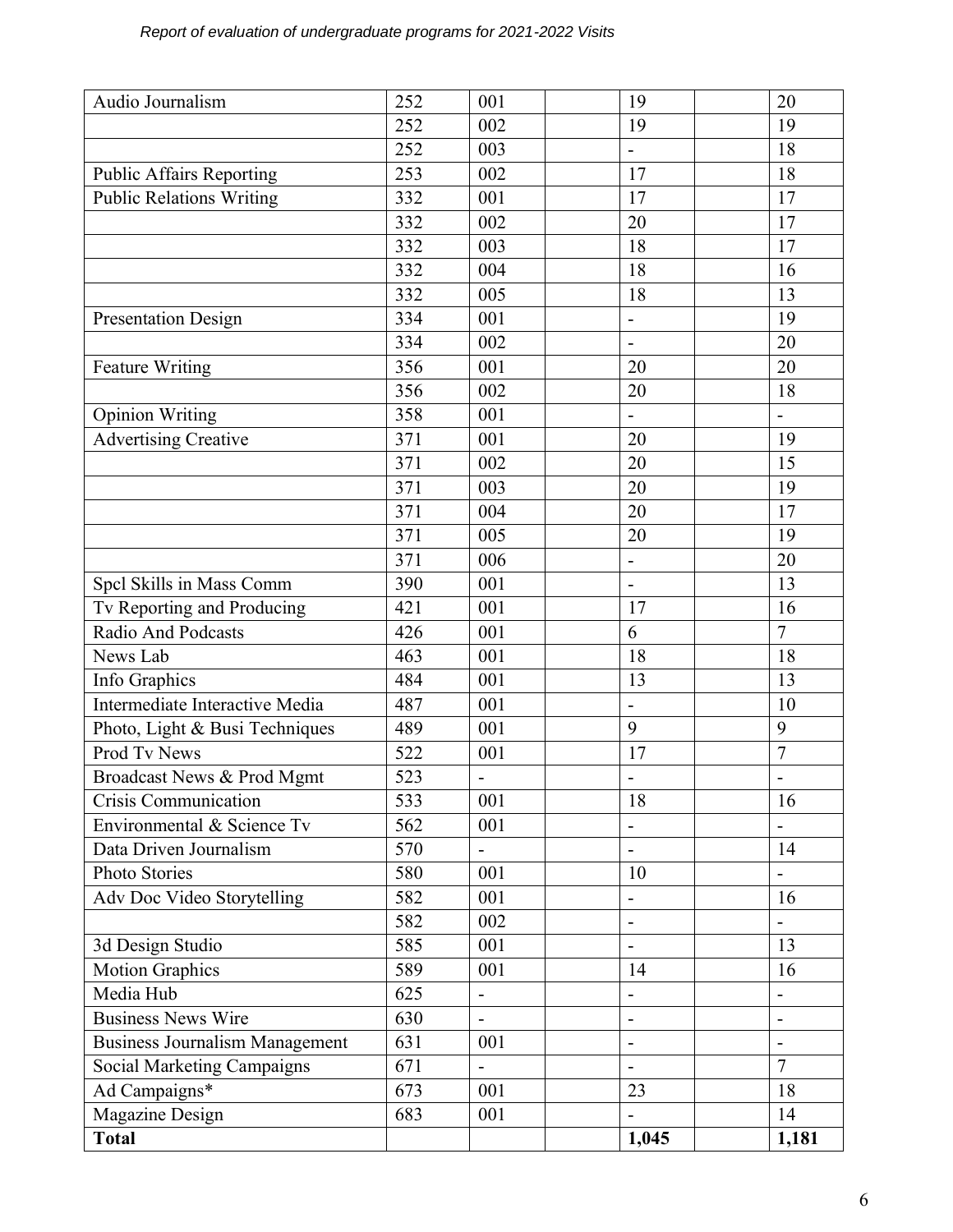*\*Campaigns courses are exempt from the 20–1 ratio according to ACEJMC rules.*

### **16. Total expenditures planned by the unit for the 2020–2021 academic year:** \$10,614,533 **Give percentage increase or decrease in three years:** 17.5%\* **Amount expected to be spent this year on full-time faculty salaries**: \$4,637,814

*\*Significant increase attributed to \$1.8 million projected one-time equipment purchases for Curtis Media Center. Removing that one-time expenditure would result in a 2.3% decrease in expenditures. That decrease is attributed to suspended travel and hiring lags.*

**17. List name and rank of all full-time faculty in the accredited unit in Fall 2021. (Full-time faculty refers to those defined as such by the university.) Identify those not teaching because of leaves, sabbaticals, etc.**

### **Full Professors**

- Pat Davison
- Francesca Dillman Carpentier, W. Horace Carter Distinguished Professor
- Rhonda Gibson
- Heidi Hennink-Kaminski, Senior Associate Dean of Graduate Studies, Hugh Morton Distinguished Professor
- Susan King, Dean, John Thomas Kerr Distinguished Professor
- Daniel Kreiss, Edgar Thomas Cato Distinguished Professor
- Tom Linden, Director M.A. Program, Glaxo Wellcome Distinguished Professor of Medical Journalism
- Seth Noar, James Howard and Hallie McLean Parker Distinguished Professor
- Terence Oliver, Walter Spearman Distinguished Professor
- John Sweeney, Distinguished Professor in Sports Communication, Director Advertising/Public Relations
- Charlie Tuggle, Senior Associate Dean of Undergraduate Studies, John H. Stembler Jr. Distinguished Professor

### **Associate Professors**

- Deb Aikat
- Lucinda Austin, Director Ph.D. Program
- Spencer Barnes
- Andy Bechtel, Director M.A.D.C. Program
- Lois Boynton
- Nori Comello
- Paul Cuadros
- Joe Czabovsky
- Tori Ekstrand, Caroline H. and Thomas S. Royster Distinguished Professor of Graduate Education
- Deen Freelon
- Barbara Friedman
- Chad Heartwood
- Joe Bob Hester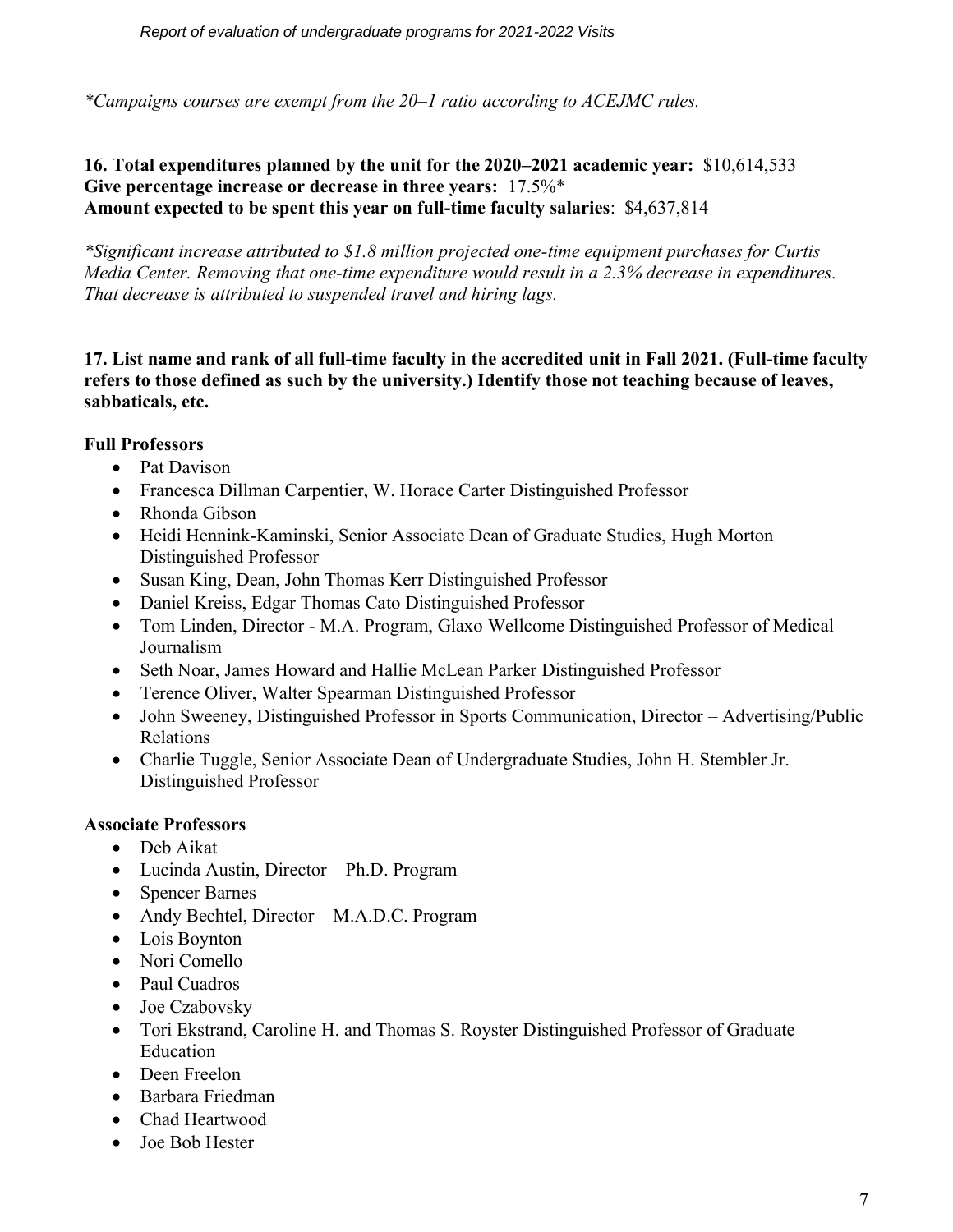- Steven King
- Allison Lazard, Reese Felts Distinguished Scholar
- Suman Lee
- Trevy McDonald, Director of Diversity, Equity and Inclusion
- Julian Scheer Term Professor
- Amanda Reid
- Laura Ruel, Director Journalism, James H. Shumaker Term Professor
- Ryan Thornburg

#### **Assistant Professors**

- Shannon McGregor
- Erin Siegal McIntyre
- Lee McGuigan
- Lisa Villamil
- Eva Zhao

#### **Full-time Fixed Term Faculty**

- Julie Dixon
- Valerie Fields
- Livis Freeman
- Gary Kayye
- Dana McMahan
- Lynn Owens
- Kate Sheppard

**18. List names of part-time/adjunct faculty teaching at least one course in Fall 2021. Also list names of part-time faculty teaching spring 2021.** 

#### **Fall 2021**

- Allen Bosworth
- Steve Bouser
- Erik Brooks\*
- Josh Carlton
- Alicia Carter
- Marshele Carter
- Meredith Collins\*
- Tim Crothers
- Peter Doyle
- Deborah Dwyer\*
- Melissa Eggleston
- David Francis
- Melissa Eggleston
- Scott Geier
- Tamara Gibbs
- Hailey Grace\*
- Angelia Herrin
- Adam Hochberg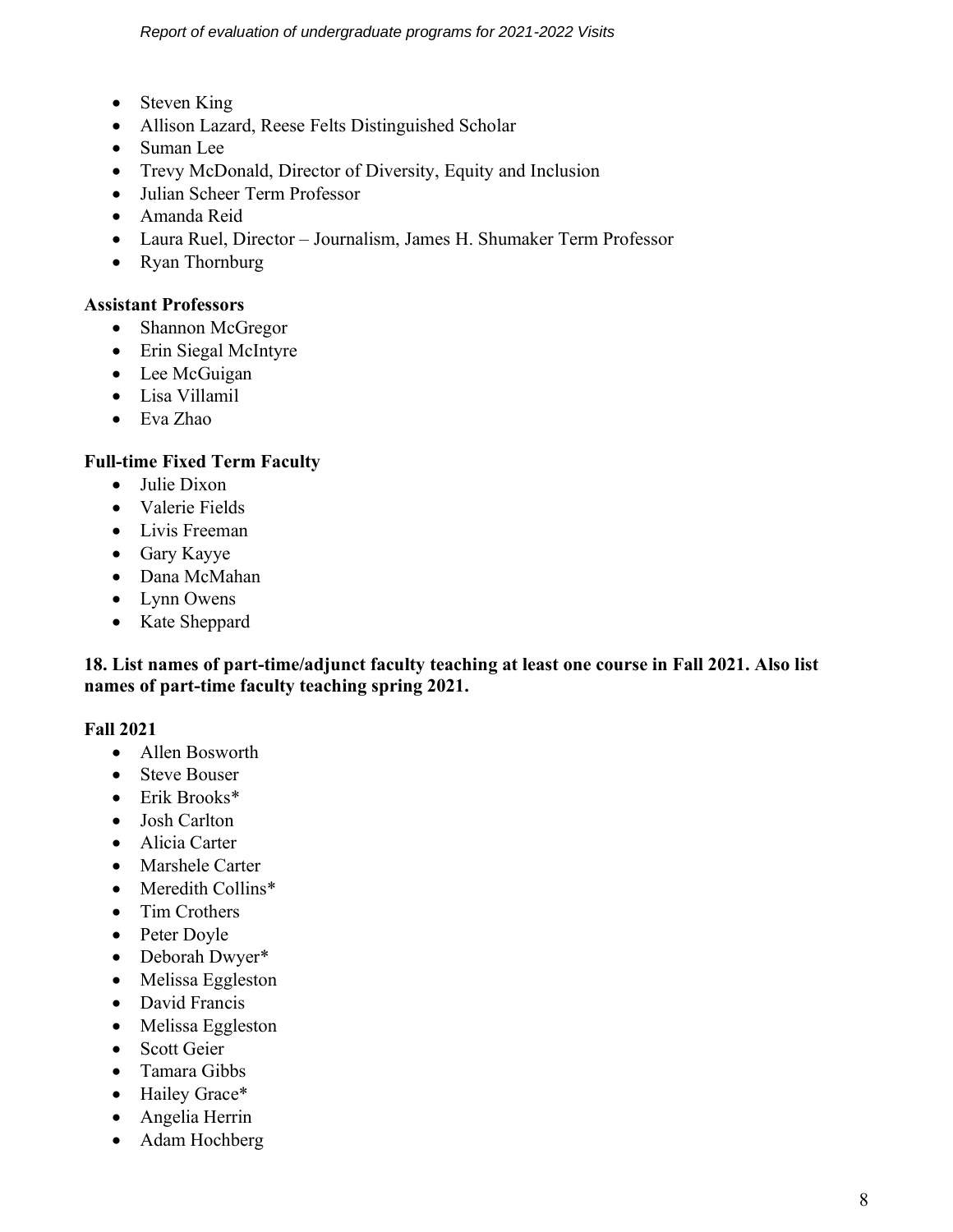- Dane Huffman
- Heesoo Jang\*
- Lou Killefer
- Katie King
- Chris Kirkman
- Sophia Kiser\*
- Naz Knudsen
- Autumn Linford\*
- Gary McElroy
- Lee Meredith
- Maggie Moffett
- Andrea Nenque\*
- Naomi Newman
- Kriste Patrow\*
- Contia' Prince\*
- Tamara Rice
- Sheyenne Rodriguez
- John Robinson
- Andrew Sipes
- Heather Stevenson
- Stephen Stock
- Mark Sutter
- Teresa Tackett\*
- Najuma Thorpe
- Jeannette Tyson
- Matt White

*\*Graduate student*

## **Spring 2021**

- Allen Bosworth
- Steve Bouser
- Teagan Bratcher\*
- Mark Briggs
- Marshele Carter
- Tim Crothers
- Peter Doyle
- Davis Francis
- Scott Geier
- Caroline Graybeal
- Angelia Herrin
- Lou Killefer
- Chris Kirkman
- Naz Knudsen
- Alex Kresovich\*
- Autumn Linford\*
- Mike MacMillan
- Carolyn Martin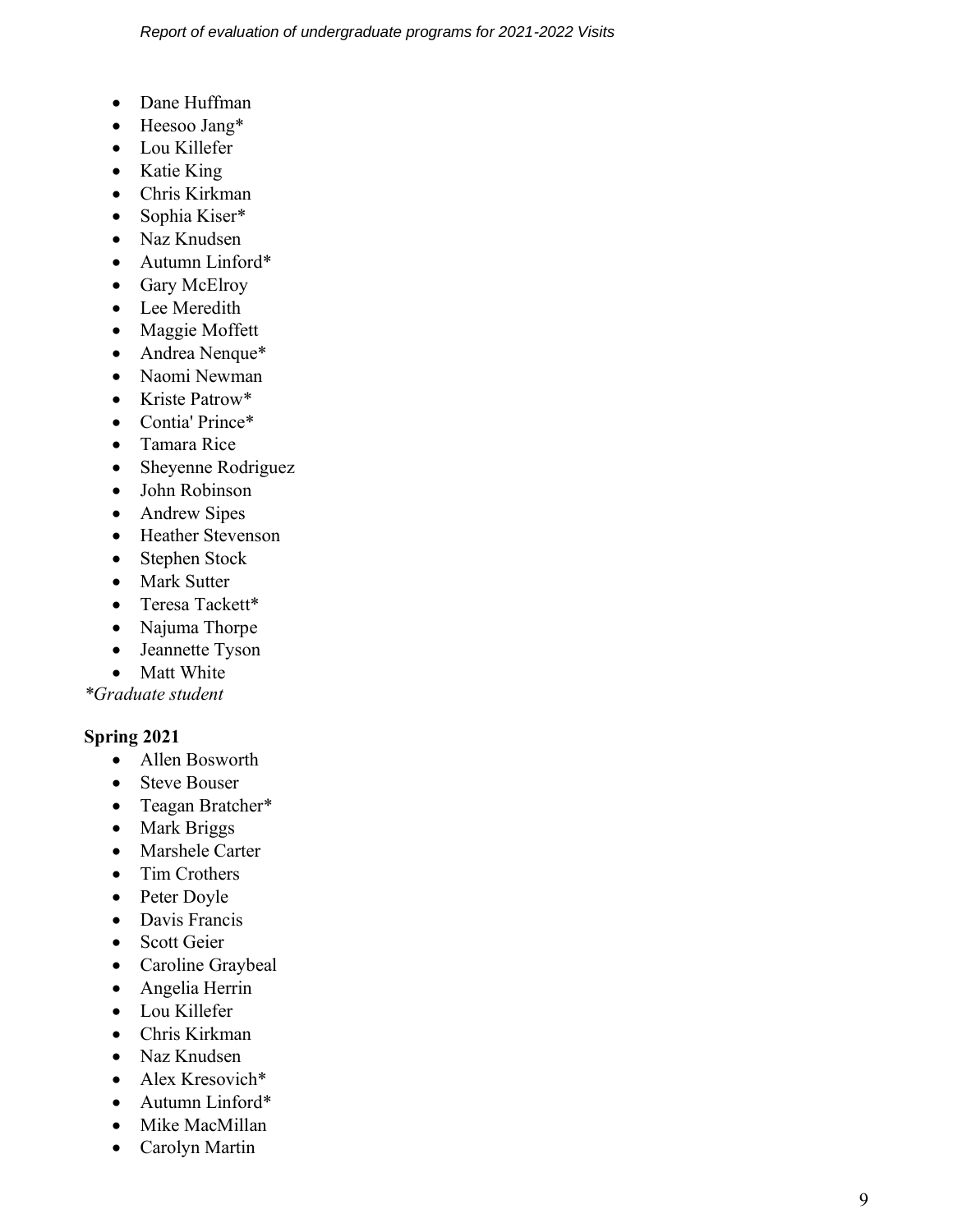- Gary McElroy
- Lee Meredith
- Yan Qu\*
- Tamara Rice
- Andrew Sipes
- Kelly Smith
- Heather Stevenson
- Mark Sutter
- Jacob Thompson\*
- Caroline Tidwell
- Matt White
- Joseph Williams
- Kelly Williamson

*\*Graduate student*

## **19. Schools on the semester system:**

**For each of the last two academic years, please give the number and percentage of graduates who earned 72 or more semester hours outside of journalism and mass communications.**

| <b>Academic Year</b> | <b>Total MEJO</b><br><b>Graduates</b> | Number who earned 72 or more<br>semester hours outside MEJO | <b>Percent</b> |
|----------------------|---------------------------------------|-------------------------------------------------------------|----------------|
| $2020 - 2021$        | 441                                   | 441                                                         | $100\%$        |
| $2019 - 2020$        | 408                                   | 408                                                         | 100%           |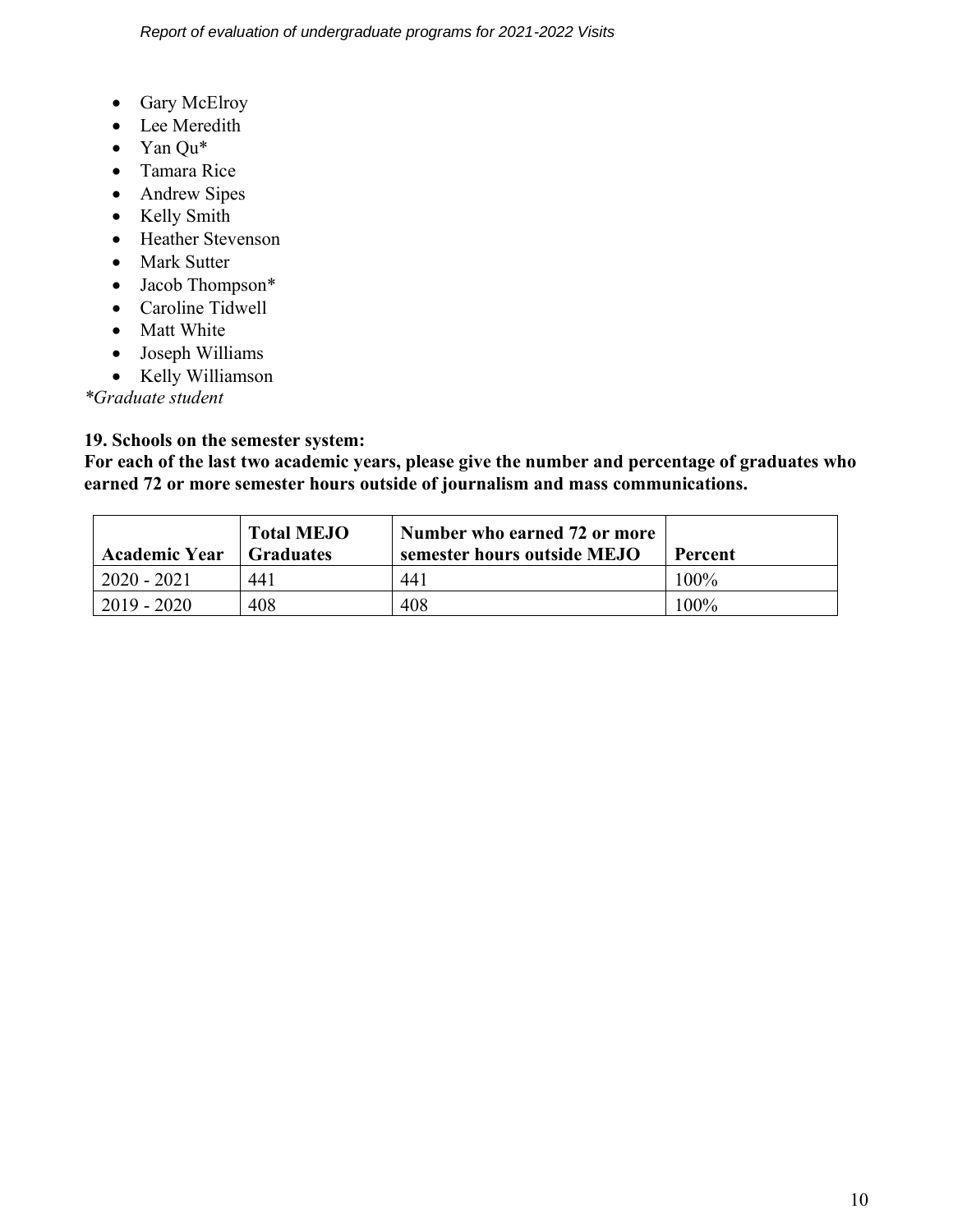#### **PART II — Standard 1: Mission, Governance and Administration**

The University of North Carolina is the nation's first public university -- admitting its first class in 1793. Journalism was first taught in the Department of English in 1909. A Department of Journalism was formed in 1924 and became a school in 1950. A master's program was added in 1955 and Ph.D. program in 1965. Public relations courses followed in the '80s as did a PR specialization and separate sequence later that decade.

The program has been accredited by ACEJMC since 1958.

In 1990, the school was renamed the School of Journalism and Mass Communication. When the university's Department of Radio, Television and Motion Pictures was eliminated in 1993, the school added broadcast media (and absorbed that faculty).

In 2015, the school changed its name to the School of Media and Journalism to better reflect the times.

Two major gifts have profoundly helped the school in recent years and, it says, its strategic ambitions and priorities.

- One, \$10 million from Don Curtis (class of '62) is supporting the under-construction Curtis Media Center, a new space adjacent to the school's home. It will house broadcast and podcasting studios and collaborative spaces designed to enhance learning.
- $\blacksquare$  The other more well-known and recently controversial donation is an unrestricted \$25 million naming gift from newspaper owner and editor Walter Hussman '68 and his family in 2019. The school touts the Hussman gift as providing independence for the school from the vagaries of state funding and as an investment in faculty and staff. A key tenet of the Hussman gift, which was negotiated by the University's Office of Development, is that the journalism values that he prints in all his papers be etched in granite at the school. For the moment, they are posted on wallpaper in the lobby of Carroll Hall, which houses the UNC Hussman School.

Here are those values:

*Impartiality means reporting, editing, and delivering the news honestly, fairly, objectively, and without personal opinion or bias.*

*Credibility is the greatest asset of any news medium, and impartiality is the greatest source of credibility.*

*To provide the most complete report, a news organization must not just cover the news, but uncover it. It must follow the story wherever it leads, regardless of any preconceived ideas on what might be most newsworthy.*

*The pursuit of truth is a noble goal of journalism. But the truth is not always apparent or known immediately. Journalists' role is therefore not to determine what they believe at that time to be the truth and reveal only that to their readers, but rather to report as completely and impartially as possible all verifiable facts so that readers can, based on their own knowledge and experience, determine what they believe to be the truth.*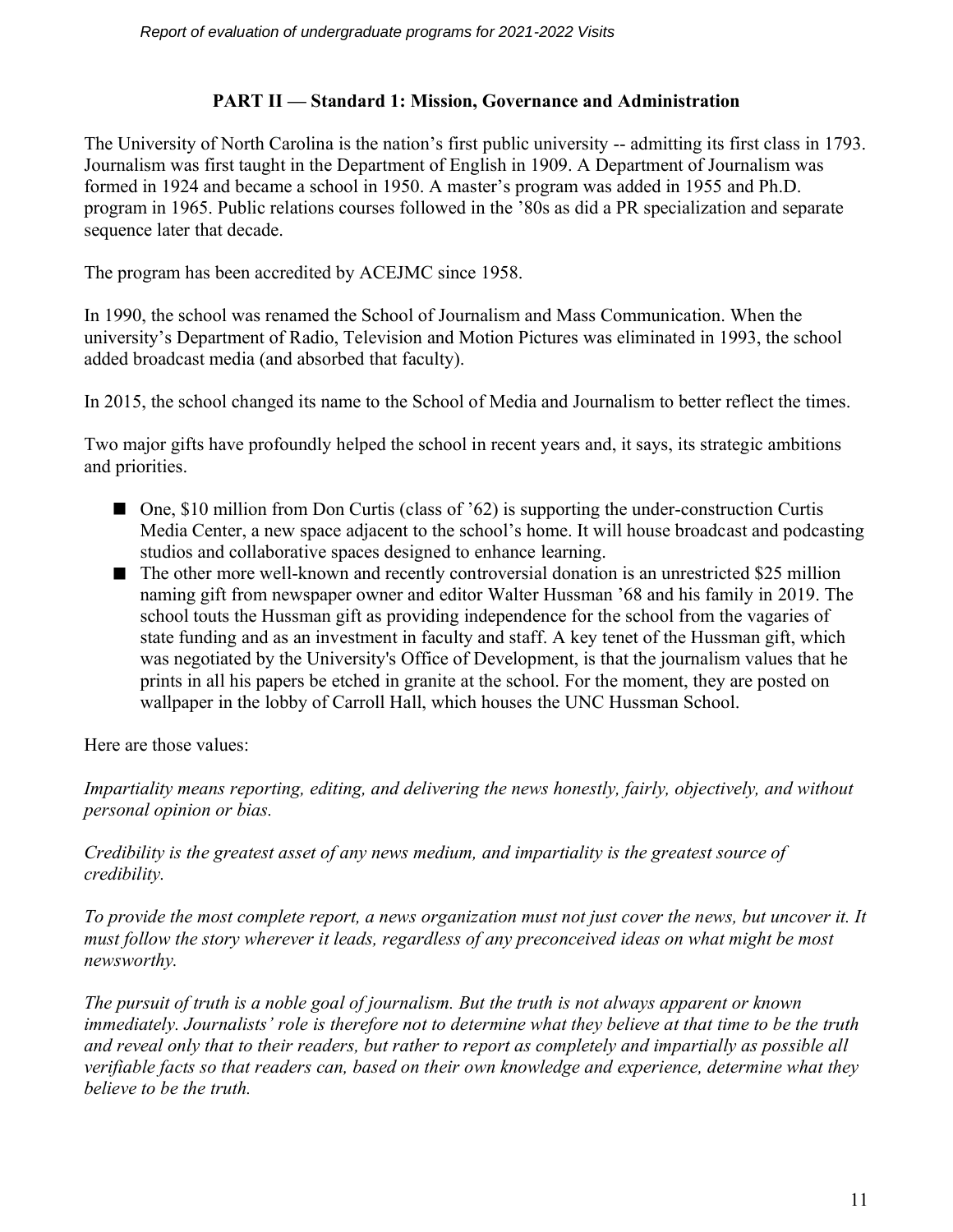*When a newspaper delivers both news and opinions, the impartiality and credibility of the news organization can be questioned. To minimize this as much as possible there needs to be a sharp and clear distinction between news and opinion, both to those providing and consuming the news.*

While these values will never go out of style to some degree, they have caused controversy in a time of widespread disinformation and outright lying by national leaders, and during which journalism has undergone soul-searching about its responsibility to more aggressively challenge the falsehoods permeating our society. In short, many find Walter Hussman's manifesto naïve or exemplary of a time now past. Some faculty see it as giving Walter Hussman undue influence in the school.

It is important to note that the Hussman gift and change in the name of the school to the UNC Hussman School of Journalism and Media, while announced suddenly and with no advance warning due to the confidentiality required by the university (causing some consternation about transparency with the faculty), met with little initial blowback. Donor agreements are rarely public (this one was leaked to the Raleigh News & Observer later) and the dean says she saw no need to tell the faculty and school that Walter Hussman's donation came without strings as far as hiring and setting policy at the school. This was especially true, she said, since he was already a million-dollar donor to the school with a professorship in his name.

More recently, the university and school have found themselves embroiled in controversies around politics and race, most famously the Nikole Hannah-Jones tenure case from summer of 2021. At a time when most institutions were wrestling with COVID and the return to campus (UNC had its own problems there), the UNC Hussman School found itself in the center of a national controversy. To recap, the dean had long been recruiting Hannah-Jones, author of the New York Times' 1619 project, which reframed early American history in a context dating to the first slaves arriving on our shores, for the school's Knight Chair in Race and Investigative Journalism. All previous holders of the Knight Chair at the school had been granted tenure and Hannah-Jones participated in a tenure review process that led to the UNC Hussman School's Promotion and Tenure committee voting on Sept. 25, 2020 to recommend tenure, the UNC Hussman School's full professors voting on Sept. 30 to recommend tenure, the dean endorsing the recommendations in her Oct. 9, 2020 tenure recommendation letter to the university's provost, and the university's Appointments, Promotion and Tenure committee voting on Nov. 4, 2020 to recommend tenure. Having been endorsed at all successive levels of faculty review, her tenure package was then in the hands of the university's provost to send to the UNC Board of Trustees, the campus governing board appointed by the state's legislature, for a final decision.

Hannah-Jones' tenure package was on track to be reviewed by the Board of Trustees at its November 2020 meeting, and Hannah-Jones and the school had planned for her to begin teaching in January 2021. But prior to that November meeting, the provost informed the dean that Hannah-Jones' tenure package was to be held over to the January 2021 Board of Trustees meeting along with all of the tenure packages that were originally planned to be taken up by the board in November. Then, following the January 2021 meeting, the provost informed the dean that the board had "set aside" Hannah-Jones' package. The provost proposed a five-year fixed-term appointment to bypass the board's "reluctance" to grant tenure for Hannah-Jones. The dean understood this at the time to be a bold move by university leadership to salvage the appointment. Hannah-Jones accepted the university's fixed-term offer. On the heels of the April 2021 announcement of the hire, it became known that the Board of Trustees had neither approved nor reviewed the tenure package of Hannah-Jones, a UNC J-school master's alumna. She subsequently said she would not accept the position without the tenure previous Knight Chairs at the school had received.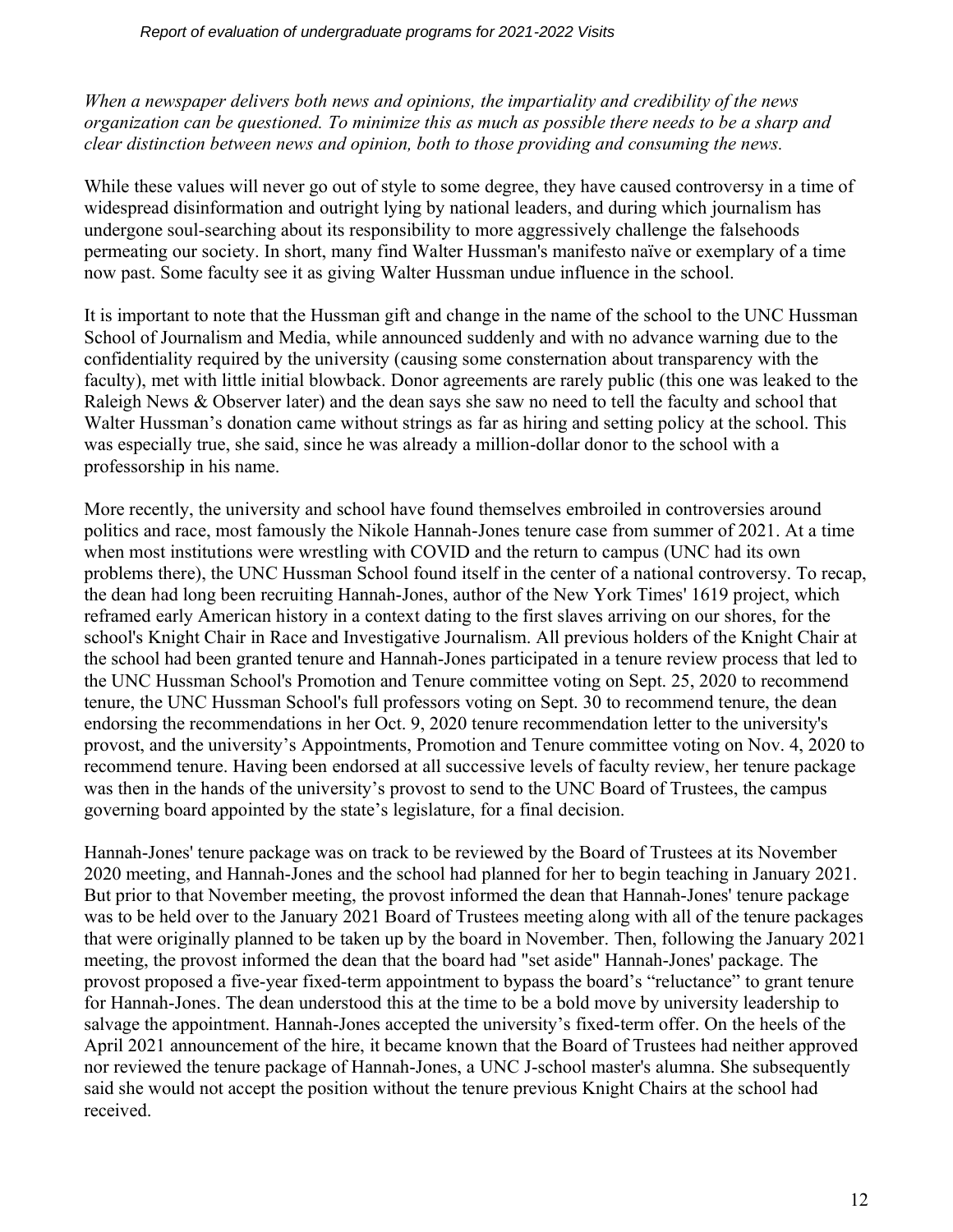Walter Hussman himself had indicated to the trustees his concern with the appointment of Hannah-Jones, citing the nature of the Pulitzer prize-winning 1619 project. He later denied trying to influence any decision by the trustees, but there is no doubt that he meddled in the process, according to emails made available to the site team. The combination of Walter Hussman's influence and the trustees' unwillingness to give Hannah-Jones tenure blew up quickly into a national controversy about Hannah-Jones being treated as a second-class citizen as well as further concerns about Walter Hussman's influence on the school.

Ultimately, the university's board of trustees did vote 9-4 on June 30, 2021 at a protest-filled meeting to grant tenure to Hannah-Jones. A few days later she said she would not be coming to UNC and was accepting a similar Knight chair she had negotiated at Howard University.

It is important to note that Hannah-Jones was effusive in her praise for the dean throughout the process and handled the situation with substantial grace. The faculty at UNC Hussman reacted with anger with a majority signing a letter stating the trustees' action -- or more accurately, delay of action -- smacked of racism.

Today, it is an understatement to say a cloud still hangs over the UNC Hussman School and the university as a result of the controversy. Faculty members called the experience humbling. Some students, while focused on their studies, find it a stressful distraction.

Nonetheless, prominent alumni of the school praise the dean for fighting for the school's independence. The work to bring Hannah-Jones to campus "if anything speaks to (the dean's) vision," one said. "(She) walked a tightrope of supporting the independence of the school while at the same time being thrown under the bus by the university," another said.

The long-term impact of the controversy remains to be seen. A prominent Black chemist recruited to the university said she wasn't coming amid the controversy. Faculty today worry about the ability to recruit students and faculty of color to Chapel Hill.

Hannah-Jones, the dean, the school and the university were caught up in the national debate over race and, arguably, the increasing politicization of higher education. 1619 has become part of the critical race theory debate. Politicization appears to be particularly true in North Carolina where recent appointees are thought to be less willing to accept longstanding practices of academic freedom and faculty governance and where recent reports suggest the UNC chancellor's job was endangered (subsequently denied by trustees) because of his support for Hannah-Jones.

Quoting from the dean's August 24, 2021 cover memo to the site team here:

"I expect that the response to the pandemic elevated the cynicism of those who were already uncomfortable with the university's leadership and the frayed relationship between UNC-Chapel Hill and the governing bodies of the university. The UNC-Chapel Hill Board of Trustees is appointed by the UNC System Board of Governors, which is appointed by the North Carolina state legislature. Currently, the Republican party dominates the legislature. When Roy Cooper, a Democrat, was elected to his first term as the state's governor in 2016, the legislature voted post-election and prior to inauguration to remove a governor's ability to nominate any Board of Trustees members.

"The 2020 election increased the Republican margin in the state legislature and also turned it more conservative. Like many public universities, the governance system is not something we as a campus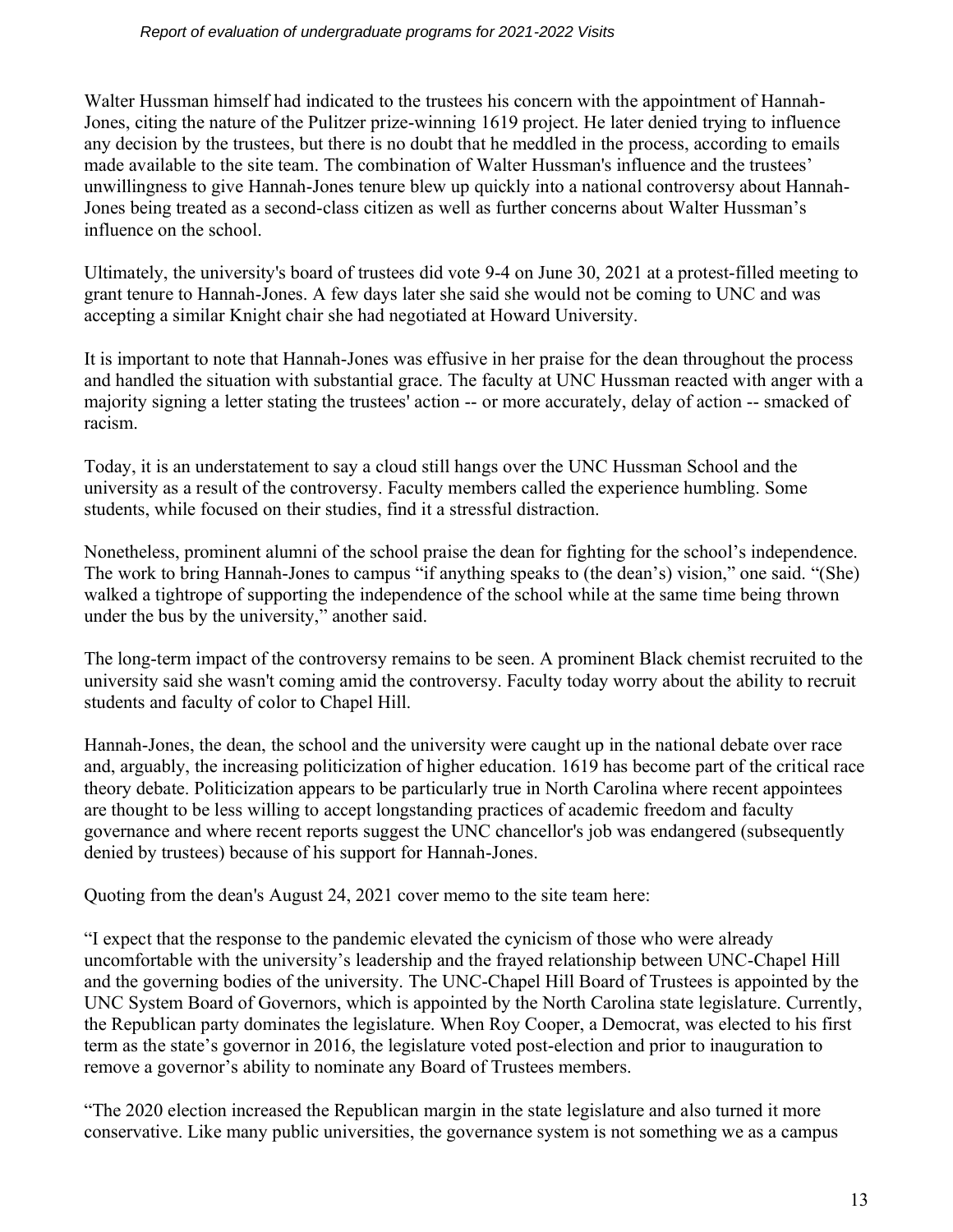#### *Report of evaluation of undergraduate programs for 2021-2022 Visits*

can change. The strained relations between the university and its governing bodies is expected to continue for some time and has elevated the stakes around the university's present administration … ."

Speaking of COVID, UNC has had problems there as well. Quoting the dean's cover memo again:

"A false start in Fall of 2020 forced UNC to send thousands of students home within two weeks of opening after clusters of the virus erupted on campus. That embarrassed many faculty members, who felt university leadership had not made enough preparations to warrant the return to campus for a Fall 2020. Faculty coined the phrase "toxic positivity" to describe the public relations/communications from UNC.

"Despite the setbacks and large-scale frustration, faculty within our school successfully supported students who were dealing with Zoom life and a new set of stressors that came with the remote college experience."

Walter Hussman's role in the Hannah-Jones situation has galvanized faculty criticism and anger about his gift and influence at the school, especially among journalism professors. Many say the gift should be returned. The dean remains steadfast in the aftermath of the controversies. She notes the dean's job is to bring in resources, at which she has been resoundingly successful.

The provost told the site team that a key part of accepting donations is "properly socializing" the gift to the faculty. "The fallout (on Hussman) resembles what we are seeing."

The dean, who has announced she is stepping down, says she has given everything she has over her decade at the school. "Until I'm out of here, I'll do everything I can to bring the school together." No doubt the intensity of the current times has been exacerbated by COVID and all its ramifications. But, as another put it, a "culture of complaint" has grown at the school. Faculties are a family, a big dysfunctional family, one faculty member said, "and we have to work together to fix the dysfunction."

An interim dean was named in early November 2021. She will begin in January 2022.

While the role of accreditation includes leadership and diversity issues that this case raises so emphatically, the site team also notes that much of the situation discussed here occurred during a small slice of the six-year (seven, because of COVID) review period and goes beyond our responsibility as accreditors dedicated to making sure the students of the UNC Hussman School are being well-served. There is little doubt of the quality of education UNC Hussman students are receiving as measured by numerous indicators, not the least of which are recent dominance of the Hearst awards, high placement rates and assessment indicators.

Yet, the school faces significant challenges with its dean, senior associate dean for undergraduate studies, provost and others returning soon to the faculty. It is not an overstatement to say the university and the school face major challenges that could be seen as a microcosm of some of the issues facing higher education. These include the influence of donors, the overt intrusion of politics into public universities, and, of course, issues around diversity and inclusion.

As noted, UNC the institution (as compared to the school) has had to deal with all three (there was a controversy over a Confederate statue before the Hannah-Jones situation) and, it can be said it is widely viewed as having made a mess of it.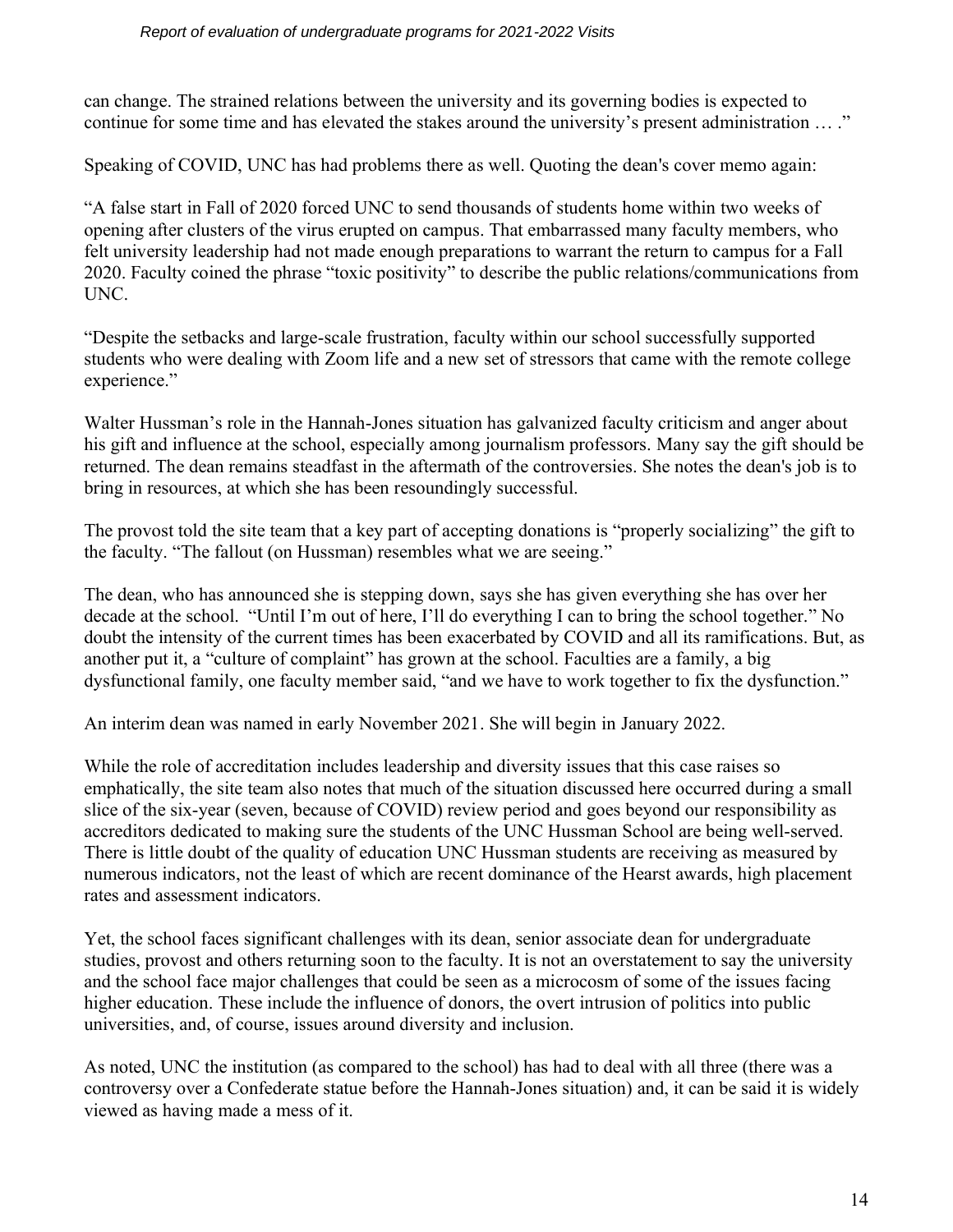While the UNC Hussman School retains an important role in preparing the next generation of journalists and practitioners, the new dean will face extraordinary challenges internally in the school and university, and externally. One note of concern related to the above discussions: A member of the Board of Trustees will be for the first time on the search committee for the new dean.

As the site team left campus, a new controversy with Walter Hussman was brewing. He was coming to visit and was hoping to meet with the faculty. The school did a survey of faculty to ask how they would like to engage with Walter Hussman. Most responding said they were interested in an "honest dialogue with the goals of clarification and mutual understanding." As of this writing, the meeting was going forward, but off campus, just with five faculty members, who planned to share the survey with him. As for complaints about transparency the dean had talked about the coming Hussman meeting twice in the weekly newsletters she sends to the faculty and staff and in faculty and staff meetings

Finally, it is important to separate the school from the university and trustees in the controversy over Hannah-Jones. The school and its administration had embraced and championed her hiring and wanted her at UNC. The delays occurred at higher levels.

### **Unit performance with regard to indicators:**

**a). The unit has a written mission statement and a written strategic or long-range plan that provides vision and direction for its future, identifies needs and resources for its mission and goals and is supported by university administration outside the unit.** 

The mission statement (with a particularly strong opening clause):

*The mission of the school is to prepare students to ignite the public conversation in our state, the nation and the world, and to understand the role of communication in fostering democracy. We prepare students to become leaders in news, committed to informing communities and ready to invent modern communications and innovate new ways to engage audiences.*

*We prepare students to become skilled and ethical advocates for public and private sector causes, focused on reaching key audiences with persuasive messages that advance critical ideas. We prepare students to become leaders in marketing communications, able to position, brand and market ideas, policies and products through research, storytelling, design and business principles.*

*We prepare doctoral and master's students to conduct cutting-edge research that improves the health of citizens in our state, the nation and the world; shapes public debate over democracy, media and civic life; explores the impact and interaction of law and policy on free expression rights; contributes to our shared body of knowledge about psychological and social processes; and helps news and media organizations and firms better understand their audiences and customers.*

The school operated on a strategic plan, titled *A Path Forward*, from 2013-2018. During that time, the undergraduate curriculum was revised, capstone classes were established, and administrative changes in leadership were implemented. In early 2018 work began on a new strategic plan to guide the school's next five years. Listening sessions were followed by a day-and-a-half retreat in August 2018. The retreat resulted in follow-up committees throughout Fall 2018 that considered undergraduate curriculum, M.A. program changes and the direction of faculty scholarship.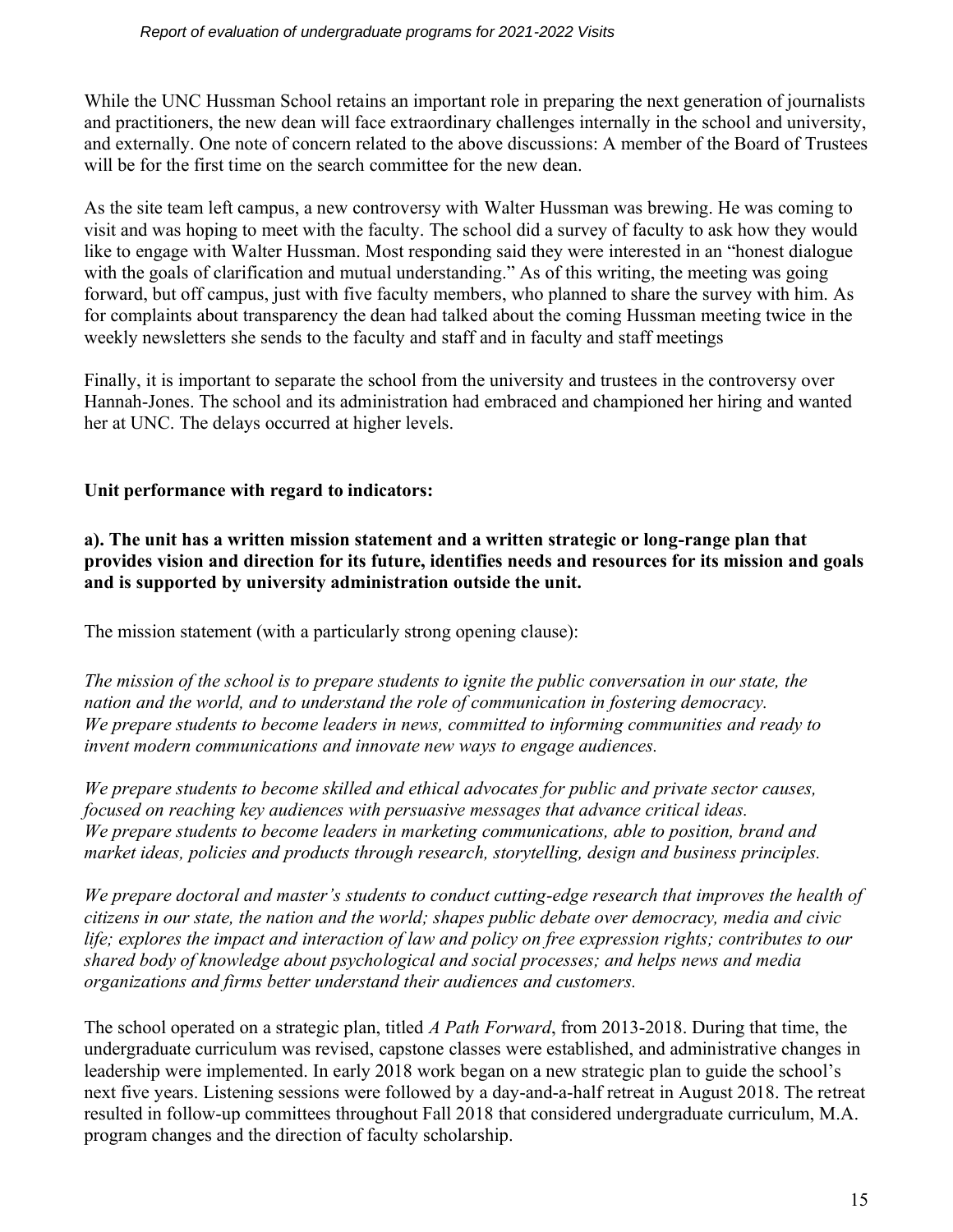*Envisioning Tomorrow,* a new strategic plan, was finalized with a school vote in August 2019.

The plan reflects input from the faculty and staff, as well as insights from alumni, members of the school's Board of Advisers and student leaders. The plan includes a unique structure that moves through a continuum of overarching principles, strategic priorities, curricular competencies and major initiatives. Task forces that represent the plan's four intersecting areas of initiative – Public Life, Healthy Communities, Storytelling Innovations and Audience Analysis – continue to work as the school moves forward on classes and curricula. It is a work in progress at this time, as COVID has slowed its implementation. But school leaders expect significant progress within two years.

As the school put it in the self-study: A strategic plan is not the end of a school's vision but more a beginning.

The database posting was updated in 2020.

#### **b). The unit has policies and procedures for substantive faculty governance that ensure faculty oversight of educational policy and curriculum.**

Faculty governance is a point of contention with many members of the faculty who, basically, say: "What faculty governance?" Part of this stems from a relatively ad hoc committee system that can change as leadership wishes. A committee has been formed to create formal bylaws that will help govern a standing committee system. (The university's extensive faculty handbook has been the de facto replacement for bylaws.)

The school has operated for 71 years without bylaws.

Faculty and students have voiced their frustration, and at times anger, at school administrators for their perceived lack of transparency. In response to a question about the school's current and aspirational shared governance, a faculty member responded, "Currently, there isn't much shared governance. Looking forward, we have a big opportunity." In retrospect, some faculty have suggested that had there been more open, transparent and collaborative communication, expectations could have been managed and the recent controversy less explosive. Recent events have eroded trust in school administrators and fed suspicion among some faculty about the university administration's intent related to shared governance and commitment to address racial issues.

Still, recent job descriptions for open lines were written by the faculty and approved by the dean. The dean says she has been reticent to do other than accept hiring recommendations from the faculty.

Among other things, the handbook specifies the role of administration and faculty governance, the expectations for faculty, academic freedom, and personnel policies, including appointment and promotion and tenure guidelines.

At a university level, an elected Faculty Council legislates on behalf of the faculty and faculty committees. Currently, a UNC Hussman School faculty member serves on the Faculty Council and another serves on the Faculty Executive Committee. As described in the university handbook: "While many decisions about academic policy are made at the campus or system even through the structures outlined above [in the handbook], much of the work of faculty governance happens locally, within the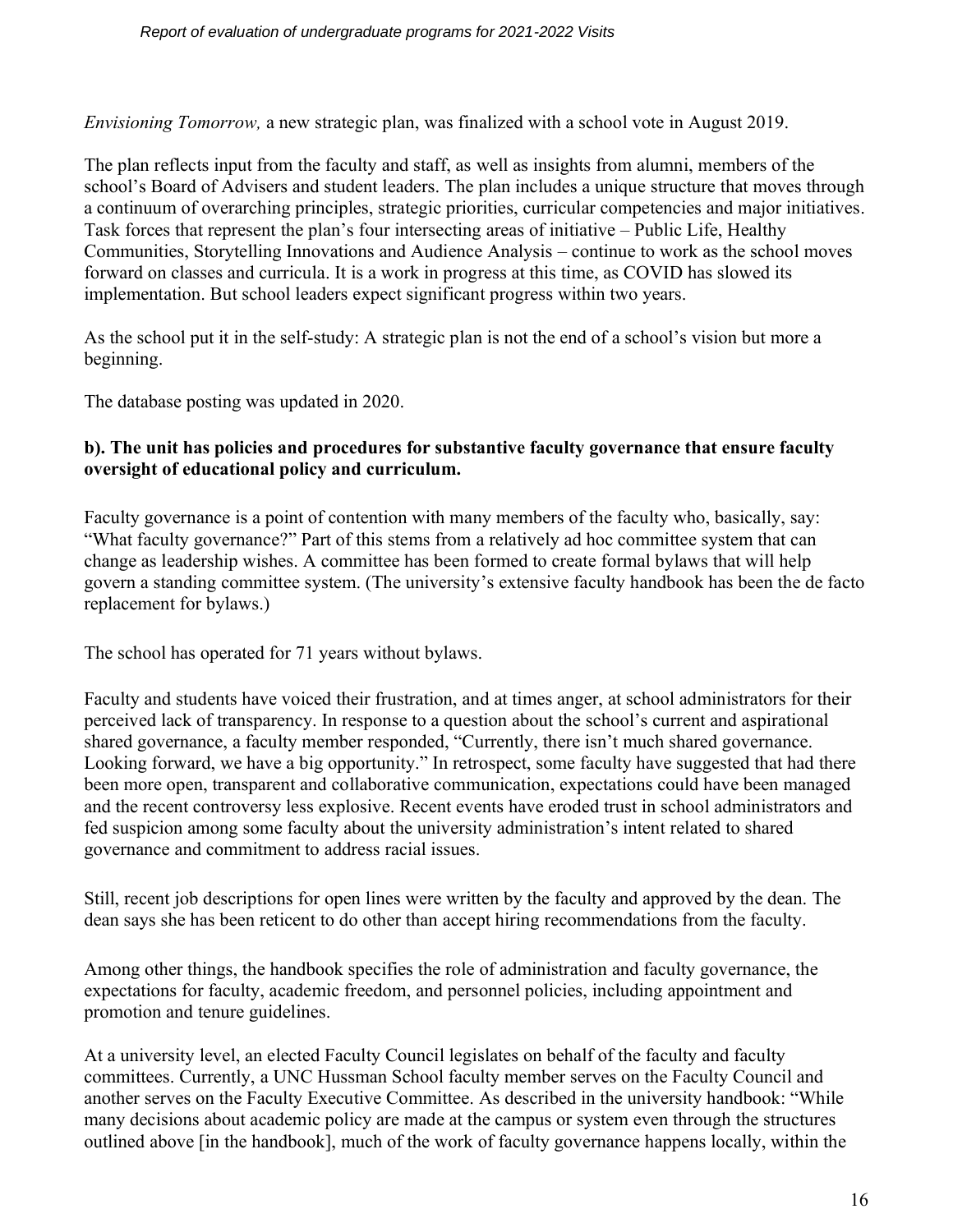schools and departments, all of which have their own policies, guidelines and standards, and internal committees."

The UNC Hussman School Faculty Handbook, last updated in September 2019 to reflect the naming of the school, provides guidance for faculty regarding policies, procedures and governance. The school's handbook articulates the mission of the school, its internal structure and policies, procedures for conducting faculty searches, appointment and reappointment, and promotion and tenure for tenure-track and fixed-term faculty. In addition, the UNC Hussman School's handbook provides guidance regarding faculty mentoring, workload and buyout policies, and research assignments.

The faculty typically meets nine times an academic year.

#### **c). The unit's administration provides effective leadership within the unit and effectively represents it in dealings with university administration outside the unit and constituencies external to the university**.

As the above narrative indicates, the dean has had a rocky road at times, particularly driven by recent events. The dean is an engaging, strong personality who says what she thinks and, as noted, has fought passionately for the school's ongoing independence. She takes pride that a delayed 2020 commencement exercise on the day the site team arrived had 247 graduates returning to campus for the ceremonies. There is a vocal minority of the faculty that is vehemently opposed to the dean, for a variety of perceived reasons: pay and teaching inequities, lack of commitment to diversity, unwillingness to be more transparent about how and why decisions are made. The dean acknowledges the school culture is frayed right now. University colleagues and members of the school's advisory board were supportive of both UNC Hussman and the dean.

#### **d). The institution and/or the unit defines and uses a process for selecting and evaluating its administrators.**

The dean is appointed by the chancellor and the provost after a search committee narrows the applicants and presents a slate of candidates. The university's Board of Trustees and the UNC System's Board of Governors must also sign off on the selection of the dean. The dean is appointed for five years.

Annual reviews are conducted by the provost and a university committee conducts formal five-year reviews in the fourth year of the dean's term. The current dean has served under three provosts and three different sets of review criteria.

For five–year reviews, the provost appoints another sitting dean to chair the review and an email is sent to the entire university community, soliciting input on the performance of the dean. The provost's committee consults with faculty and staff members in the school, as well as with students and outside constituents. The current dean is finishing her second five-year term.

Inside the school, the dean appoints faculty administrators and hires non-faculty direct reports. All nonfaculty direct reports are reviewed by the dean annually within a required university evaluation system.

#### **e). Faculty, staff and students have avenues to express concerns and have them addressed.**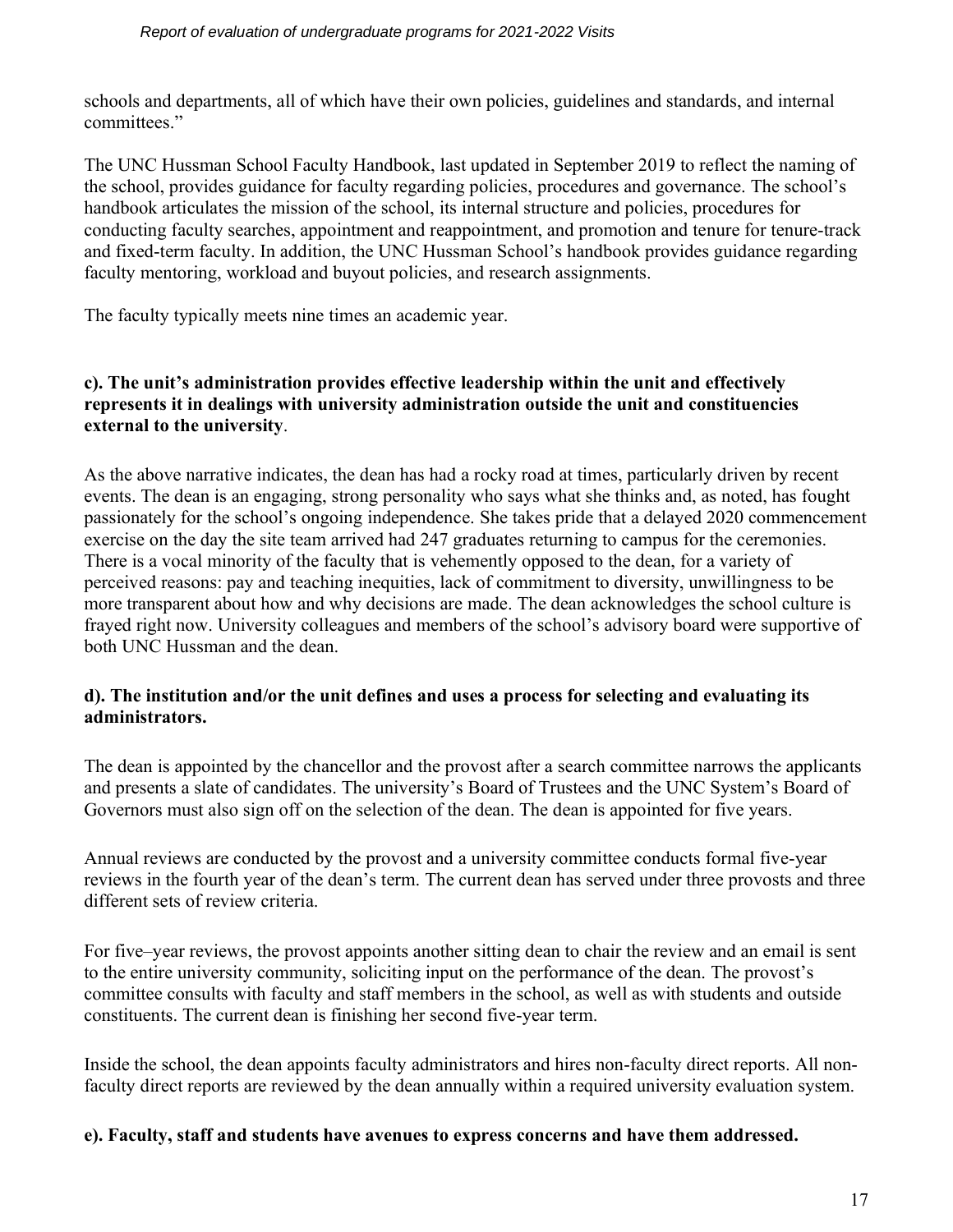Faculty members may use the Ombuds Office, Equal Opportunity/ADA Office and Office of Diversity and Inclusion, as well as the Faculty Hearings Committee and the Faculty Grievance Committee for complaints. More often, faculty members, depending on the nature of the issue, may choose to consult with the dean; senior associate dean of undergraduate studies; senior associate dean of graduate studies; the director of diversity, equity and inclusion; the school's human resources consultant, or a member of the dean's cabinet.

Student concerns are typically related to grades and course registration. Students are encouraged to discuss course grade concerns with the individual faculty member, who may make changes to the final grade until the last day of the following term. Students may request a review of grade decisions by the school's administrative board should the discussion with the individual faculty member not resolve the issue. The university has grade appeal procedures.

Staff members are encouraged to work with their direct supervisors when issues arise. However, the school's human resources consultant is always available for initial or additional guidance, and the Ombuds Office, Equal Opportunity/ADA Office and Office of Diversity and Inclusion are resources as well.

Any issues that cannot be resolved within the school's constructs are handled at the university level.

## **SUMMARY:**

If ACEJMC's charge was to accredit boards of trustees and senior university administrators, this would be a clear non-compliance. With full acknowledgment of the recent crises and loud discontent of a minority of faculty members who have issues with the dean's style and perceived lack of transparency, the fact is the UNC Hussman School is a successful enterprise, staffed with leaders and teachers committed to their students and supported by facts ranging from Hearst award dominance to high graduation and retention rates, and high placement rates of students. There are new challenges ahead with the search for a new dean getting under way.

## **Overall evaluation compliance/non-compliance:**

**COMPLIANCE**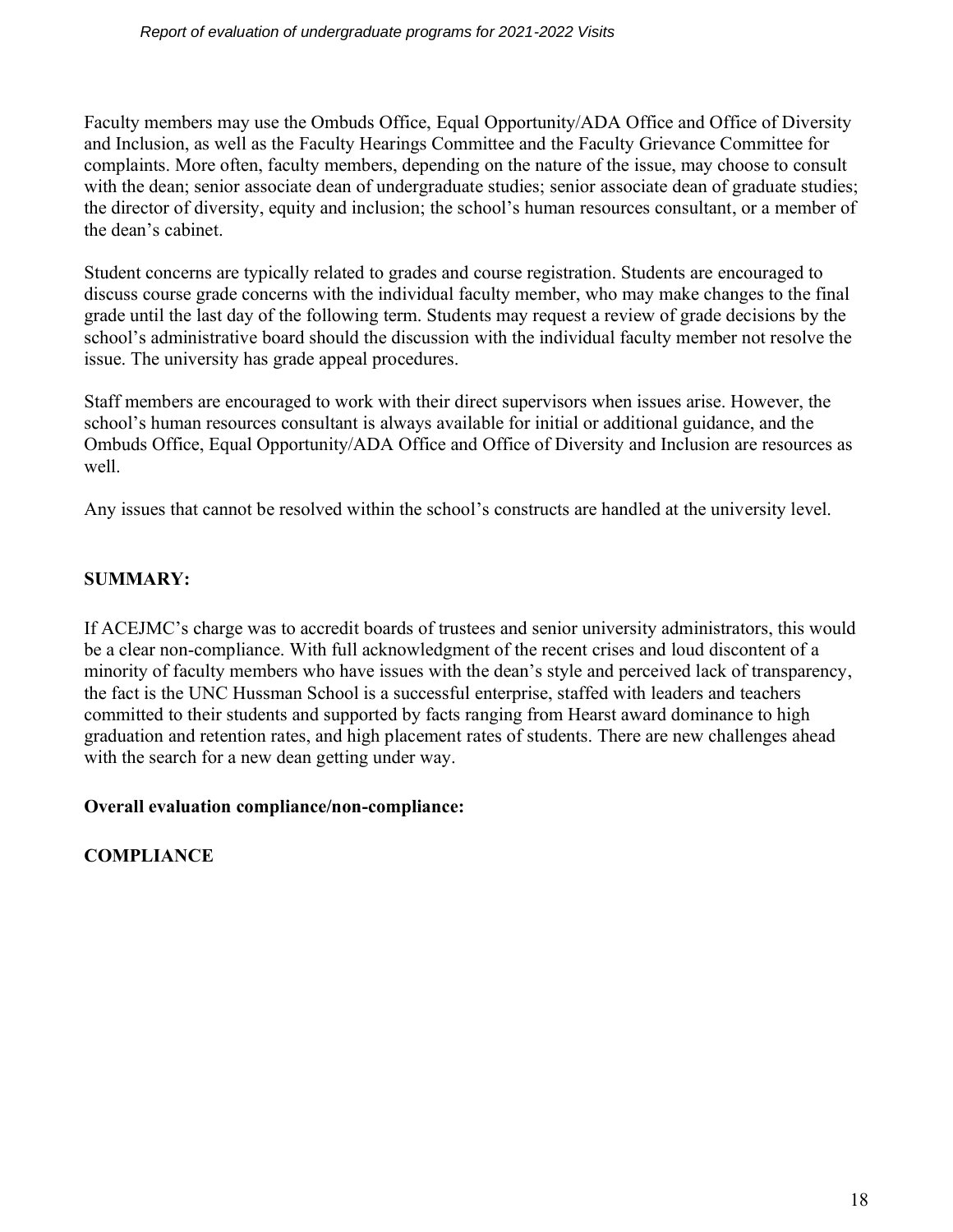### **PART II — Standard 2: Curriculum and Instruction**

### **Unit performance with regard to indicators:**

#### **a). The unit requires that students take a minimum of 72 semester credit hours (or 104 quarter credit hours) required for a baccalaureate degree outside of journalism and mass communications and meet the liberal arts and sciences-general education requirements of the institution.**

The UNC Hussman School offers two undergraduate areas of study – Journalism and Advertising/Public Relations – and students in each need a minimum of 120 credit hours to graduate. Of that total, students must complete a minimum of 39 credit hours within the unit.

The self-study, as initially submitted, indicated that all students must achieve at least 72 hours outside of the unit's curriculum. Since that initial submission, however, the 72-hour requirement has been replaced with a *recommendation* of 72-to-81 hours outside the unit's curriculum. The change took effect for students entering the School for the Fall 2021 semester. In the two academic years preceding the site visit, 100 percent of graduating students had met the 72-credit hour requirement.

Two other noteworthy curriculum changes have taken place since the initial submission of the selfstudy. First, students must earn a grade of at least a "C" (as opposed to the previous "C-") for courses counting toward the required 39 credit hours within the unit. Second, the unit eliminated a requirement that at least nine of the "outside" 72-81 credit hours must be for courses in one subject area.

Overall, the unit's curriculum has undergone significant structural revisions since the 2014-15 ACEJMC Site Team Report. Eight curriculum sequences were replaced with the two new areas of study (Journalism and Advertising/Public Relations). Each area of study has its own director. Students are now required to take a capstone class; no such requirement existed at the time of the previous re-accreditation review. And as a condition for graduation, all students must achieve a score of 70 or higher on the school's grammar and usage test.

To declare a Journalism and Media major, UNC-Chapel Hill undergraduate students must apply and be accepted by the UNC Hussman School. Applicants must have completed 45 or more cumulative hours and be in good academic standing in the semester during which they apply.

#### **b). The unit provides a balance between theoretical and conceptual courses, professional skills courses, and courses that integrate theory and skills to achieve the range of student competencies listed by the Council.**

The school's curriculum provides a well-balanced mix of theoretical and conceptual courses, professional skills courses, and courses that integrate theory and skills. Classes have been identified as falling into one of five categories: core, conceptual, concentration, capstone and choice. Degree planning worksheets specific to each of the two areas (journalism and advertising/public relations) guide students in progressing through their degree program and ensure that all requirements are met. A wellconceived curriculum matrix provided by the program indicates how each class addresses particular competencies.

#### Journalism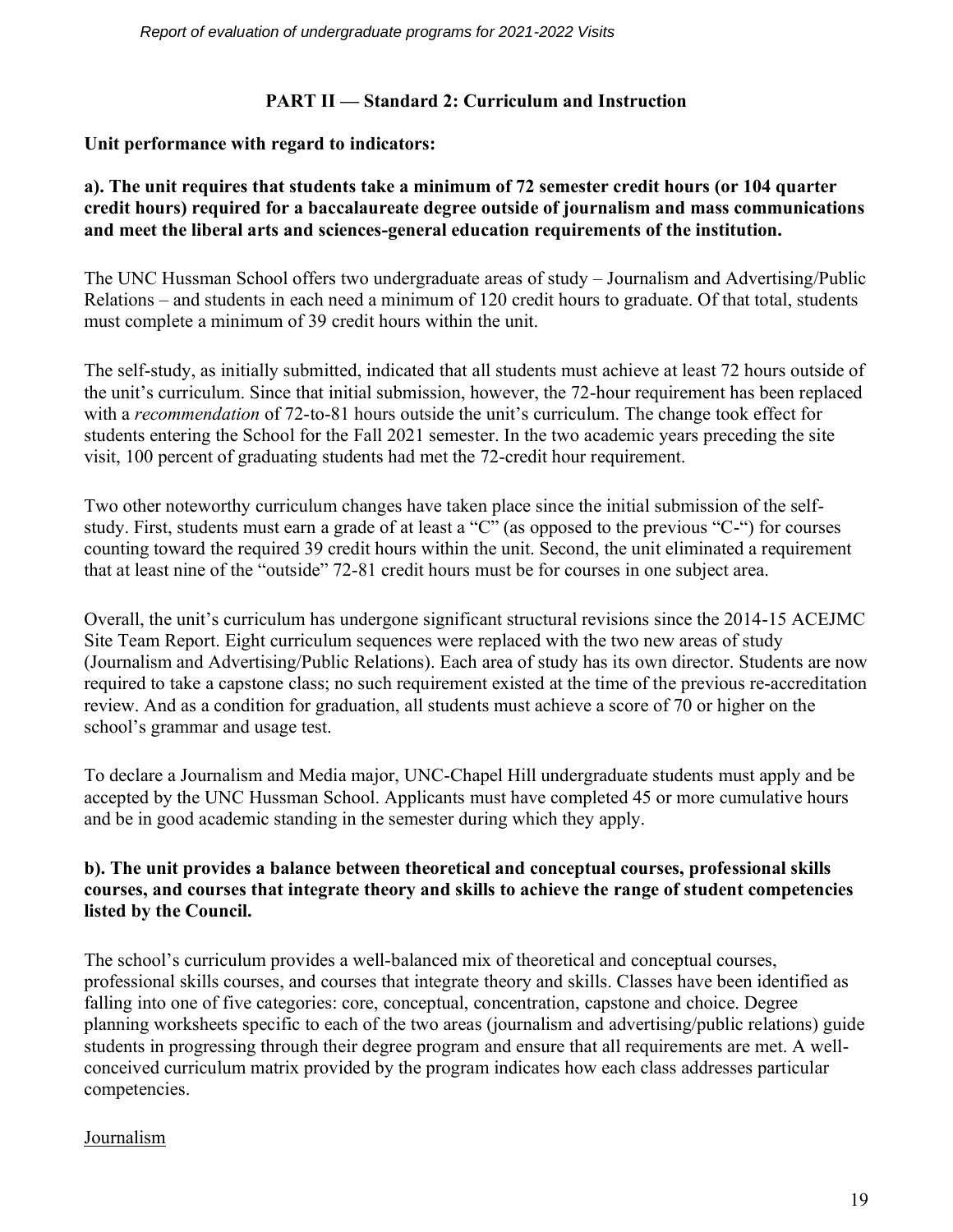In this area of study, students must earn nine credit hours by passing three core courses, each worth three hours. They include:

- Introduction to Digital Storytelling
- Writing and Reporting
- Media Law

Journalism track students must earn an additional 21 credits from a mix of "Concentration" courses, including:

- 6 credits from an offering of a half-dozen Level 1 courses (Sports Xtra; Foundations of Photography; Foundations of Graphic Design; Foundations of Interactive Media; Audio Journalism, and; Public Affairs Reporting).
- 6 credits from an offering of 17 Level 2 courses (examples: Feature Writing; Opinion Writing; TV News Reporting; Interactive Media)
- 6 credits from an offering of 18 Level 3 courses (examples: Broadcast News Management; News Editing; Advanced Interactive Media, Data Journalism).
- 3 credits from a Capstone course. Offerings include 10 options for individual study courses.

In order to earn the minimum 39 credit hours required within the unit, students in the Journalism sequence must earn an additional nine credit hours, including:

- 6 credit hours from an offering of nearly 50 "Conceptual" courses (examples: Gender, Class, Race; Freedom of Expression; Social Media Analytics; History of Media).
- 3 credit hours from the "Choice" course list, which includes a variety of elective offerings.

## Advertising/Public Relations

Students in this area of study complete the same three core courses, totaling nine credit hours:

- Introduction to Digital Storytelling
- Writing and Reporting
- Media Law

Advertising/Public Relations track students must earn an additional 21 credits from a mix of "Concentration" courses, including:

- 3 credits Principles of Advertising and Public Relations (required)
- 3 credits Advertising and Public Relations Research (required)
- 6 credits from an offering of 9 Level 2 courses (Examples: PR Writing; Visual Design; Ad Creative; Account Planning)
- 6 credits from an offering of 21 Level 3 courses (Examples: Concepts of Marketing; Cause Communications; Case Studies in PR; Crisis Communications)
- 3 credits from Capstone (Multiple offerings)

Finally, to complete their 39 credit hours required within the unit, students must complete nine credit hours that include:

- 6 credits from the list of "Conceptual" courses
- 6 credits from the list of "Choice" courses

Note that the Media Ethics course, formerly required, is no longer specifically required of students in either of the programs of study; rather, students can choose to fulfill the requirement from among other classes across campus. However, the majority of the school's majors do select the Media Ethics class to complete this mandatory part of their degree program.

### **c). Instruction, whether on-site or online, is demanding and current, and is responsive to professional expectations of digital, technological and multimedia competencies. Achievements in**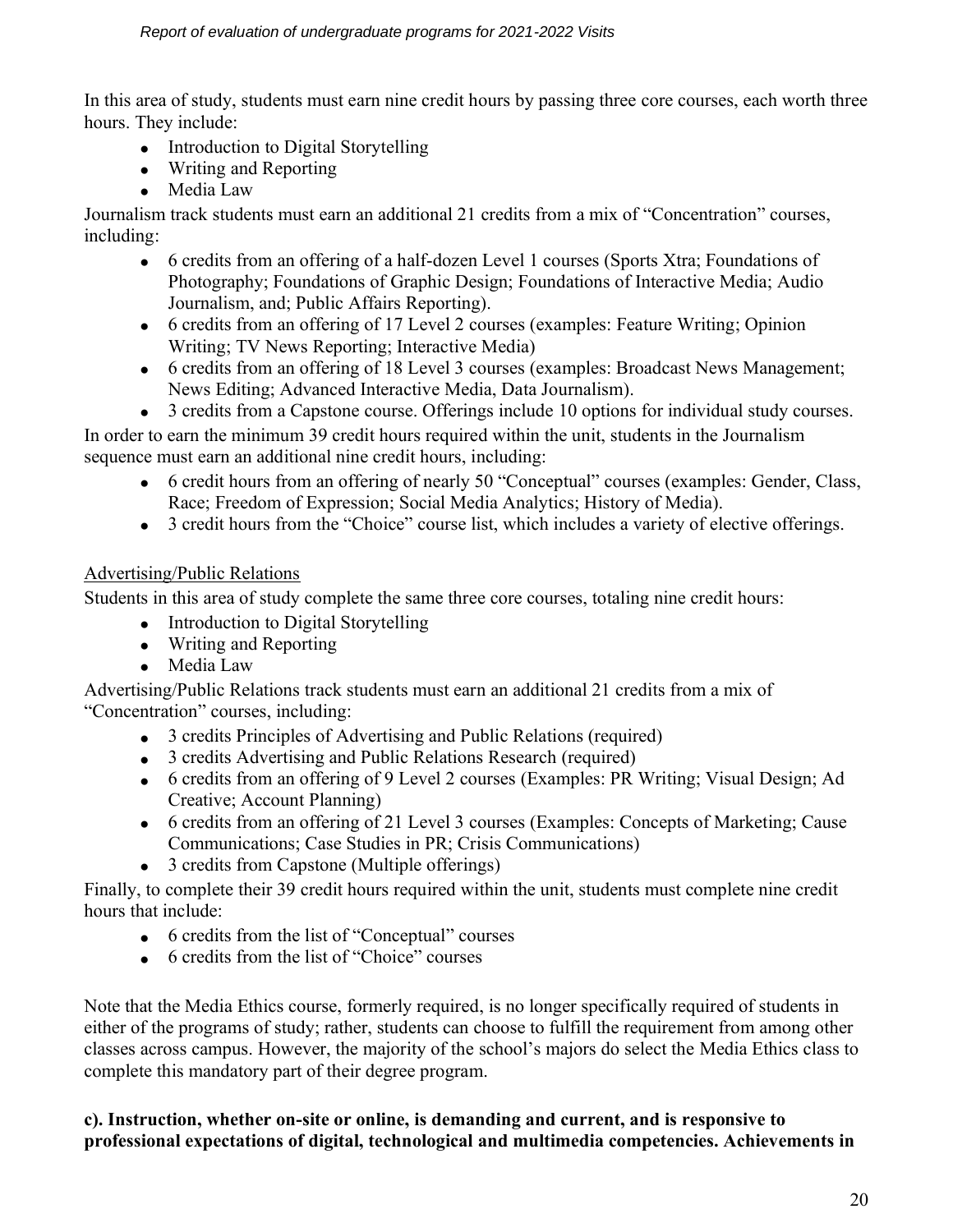#### **teaching and learning are recognized and valued.**

The school's faculty has been hard at work revising the curriculum since the last site visit, guided by assessment and the strategic plan. Course offerings are responsive to the ever-changing media landscape in the Digital Age. A review of course descriptions shows a range of classes aimed at providing students with skills that will equip them to adapt and thrive in modern day advertising/public relations and journalism.

With respect to evolving tools and technologies, the self-study lists several curricular changes since the last accreditation review. Among them:

- "offering a school-wide core course that delivers instruction in basic video, web, and graphics skills for all majors."
- "inserting lessons in numerical concepts and audience analysis into existing courses to improve numeracy and data literacy."
- "developing new courses that improve knowledge and use of new tools and technologies for investigation while also introducing concepts in computational thinking."

The new school-wide core course (Introduction to Digital Storytelling) provides a foundation for more advanced courses in the increasingly important digital, technological and multimedia competencies. According to the course description, it "introduces students to the tools needed to engage in quality news-oriented storytelling with audio, video and multimedia. Students will learn to deliver news stories using multiple platforms, taking advantage of the strengths of each."

It should be noted that in addition to journalism students' need to learn "news-oriented storytelling" in this course and to "deliver news stories using multiple platforms," advertising/public relations students, who in spring 2021 represented 594 of the school's majors as opposed to 415 majors in journalism, need these skills as applied to the rapidly changing world of strategic communications. Examples of applications of the tools and technologies beyond news stories will be increasingly important.

For journalism students, a variety of other courses offer more granular instruction in "UX" (User Experience) design, digital analytics, business modeling, data analytics and the use of multimedia programming languages (Advanced Interactive Media). The new curriculum allows students wide latitude in choosing non-core courses. But several journalism faculty members said this permits students to jump to higher level courses without fully mastering basic skills. The result, one said, is that some students who "were allowed to pick and choose" lower-level skills courses end up performing poorly in advanced reporting classes.

For advertising/public relations students, courses cover timely topics such as social media analytics, usability and multimedia design, motion graphics, and the use of voice-activated devices (Advertising in the Age of Alexa).

Banners celebrating student achievements in national competitions such as PRSA's Bateman and the Hearst awards are prominent in the school's hallways, as are awards displayed in cases throughout the building that contribute to recognition of excellence in teaching and learning.

**d). Student-faculty classroom ratios facilitate effective teaching and learning in all courses; the ratio in skills and laboratory sections, whether on-site or online, should not exceed 20-1.**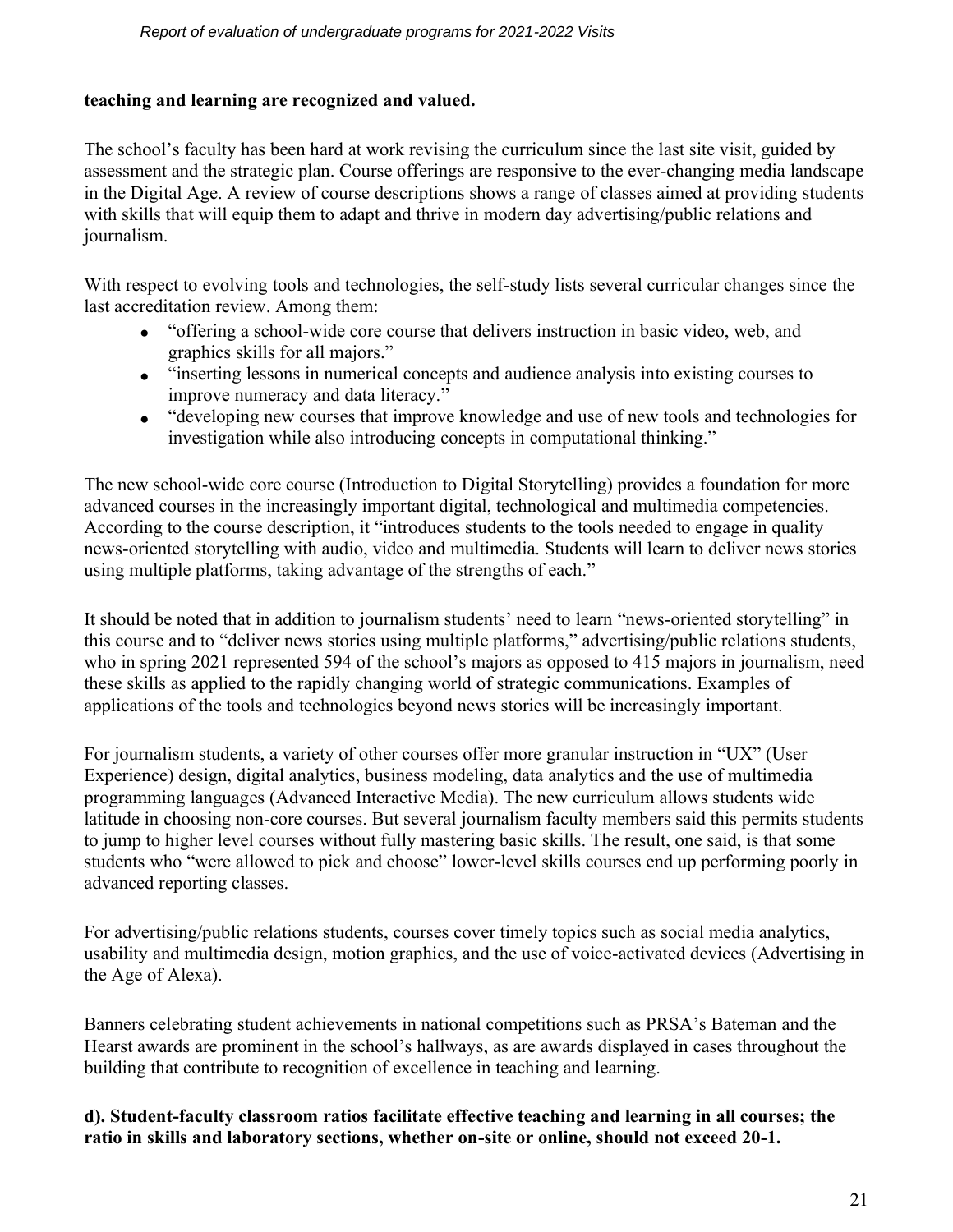The 2014-2015 site visit team report cited oversubscription of skills courses as a weakness. A review by the unit determined that a number of conceptual courses – not subject to a 20-student maximum – had mistakenly been listed as skills courses. Thus, the unit stated, oversubscription of skills classes was not a systemic problem. But its review "did confirm that the school was out of enrollment compliance in three skills courses."

The unit took steps to ensure that student-faculty classroom ratios are now in compliance. The 20 student cap has been exceeded only once – and by only one student - for the three skills courses cited in the last site team report. The lapse was attributed to an instructor who "was subsequently counseled to not admit more than 20 students in the course."

That said, Advertising/Public Relations faculty pointed out that classes in their area that once were limited to 15 students now enroll up to 30 students, effectively eliminating some of the learning experiences, such as individual presentations, and increasing the teaching load on that faculty. Thus, the impact of shifting the identification of classes from "skills" to "conceptual" may have the cost of adding to the burden described as "unseen labor" consistently reported by the Advertising/Public Relations faculty.

For the third accrediting cycle in a row, the lack of adequate faculty in the Advertising and Public Relations area is a concern. The 2014-15 site team visit report noted that while Public Relations students represented 32% of all majors in the school, there were only five faculty members, or 10% of the faculty, and that the same issue was raised in the site team report *prior* to 2014-15. With Public Relations and Advertising now combined, the faculty in that area report feeling exhausted, doing an inordinate amount of "unseen labor," a phrase consistently used during interviews. A quick calculation of current faculty/student ratios shows Advertising/Public Relations with 594 majors to 18 faculty, 33 students per faculty member, while Journalism, with 415 majors and 19 faculty, has 21 students per faculty member. The need for more faculty in the Advertising/Public Relations area persists.

### **e). The unit advocates and encourages opportunities for internship and other professional experiences outside the classroom and supervises and evaluates them when it awards academic credit.**

The unit does not require that students complete an internship as a condition of graduation, but the selfstudy asserts that "at least one internship is highly recommended for all students." For the 2019-20 academic year, students completed 71 internships for credit. Students may have completed many more internships for which they did not register for credit.

Students receive academic credit for internships by registering for a course titled "Journalism and Media Internship." The pass/fail internship course offers one credit hour in the Fall and Spring semesters, as well as the second session of summer school. However, the one credit does not count toward the minimum 39 credit hours required by the unit for graduation.

Students must arrange the internship on their own. The self-study notes that the "vast majority" of internships for the Fall and Spring semesters are with employers in the so-called "Research Triangle" encompassing Raleigh, Durham and Chapel Hill.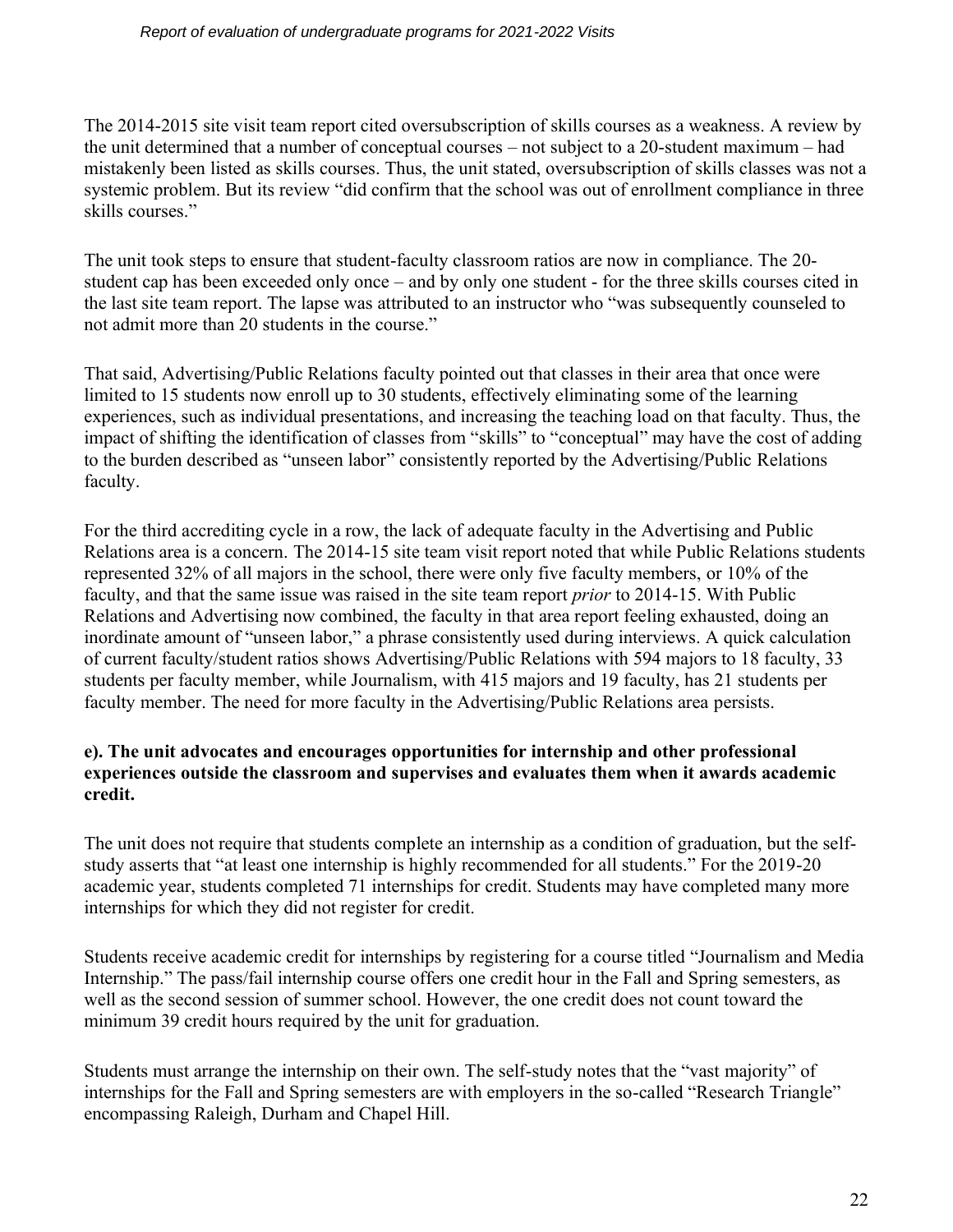At the conclusion of the internship, the student must complete an online survey about what they learned and accomplished. A section of the survey requires self-assessment of "traits or abilities" such as dependability, initiative, creativity and enthusiasm.

At the same time, the worksite supervisor completes an online evaluation of each student's performance, including many of the same "traits or abilities" indicators, thus offering valuable comparisons from the perspective of the intern and their employer. Supervisors also are asked to rate interns on "professional values and competencies" such as written and spoken communication skills, meeting deadlines, and their ability to interact with "individuals and groups diverse in gender, race and ethnicity."

## **SUMMARY:**

The school has made great strides in curriculum since the last accrediting review, resulting in a simplified structure of two broad areas of study, dynamic and constantly evolving instruction, opportunities for applying theory in hands-on skills classes, and capstone courses that challenge students to pull together all they have learned. The unit pivoted quickly and effectively to online learning due to the pandemic. The dean noted that in surveys and course evaluations, students praised faculty for maintaining a high quality of instruction.

### **Overall evaluation, compliance/non-compliance:**

### **COMPLIANCE**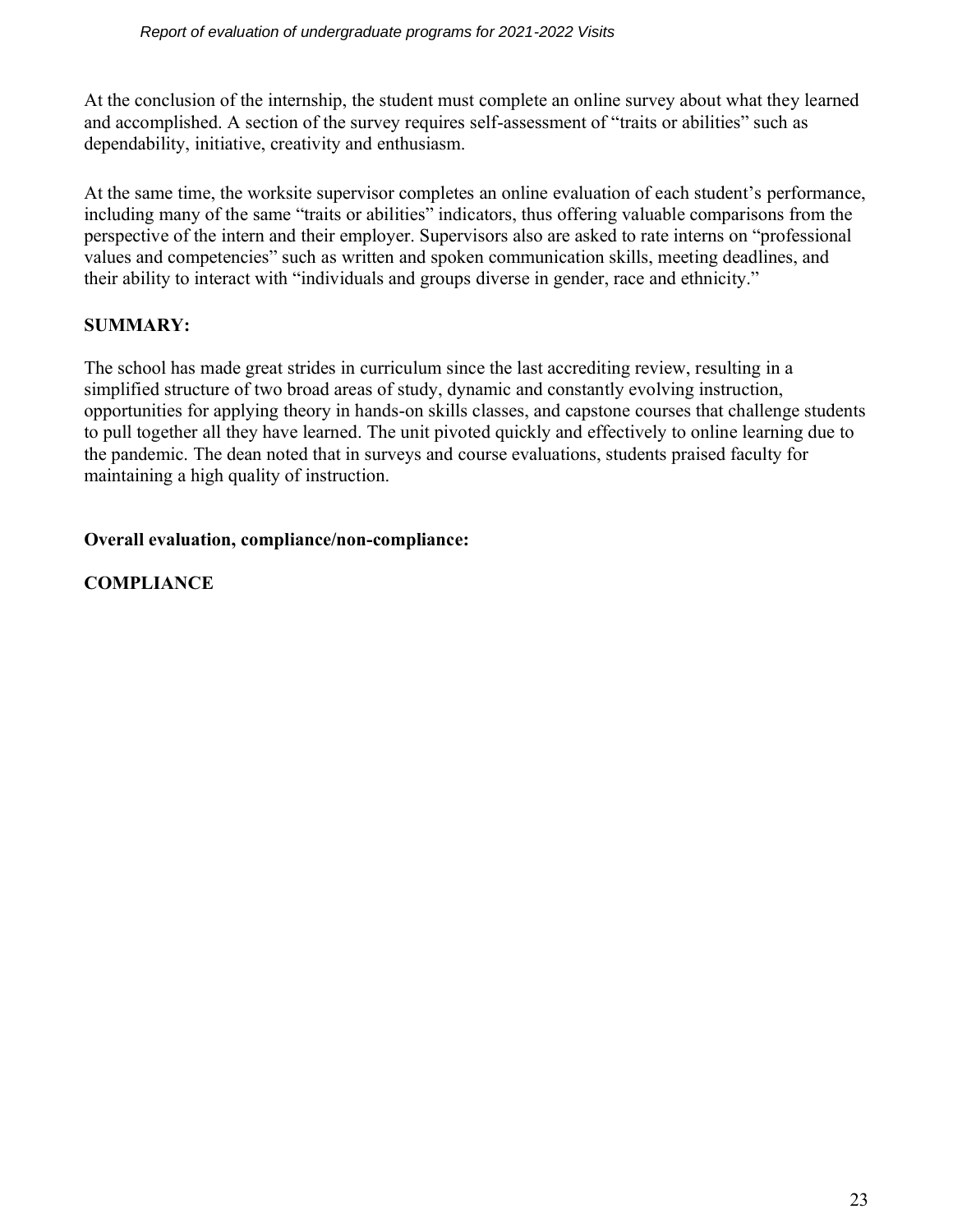### **PART II — Standard 3: Diversity and Inclusiveness**

**Unit performance with regard to indicators:**

**a). The unit has a written diversity plan for achieving an inclusive curriculum, a diverse faculty and student population, and a supportive climate for working and learning and for assessing progress toward achievement of the plan. The diversity plan should focus on domestic minority groups and, where applicable, international groups. The written plan must include the unit's definition of diversity and identify the under-represented groups.**

The UNC Hussman School has a written diversity plan that includes its mission and vision statements, how it defines diversity and six overarching goals. The school has had a plan since the 1990s and the current version, with the help of an outside consultant, integrates input from multiple stakeholders.

However, the UNC Hussman School is dealing with an existential crisis both internally and externally. The controversy surrounding the decision by Nikole Hannah-Jones to turn down a tenured, endowed chair at the school exposed long-standing problems. Many stem from inconsistencies in executing the goals in the 2016 Diversity and Inclusion Action Plan.

Goal 1 was to "clearly define and publicize the school's commitment to diversity." The school did an effective job of visibly identifying courses, highlighting diversity in syllabi, activities and research, but comments from students and faculty indicate that much of it has been superficial. Several students referred to many of the diversity initiatives as going through the motions. However, in the months after the Hannah-Jones incident, the school's diversity committee, renamed the Access, Belonging, Inclusion, Diversity and Equity committee (ABIDE), has taken on this issue and others related to diversity and inclusion.

Goal 2 of the 2016 diversity plan addresses the recruitment and retention of diverse faculty, staff, students and administrators. The numbers indicate a slight increase in minority faculty, but only increased from four to six among African American faculty members. The previous site team report stated that students and faculty "bemoaned the lack of diversity." Similar comments were made during this site visit. One junior student heading into his senior year said he had never been taught by a faculty member of color. Several faculty members complained that recruiting faculty of color has been haphazard and ineffective. They also voiced concern about the selection of search committee members. Several minority faculty members said they are reluctant to recruit people of color to the school because of the climate. However, faculty members recently approved a requirement that all new applicants provide a diversity statement. In the area of student recruitment, the director of diversity and inclusion said there has been marginal success (up 10 points), but recent racial issues on campus and in the school may have had a negative impact on enrollment. One current minority student said, "If I could go back, I would not be in Hussman."

The school has been effective in providing diversity training for faculty and staff under Goal 3, but it is on a voluntary basis unless you are new to campus or a member of a search committee. Those required programs are offered through the university. About 25 percent of the faculty and staff have participated in campus trainings. The school also has partnerships with professional organizations that offer training to students. There are strong diversity-related courses in the curriculum that are popular with students, but diversity and inclusion is lacking in many of the required courses. Several students complained that the introductory skills classes utilize examples that are what one described as "culturally insensitive, bordering on racist." Many faculty members said that more work is needed to diversify the curriculum.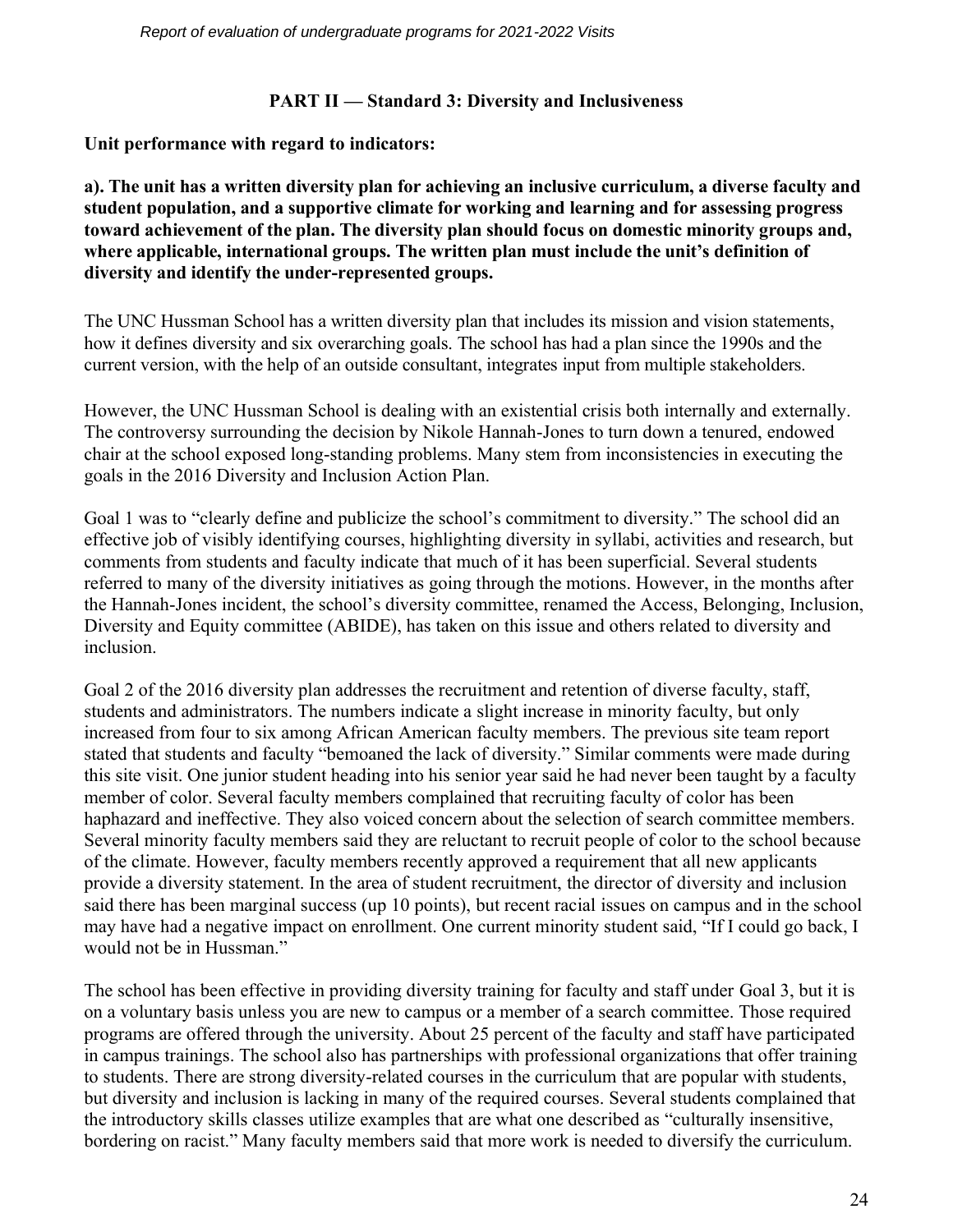A subcommittee of ABIDE is developing a plan to address the issue, but the DEI director voiced concern about getting adjunct faculty members, who teach most of the introductory skills courses, to implement curriculum changes.

Goal 4, which addresses climate, is the most problematic. Throughout the site visit, faculty and students acknowledged the damage caused by the Hannah-Jones decision. Some faculty members and school leaders said it brought them together. Others said it brought to light DEI issues that had been dormant for years. Faculty and students of color said they were not surprised by her decision not to come to UNC Hussman. One senior minority student said, "I expected to experience racism when I came here, but not to this extent." Every student interviewed said the educational experience at UNC Hussman is invaluable, but for students of color it comes with a price. Several said they are expected to shoulder the burden of teaching diversity and inclusion. Often, they are the only person of color in class and in those rare instances when race or culture is the topic, they are called on to respond. "Teachers are lackluster about learning other cultures. It is not our responsibility." Several majority students also spoke of having to press for conversations about diversity. "Oftentimes, we bring it up. It's not a part of the curriculum. It's more organic." Several faculty members of color also voiced their frustration with shouldering the burden of educating faculty and students on DEI issues, counseling students who are traumatized by cultural insensitivity while worrying about their own futures in the school and university. The DEI committee has identified some of these issues, but it is going to take a focused, sustained effort by everyone in the school, alumni and supporters to build an inclusive climate.

#### **b). The unit's curriculum fosters understanding of issues and perspectives that are inclusive in terms of domestic concerns about gender, race, ethnicity and sexual orientation. The unit's curriculum includes instruction in issues and perspectives relating to mass communications across diverse cultures in a global society.**

UNC Hussman has several elective courses and programs that deal with diversity: The Black Press and United States History; Diversity and Communication; Gender, Class, Race and Mass Media; Latino Media Studies; Global Communication and Comparative Journalism; International Media Studies: Mexico; Sexual Minorities and the Media; and Poverty and Plurality and the Media.

Students also have opportunities for diversity-related education that connects to the professions. UNC Hussman sponsors 12 seniors or graduate students from underrepresented groups for the CBC-UNC Diversity Fellowship Program in partnership with Capitol Broadcasting Company's WRAL-TV in Raleigh, N.C. The school has also partnered with Bloomberg News to provide the Bloomberg-UNC Business Journalism Diversity Programs.

The school also has two classes and several global immersion courses that include study abroad opportunities for students to take what they learn in the class into the field. The Recoding the Boys' Club: Women vs. the Political Tech Ceiling is a nice compliment to the more established Irina Project in providing diversity and inclusion experiences to students that deal with important issues that connect with underserved communities.

Several faculty members expressed excitement that faculty were discussing and developing ways to implement diversity and inclusion into the curriculum. However, several minority faculty members were concerned about the school's ability to hire faculty in the future, especially faculty of color, and how that would interfere with positive curricular changes. They also expressed a need to recruit more parttime faculty members of color.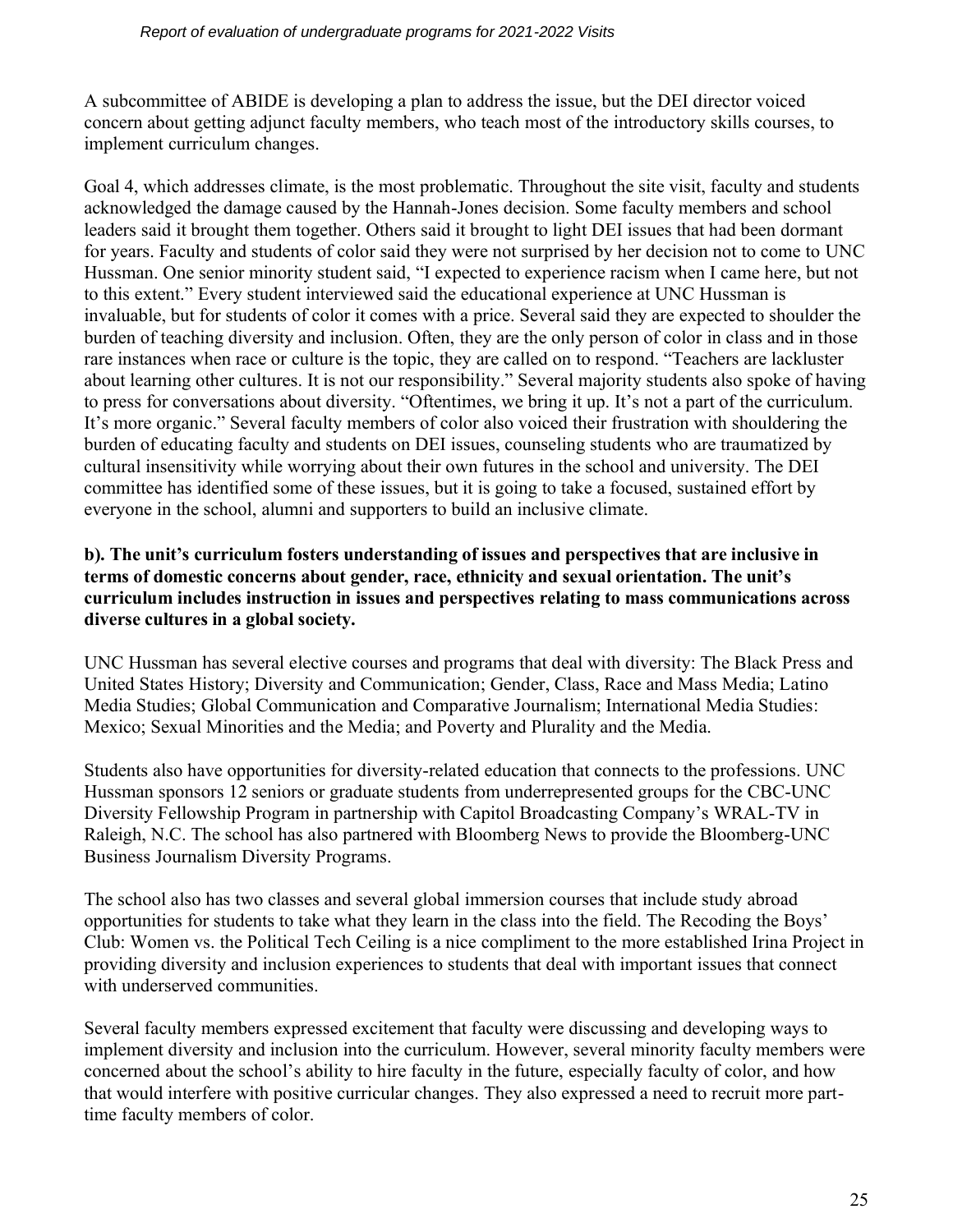#### **c). The unit demonstrates effective efforts to recruit women and domestic minority faculty and professional staff and, where feasible, recruits international faculty and professional staff.**

UNC Hussman hired 10 full-time faculty in the past three years, seven women and three minority. The school had 84 part-time positions available during that same time, 30.3 percent were women and 21.8 percent were minority. The overall number of full-time women faculty increased from 44 percent to 51 percent since the previous accreditation visit. The percentage of minority faculty increased from 23 percent to 33 percent. The percentage of African American faculty improved from 8.5 percent to 13.3 percent, but that is only six full-time positions out of 45 in AY 2020-2021. There are no African American part-time faculty, though the overall percentage of minority part-time faculty overall has increased since the previous accreditation visit from 8.3 percent to 16 percent. At the time of the previous accreditation visit, the school reported two African American part-time faculty members and one Hispanic/Latino faculty member. At this accreditation visit, the school reported two Asian part-time faculty members, one Hispanic/Latino part-time faculty member, two multi-racial part-time faculty members and three Other race part-time faculty members. The lack of African American part-time faculty members was a concern addressed in the previous accreditation and several faculty members voiced concerns during this site visit. There was significant recruitment of women and minority applicants during the previous three years, but faculty voiced concerns about future recruiting and retention considering recent controversial issues on race, faculty hiring and donor interference. One faculty member of color indicated he was reluctant to recruit minority faculty because of recent events.

#### **d). The unit demonstrates effective efforts to help recruit and retain a student population reflecting the diversity of the population eligible to enroll in institutions of higher education in the region or population it serves, with special attention to recruiting under-represented groups.**

The total number of minority students is 344 out of 1088 undergraduate students enrolled, a 31.6 percent increase from the previous self-study. The school has a nearly identical percentage of African American students, 8.46 to 8.5, compared to the university. This is an improvement from the previous study by 2 percent, in contrast to the university numbers that have remained static at 8.5. African Americans make up 22 percent of the state's population and 13 percent of the country. Considering this analysis, not much has changed since the previous study.

To address diversity and inclusion, the school appointed its first-ever diversity and inclusion director. The initiative is now named Access, Belonging, Inclusion, Diversity and Equity or ABIDE with the goal of providing access and a sense of belonging to minority students in the school. The Chuck Stone Program for Diversity in Education and Media continues to draw students to UNC, but there are no definitive numbers on how many are admitted to UNC Hussman. The Durham VOICE, a collaboration with North Carolina Central, an HBCU, was created and led by one of the school's fixed-term faculty members from 2009 – 2020 as part of the Community Journalism course. The collaboration ended when that faculty member retired. The school does sponsor a breakfast for students and alumni at the National Association of Black Journalists annual convention. The event connects students with mentors who can help guide them in their careers.

Other efforts Include the CBC-UNC Diversity Fellows program (established in 2013), the Bloomberg-UNC Business Journalism Diversity Program (established in 2017), the school's response to the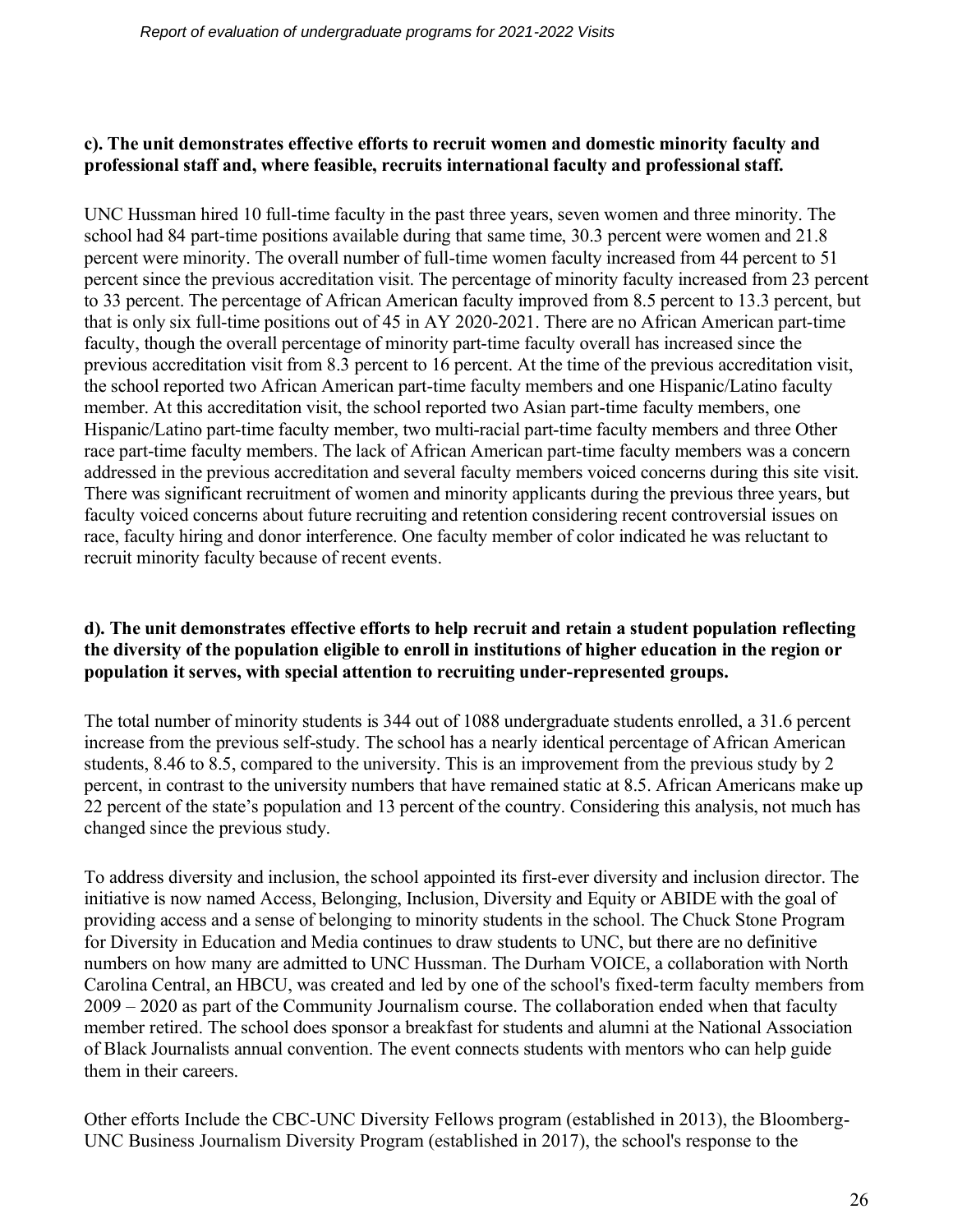Diversity, Ethics & Inclusion student task force report (2018), the Barry Saunders Visiting Professional program (established in 2018), the student chapter of NAHJ (established in 2020), the designation of a meditation room in Carroll Hall to provide Muslim and other students a private space for prayer (established in 2020), the ABIDE committee student advisory board (established in 2021), and the work currently underway to establish a student chapter of AAJA.

### **e) The unit has a climate that is free of harassment and all forms of discrimination, in keeping with the acceptable cultural practices of the population it serves, accommodates the needs of those with disabilities, and values the contributions of all forms of diversity.**

The campus Office of Diversity and Inclusion provides training sessions for faculty and staff members. The school's DEI committee worked with this office to develop the diversity statement and plan. There are DEI resource links listed on the school's website. The school also works with the Accessibility Resources and Service office on campus to make sure programs and facilities are accessible to students with disabilities. *Safe at UNC* is the university's main portal for resources and information about discrimination, harassment, sexual violence, interpersonal violence and stalking.

In addition, components of the school's communications and special programs are designed to showcase diversity. Examples include *The Siren*, a student-produced publication that promotes a feminist perspective on gender, identity, sexuality and human rights, *Carolina Ahora*, a Spanish-language counterpoint of the social media show *Carolina Now* and *Coulture* (coulture.org), a fashion and lifestyle magazine that challenges beauty standards by encouraging readers to accentuate their best features rather than conform with unrealistic societal expectations.

## **SUMMARY:**

Several faculty members and staff, in particular those of color, said morale is low and they are considering leaving the school. They said the Hannah-Jones decision and the aftermath is the latest in a series of incidents in which they have felt undervalued and not heard/understood. Faculty and students complained about the lack of resources, in particular funds for personnel, recruiting, curriculum development and programming. They also want time for training. Several students of color complained that the school takes credit for some of their accomplishments though they received little if any support from the program. "They want to showcase our diversity, but it's mainly superficial," one student said.

The previous site team stated that the school's faculty and students "aspire to be inclusive." Aspiration is not a strategy. The naming of a director and the recent work of the ABIDE committee is a step in the right direction. The group has conducted listening sessions with students and faculty, created an inclusive curriculum toolkit, worked with students to establish a Hispanic journalists association and LGBTQ student organization. It also has plans to update the diversity plan.

## **Overall evaluation, compliance/non-compliance:**

## **NON-COMPLIANCE**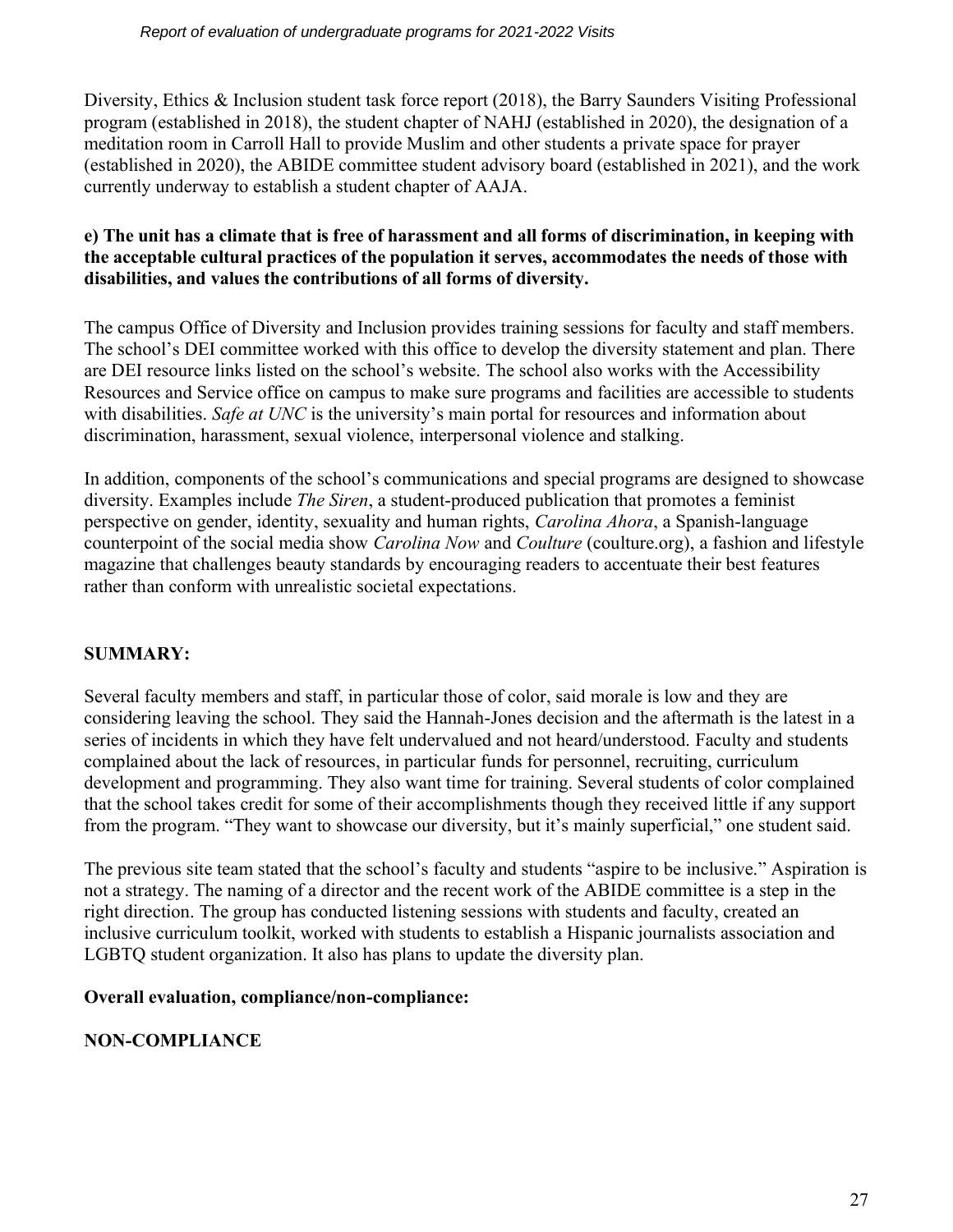| <b>Full-time Faculty</b><br>Group              | Female         | % of<br>full-time<br>faculty | Male           | % of<br>full-time<br>faculty | Part-time/Adjunct Faculty<br>Group             | Female                   | % of<br>part-time<br>faculty | Male | % of<br>part-time<br>faculty |
|------------------------------------------------|----------------|------------------------------|----------------|------------------------------|------------------------------------------------|--------------------------|------------------------------|------|------------------------------|
| Black/African<br>American                      | $\overline{2}$ | 4.44%                        | 4              | 8.89%                        | Black/African<br>American                      | $\equiv$                 |                              |      | $\blacksquare$               |
| White                                          | 15             | 33.33%                       | 15             | 33.33%                       | White                                          | 17                       | 34.69%                       | 24   | 48.98%                       |
| American Indian/<br>Alaskan Native             |                | 2.22%                        | ×              | ۰                            | American Indian /<br>Alaskan Native            | $\overline{\phantom{a}}$ |                              |      | $\blacksquare$               |
| Asian                                          | 1              | 2.22%                        | $\overline{2}$ | 4.44%                        | Asian                                          | $\overline{2}$           | 4.08%                        | a.   | 1.72%                        |
| Hispanic/Latino<br>(any race)                  |                | 2.22%                        |                | 2.22%                        | Hispanic/Latino<br>(any race)                  |                          | 2.04%                        | ٠    |                              |
| Native Hawaiian<br>/ Other Pacific<br>Islander |                |                              |                |                              | Native Hawaiian<br>/ Other Pacific<br>Islander |                          |                              |      |                              |
| Two or more races                              | 1              | 2.22%                        | ×              | $\sim$                       | Two or more races                              | 1                        | 2.04%                        | 1    | 2.04%                        |
| Other race                                     |                | 2.22%                        | $\frac{1}{2}$  | $\sim$                       | Other race                                     | $\overline{2}$           | 4.08%                        |      | 2.04%                        |
| International<br>(any race)                    |                | 2.22%                        | ۰              | ۰                            | International<br>(any race)                    |                          |                              |      |                              |

## Table 6. Faculty Populations, Full-time and Part-time (AY 2020-2021)

Source: HR Data Mart as of October 31, 2020 and February 26, 2021. Prepared by: Institutional Research and Assessment, April 6, 2021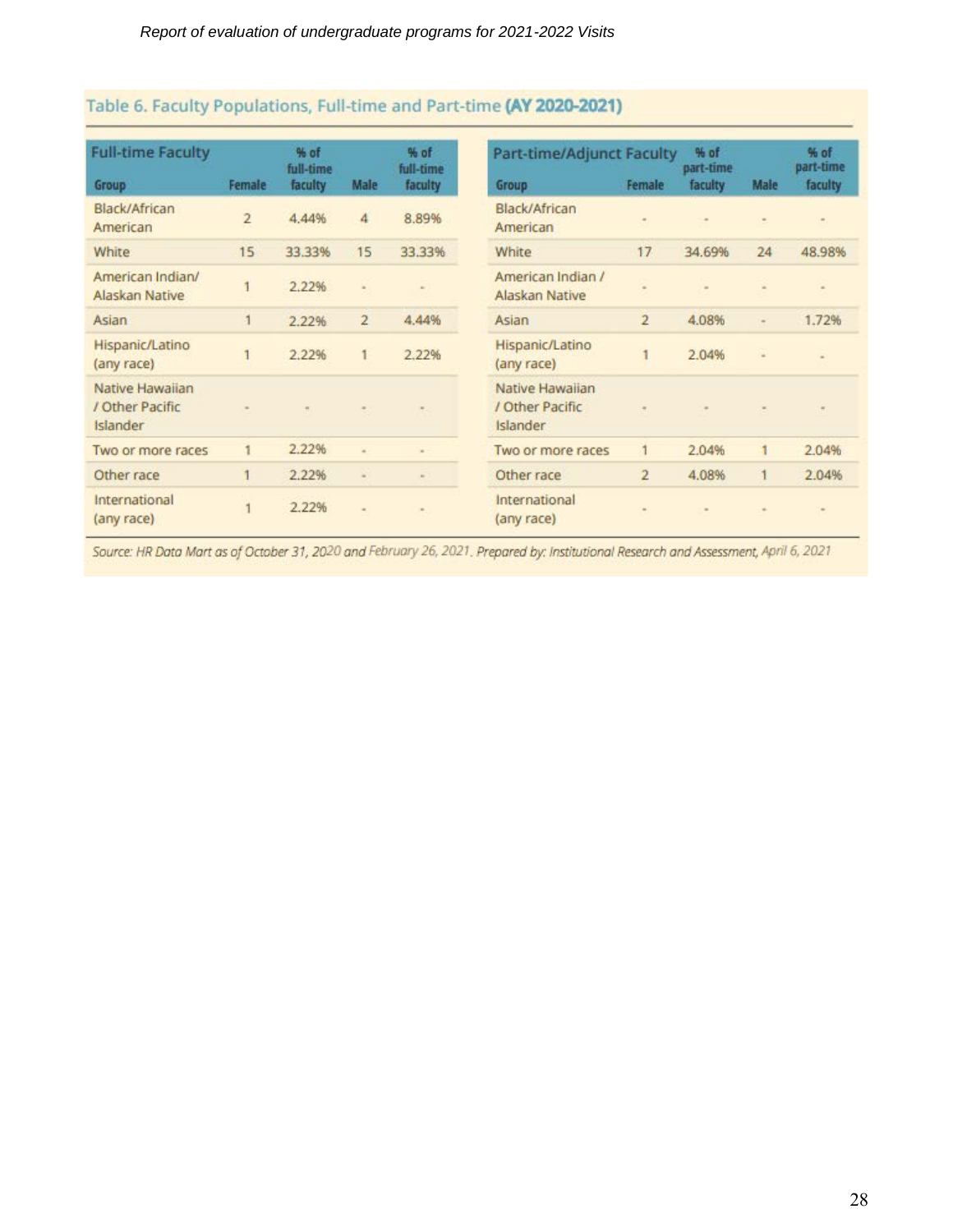#### **PART II — Standard 4: Full-Time and Part-Time Faculty**

### **Unit performance with regard to indicators:**

### **a). The unit has written criteria for selecting and evaluating the performance of all full-time and part-time faculty and instructional staff**.

In its hiring and evaluation practices, the UNC Hussman School of Journalism and Media follows the processes and procedures detailed in its faculty handbook. For full-time faculty searches, a committee that includes full-time tenure- and non-tenure track faculty and at least one student is appointed by the dean, develops a job description that is approved by a faculty vote and advertised in appropriate outlets. The committee reviews applications and identifies three or four candidates who are brought to campus where they meet with the dean, faculty and students. After the visit the search committee makes a recommendation to all faculty who vote on whether to recommend the candidate to the dean. If the dean accepts the recommendation, the candidate proceeds to university human resources and senior administration.

The school has 16 endowed professorships, 13 of which are currently filled. The school's faculty handbook also details the processes and procedures for selecting the school's two Knight Chairs as well as its term and internal distinguished professors. Faculty who hold the rank of professor participate in each of these searches.

Part-time faculty are hired by the senior associate dean for undergraduate studies who reviews curriculum vitae and resumes from interested parties. Typically, part-time faculty are hired based on their professional expertise and teach specialized skills classes. Occasionally they are hired to cover the classes of faculty who are on leave or with course buyouts for research and study assignments.

Expectations for faculty in terms of teaching, research or creative and professional activity and service are specified in the university's code and policy manual and the Trustee Policies and Regulations Governing Academic Tenure as well as in the school's faculty handbook. Shortly before the site visit, the school approved changes to its appointment, tenure and promotion guidelines to ensure they are aligned with the university's recently revised standards. Junior faculty felt they had input into the process, saying it was transparent and they were satisfied the new guidelines are clear and equitable.

### **b). Full-time faculty have primary responsibility for teaching, research/creative activity and service.**

During the three years preceding the site visit, on average, about one-third of the school's core and required classes were taught by full-time faculty. Sixty percent of all classes typically are taught by fulltime faculty. This is largely attributable to enrollment growth and the addition of a required digital storytelling course. Course buyouts, research and other leaves also contributed to the need for more parttime faculty. A full-time faculty course coordinator and common syllabi ensure consistency across sections of the digital storytelling course as well as others. The school sometimes has difficulty finding qualified part-time instructors to teach some of its required classes. At the time of the visit the school had five open faculty positions that required some faculty to take on additional teaching loads to ensure students were able to get the courses they needed to graduate. Some faculty expressed concerns regarding the school's ability to attract top talent given its recent controversy while others said they were stretched thin.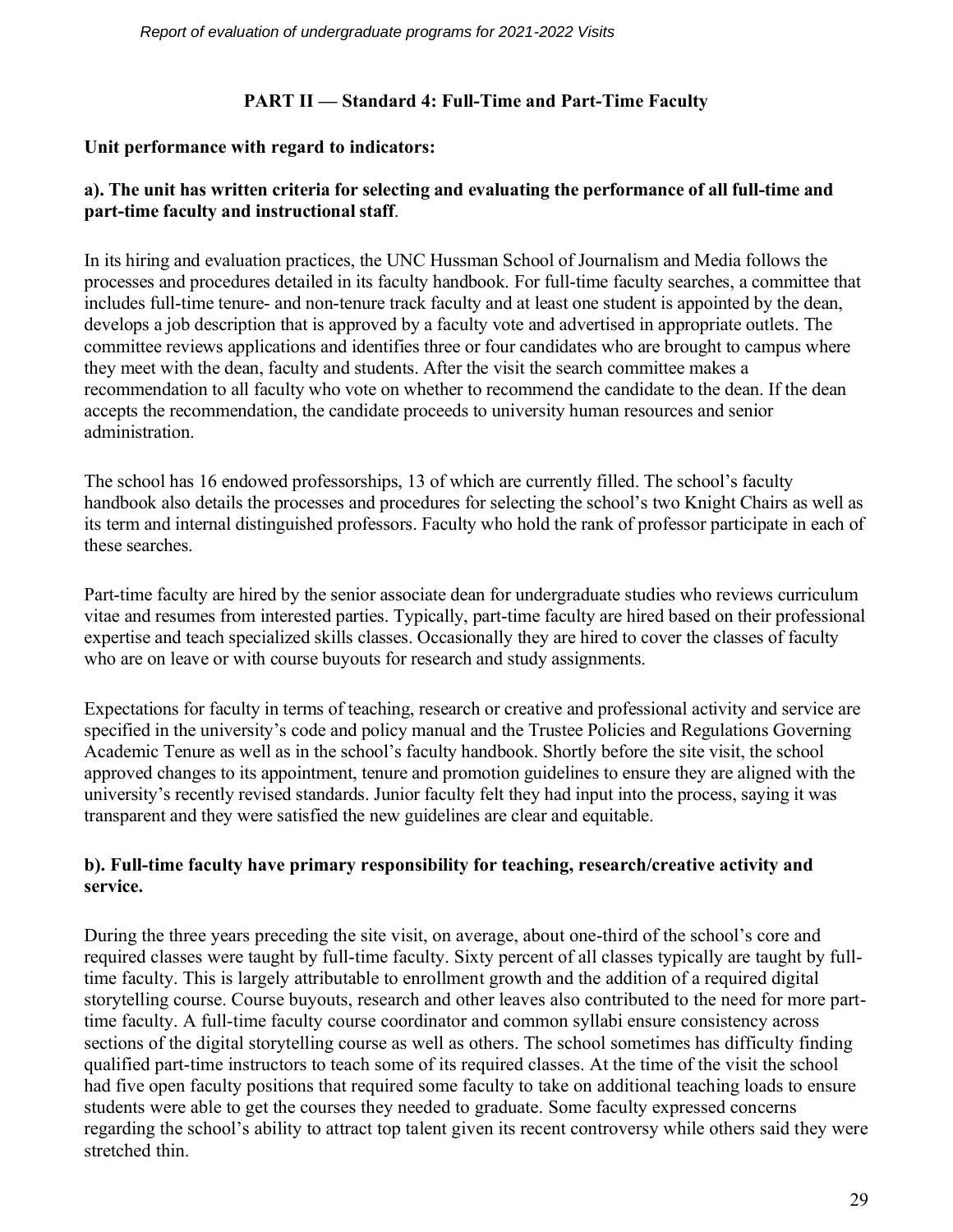**c). Credentials of the unit's faculty represent a balance of professional and scholarly experience and expertise kept current through faculty development opportunities, relationships with professional and scholarly associations, and appropriate supplementation of part-time and visiting faculty.**

Over half of the UNC Hussman School's full-time faculty have a terminal degree; 22 hold a Ph.D. two have an Ed.D., one has a J.D., one an M.D., one a Th.D. and one an MFA. Eleven faculty members have a master's degree and four non-tenure track teaching professors hold a bachelor's degree. With a few exceptions, all of the school's full-time faculty have professional experience, with some having more than 20 years of experience in journalism, advertising, public relations, health communications or a related field.

Faculty frequently attend and present workshops and training sessions on emerging trends in news design, computational research methods, multimedia and digital technologies. Several faculty have held leadership positions in associations such as AEJMC, the National Communication Association, the International Communication Association and the Online News Association and serve as manuscript reviewers on the editorial boards or as editors of the discipline's top journals.

To ensure students will have the critical skills needed to succeed in the media industry, each semester the school also hires a number of part-time faculty, all with professional experience to teach both skills and conceptual classes. It also invites top industry professionals to deliver guest lectures and each year hosts a professional-in-residence.

#### **d). The unit regularly evaluates instruction, whether onsite or online, using multiple measures that include student input.**

Each semester students in each of the school's classes are given the opportunity to complete a course evaluation form that includes questions about the clarity of learning objectives, the grading scheme, course content and the instructor's performance. Additional questions that vary by whether the course is skills-based or conceptual allow students to provide feedback and whether the course enhanced their skills or helped them develop their critical and analytical abilities.

The senior associate dean for undergraduate studies analyzes the results of the evaluations and as appropriate follows up with faculty members to discuss how they can improve. The mean scores for both the school's courses and its instructors consistently are above average with instructors receiving higher scores than the courses.

Teaching observations are conducted for tenure-track and fixed-term faculty during their first year in the school and in the year prior to their next review. Junior faculty hired over the last few years said they had not yet received teaching observations and expressed some confusion regarding who was responsible for arranging the observations. This is partly due to Covid-19 and the need to teach all of the school's classes remotely via Zoom and partly due to the decision to keep the academic dean's position open until a new dean is hired. With the return to in-person classes in fall 2021 it is likely the issue will be resolved.

Graduate students who are instructors of record and 20 percent of the part-time faculty, selected at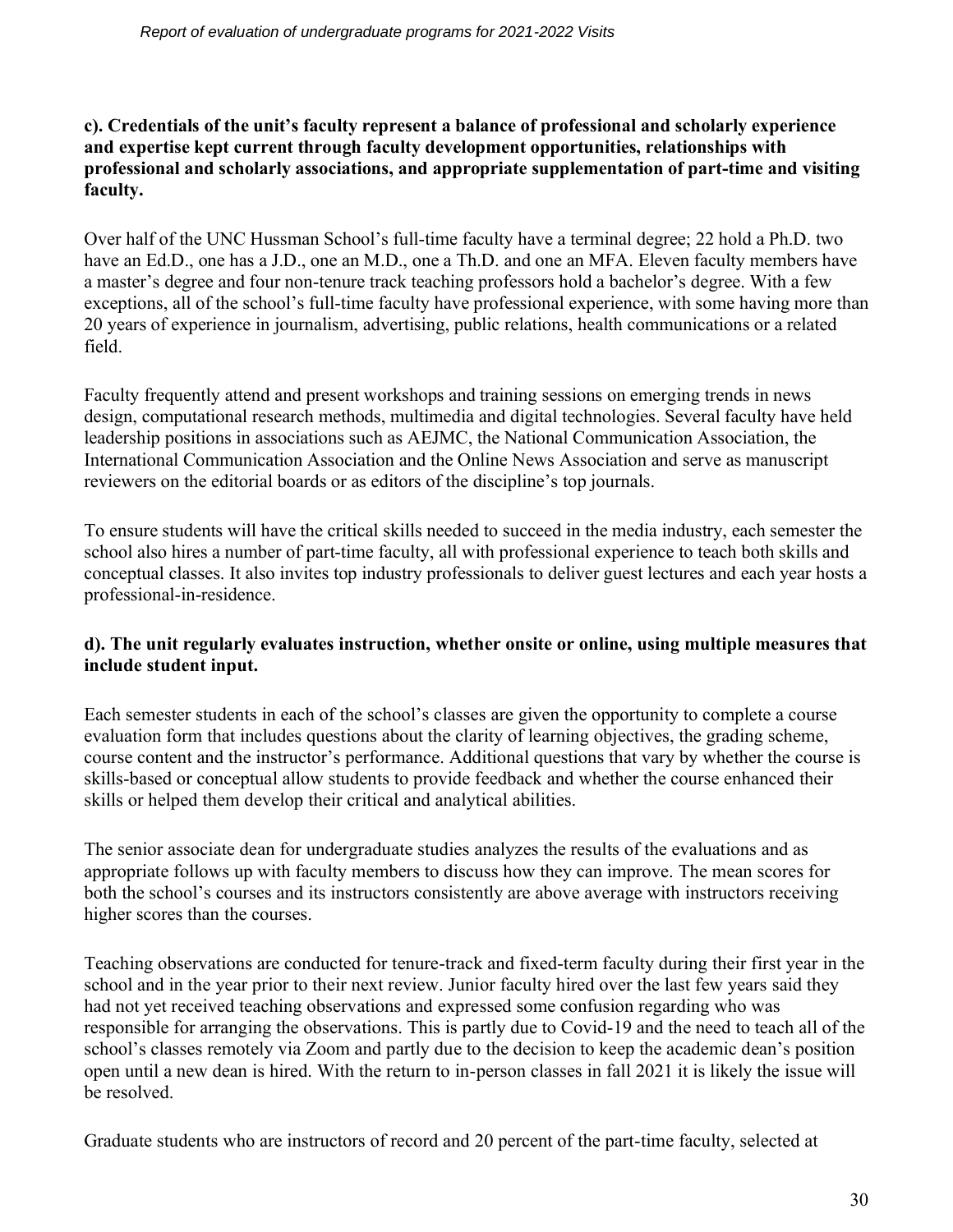random, also are observed each semester. The results of the observations and, as necessary, areas of improvement are discussed with the instructor.

Several of the school's faculty have been recognized for their exemplary teaching by the school, the university and professional organizations including AEJMC.

#### **e). The faculty has respect on campus for its university citizenship and the quality of education that the unit provides.**

Faculty and administrators from across the university uniformly expressed their admiration for the school, its faculty and its students. Many cited projects they were working on with members of the school's faculty and lauded the school for its ability to balance practice and scholarship. In reference to the recent controversy surrounding a faculty hire, one administrator said the "school is the crucible for dealing with the issues of our time."

### **SUMMARY:**

The UNC Hussman School's faculty at the time of the site visit (Fall 2021) includes 43 tenured, tenuretrack and fixed-term full-time members and numerous part-time faculty who typically teach specialized skills courses. (The total faculty for academic year 2020-2021 was 45.) With a few exceptions, all faculty have at least five years of professional experience as well as the academic credentials needed to provide high quality instruction across the full range of courses offered by the school. The school values traditional scholarship and professional and creative work as evidenced by the two routes to tenure it provides.

#### **Overall evaluation, compliance/non-compliance:**

#### **COMPLIANCE**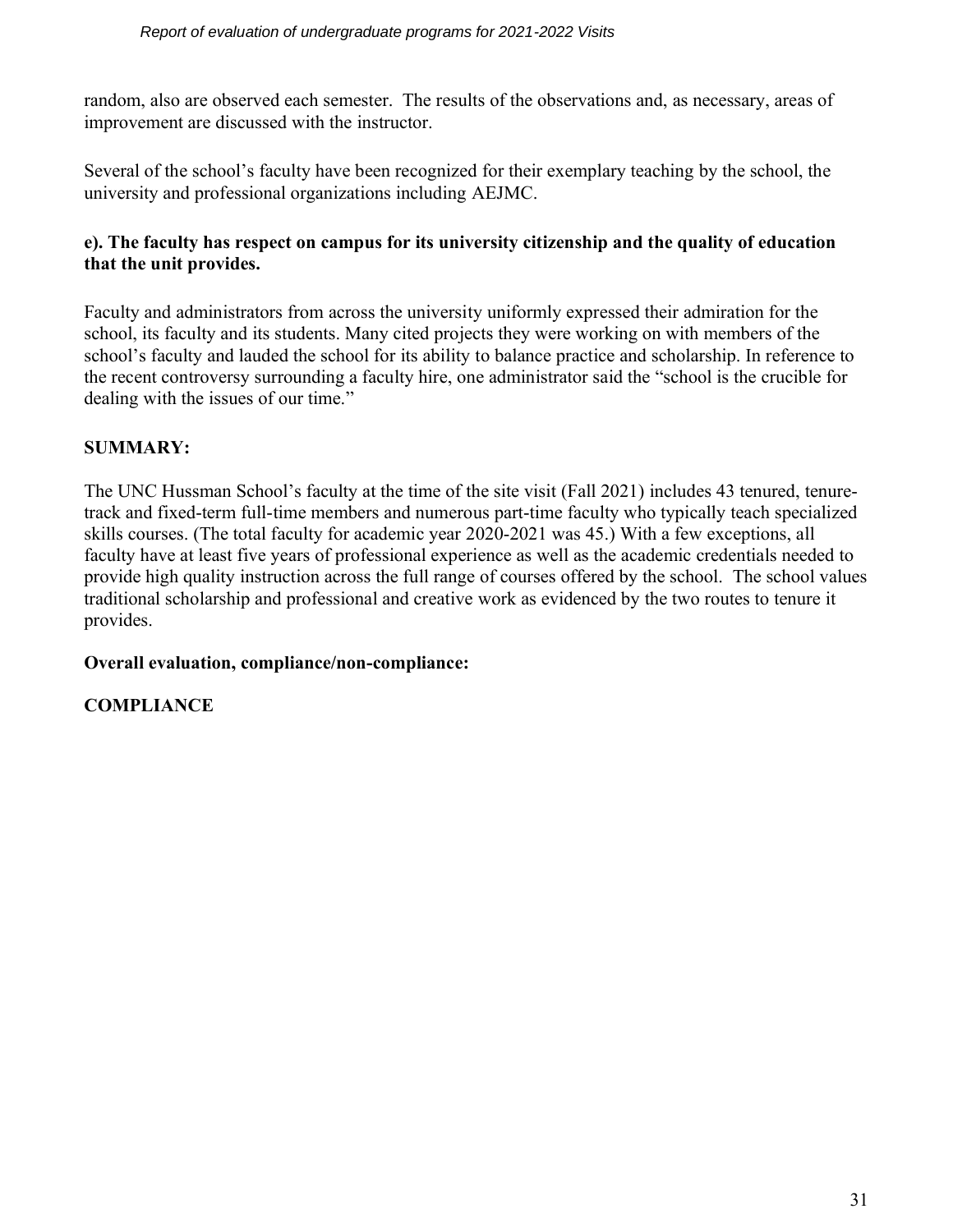### **PART II — Standard 5: Scholarship: Research, Creative and Professional Activity**

#### **Unit performance with regard to indicators:**

### **a). The unit requires, supports and rewards faculty research, creative activity and/or professional activity.**

The UNC Hussman School of Journalism and Media has a long tradition of scholarly research and creative and professional activity with members of its faculty doing seminal work on the impact of the demise of local news and computational journalism. The research culture in the school is collaborative and interdisciplinary. Numerous faculty members are working on research projects with colleagues across the university with a few co-directing centers that are housed in other units. Tenure and tenuretrack faculty are expected, on average, to spend 40 percent of their time conducting research or producing creative/professional work.

At the time of the site visit, 13 of the school's faculty members held endowed or term professorships; the school has three additional endowed professorships for which it is conducting searches. The professorships provide annual allotments to support travel for conferences, paper presentations and panels. Tenure-track faculty annually receive \$2,500 to support research and travel, while tenured faculty without a professorship receive a \$1,500 allotment.

Three of the unit's faculty have secured funding through the university's highly competitive research grants program while three others received faculty development grants. As noted above, many faculty collaborate on research across campus. In many cases these faculty serve as co-principal investigators on multi-million dollar grants funded by organizations like the National Institutes of Health, the American Cancer Society and the International Development Research Centre.

In addition to these programs, the school has an internal grants program that provides seed funding to encourage faculty to apply for external grants. All of the school's assistant professors and many of its associate professors have taken advantage of these opportunities. Funded projects have included multimedia presentations on Black migration in the early  $20<sup>th</sup>$  century, the influence of copyright law, health communication research, social media communication in natural disaster responses, and accessibility and disability rights. Some faculty expressed concern that their ability to apply for large grants is hampered by the lack of a dedicated grants person in the school.

Although the university doesn't offer sabbatical leaves, it does have a competitive program through which faculty can apply for a semester's paid leave after five years of service. On average, the university approves 20 of these leaves each year and during the accreditation cycle one UNC Hussman school faculty member was awarded one to study data-driven journalism.

In 2016 the UNC Hussman School's dean launched a research-study-leave program for tenure-track faculty who successfully completed their third-year review and subsequently launched a similar program for post-tenure leave. Numerous faculty have been granted leaves that allowed them to conduct research for a documentary series, refine and sharpen their professional practice as creative storytellers, and develop materials for workshops on environmental justice, white privilege and corporate power, privilege and identity.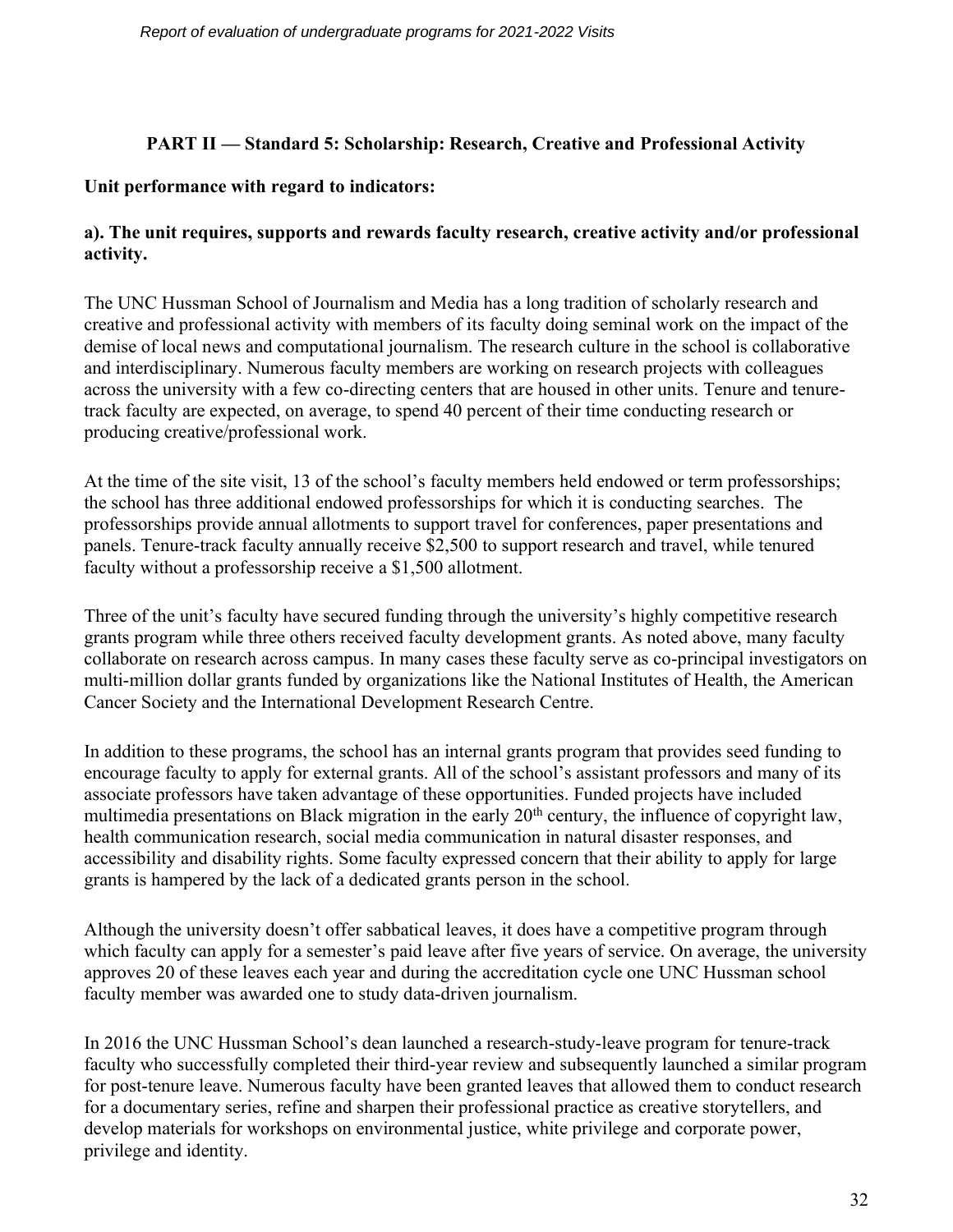#### **b). The unit specifies expectations for research, creative activity and/or professional activity in criteria for hiring, promotion and tenure.**

The UNC Hussman School specifies its expectations for research, creative activity and/or professional activity and its criteria for hiring, promotion and tenure in its Faculty Handbook which is updated regularly. Job announcements and advertisements specify responsibilities (teaching area, research, public service and advising), desired qualifications, rank sought and materials needed for the application. Recent job announcements also contained language that emphasized the importance of research and professional activity.

Faculty members on the research track are expected to be productive scholars and build a national reputation in their field. The unit's guidelines note both quantity and quality of publications as well as the reputation, quality and relevance of the outlets in which the work is published will be considered in evaluating a tenure file.

As noted below, the expectations for creative and professional activity were less clear than those for traditional academic research. A recent revision to the handbook expanded the definition of this type of activity to include white papers, research and campaign reports, documentary films, books, websites, graphics, video or photographs, described the types of outlets in which the work should appear and emphasized the importance of noting the impact of the work.

The school's criteria also emphasize the importance of engaged scholarship and the importance of work that "influences, enriches and improves the lives of people in the community."

#### **c). Evaluation criteria for promotion, tenure and merit recognition account for and acknowledge activities appropriate to faculty members' professional as well as scholarly specializations.**

In keeping with its mission to prepare students for careers in journalism, advertising, public relations and other communication field, the UNC Hussman School frequently hires full-time faculty members with extensive industry experience. Recognizing the value of both traditional academic scholarship and creative work, the school has a dual tenure-track system: the research track and the professional track.

A lack of clarity regarding the expectations for faculty on the professional track was cited as a weakness by the previous accreditation site visit team. In the last six years the school has worked to develop guidelines that balance the need for clarity with the ability to consider a variety of types of creative and professional work. The first revision of those guidelines, prompted by the previous accreditation review findings, was approved by faculty in 2017. Subsequently, the university created a task force to review its policies and procedures regarding appointment, promotion and tenure with an increased emphasis on recognizing the value of work that does not neatly fit within the parameters of traditional academic scholarship. Units were directed to review and align their guidelines with those of the university. During the year prior to the site visit, the chair and members of the UNC Hussman School's promotion and tenure committee conducted surveys and held listening sessions to ensure faculty participation in the revision process. Shortly before the site team visit, the school's faculty voted unanimously to adopt the unit's significantly revised guidelines. At the time of the visit, the new guidelines were in the provost's office with approval expected within the following few weeks.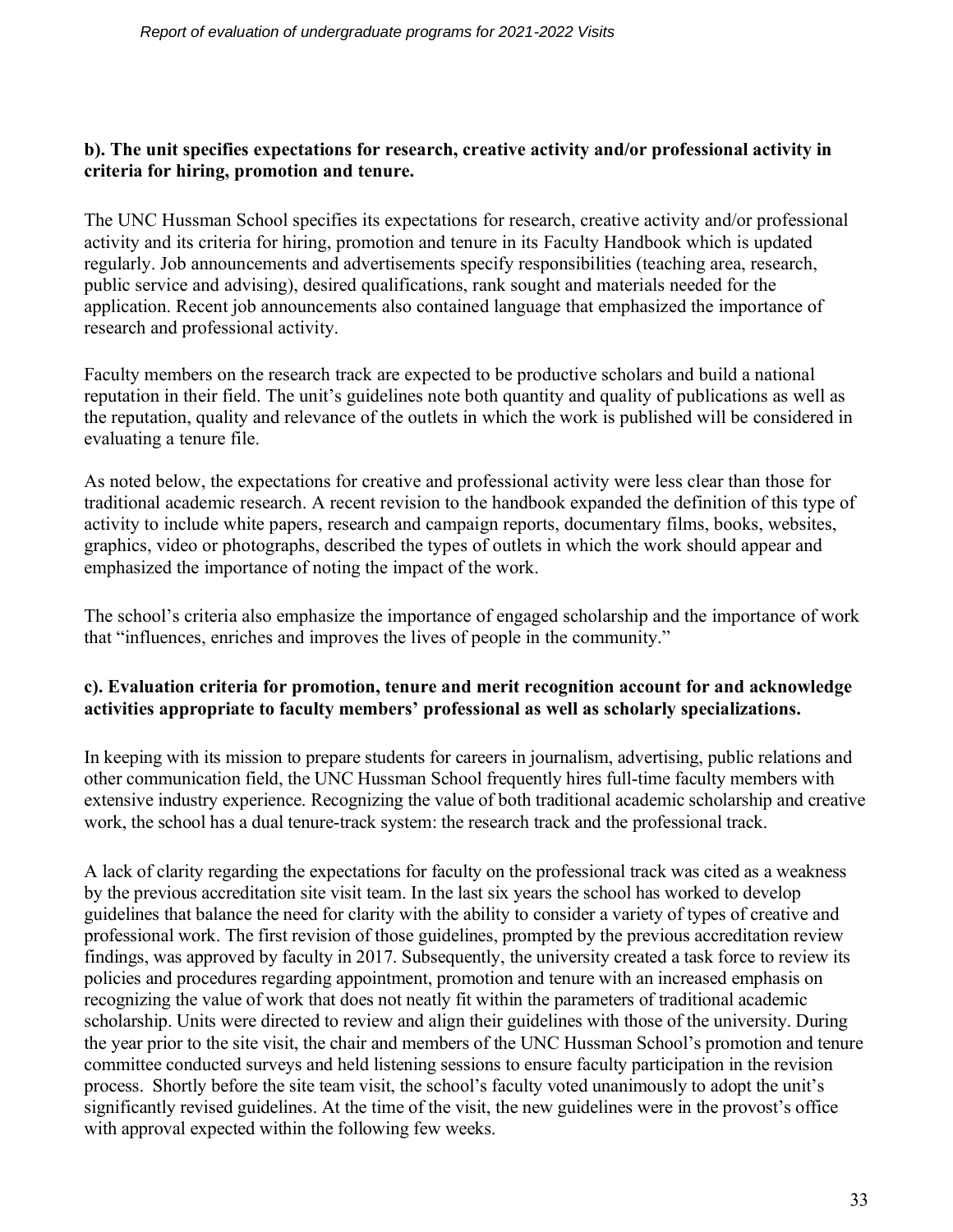Members of the school's faculty, including those on the professional track said they were pleased with the work of the committee, feel comfortable with the result and complimented the chair for the transparency of the process.

#### **d). Faculty members communicate the results of research, creative and/or professional activity to other scholars, educators and practitioners through presentations, productions, exhibitions, workshops and publications appropriate to the activity and to the mission of the unit and institution.**

During the accreditation period the school's faculty published nine sole or co-authored scholarly books, nearly 300 refereed scholarly journal articles, 63 book chapters and presented over 400 conference papers. They produced over 200 juried or non-juried creative works and gave more than 400 talks.

Their work has been recognized with national and international awards and has appeared in the discipline's top journals including the Journal of Applied Communication Research, Journalism and Mass Communication Quarterly, Health Communication and Public Relations Review.

#### **e). The unit fosters a climate that supports intellectual curiosity, critical analysis and the expression of differing points of view.**

The curriculum vitae of the UNC Hussman School's full-time faculty reveal an impressive range and depth of inquiry into topics that include theorizing press censorship in India, a quantitative analysis of Coca-Cola's social media, the efficacy of motion graphics, how to engage audiences with curated newsletter content, ethical responsibilities in crisis communication, young adults' information-seeking following celebrity suicide, advertising gay- and lesbian-themed films to mainstream audiences, an immigration exhibit and the use of media to address mental health stigma.

## **SUMMARY:**

In keeping with its long tradition of groundbreaking scholarship and creative work in journalism, public relations, visual journalism, digital media, and related fields, the UNC Hussman School encourages and rewards work that tackles some of the most complex, controversial and critical topics facing the discipline. The unit clearly values both traditional scholarship and creative and professional work. The site team was impressed by the depth, breadth and impact of their contributions to the field.

## **Overall evaluation, compliance/non-compliance:**

## **COMPLIANCE**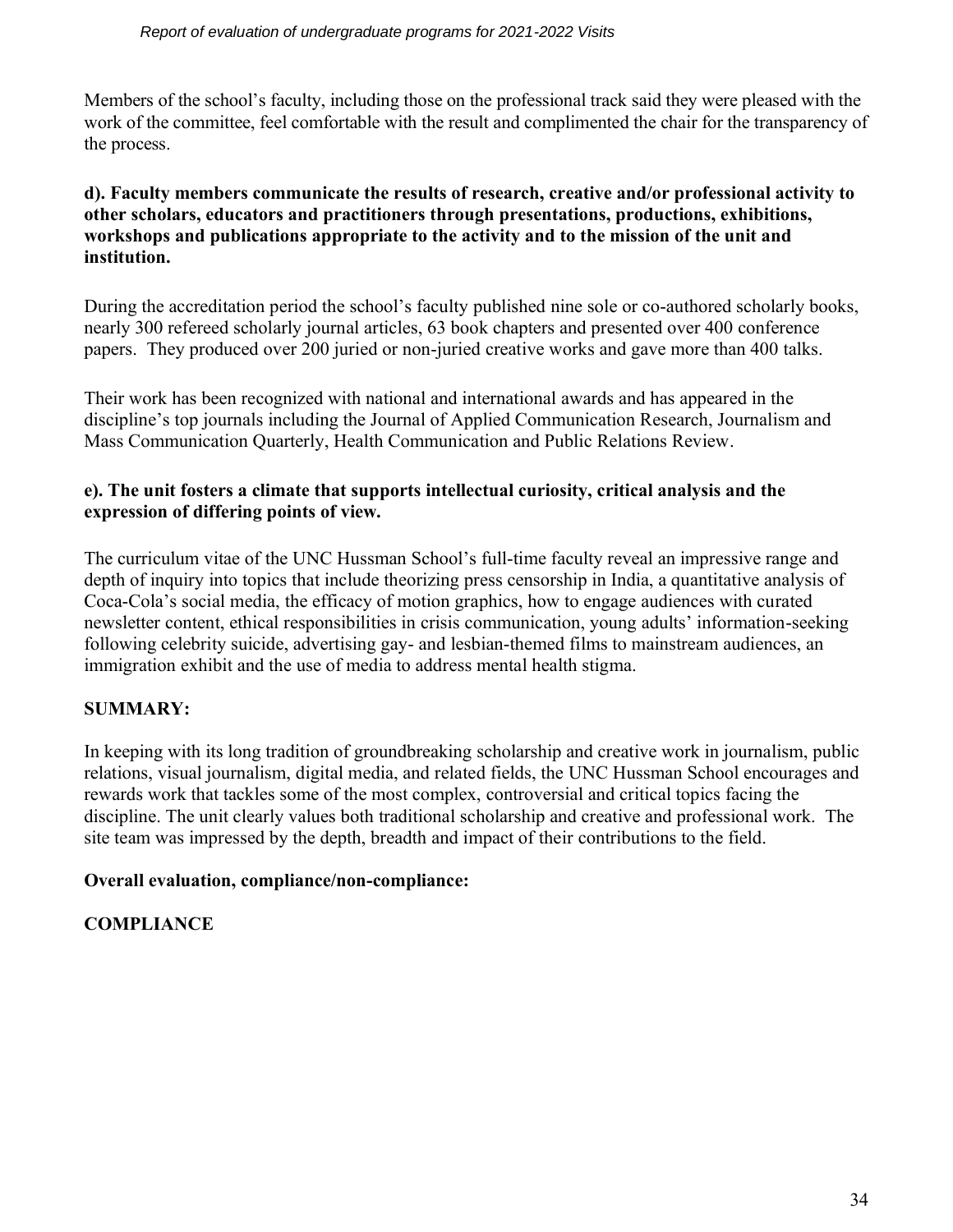### Scholarly, Research, Creative and Professional Productivity for the Past Six Years August 2014 - June 15, 2020 | Ranks as of June 2020

|                                                                |                            |                        |                              | <b>Individuals</b>          |                                  |                       |
|----------------------------------------------------------------|----------------------------|------------------------|------------------------------|-----------------------------|----------------------------------|-----------------------|
| Scholarship, Research, Creative<br>and Professional Activities | <b>Total from</b><br>Unit* | Full<br>Professors(11) | Associate<br>Professors (18) | Assistant<br>Professors (6) | <b>Fixed Teem</b><br>Faculty (8) | <b>Totals</b><br>(43) |
| Awards and Honors                                              | 116                        | 52                     | 33                           | 23                          | 9                                | 117                   |
| Grants Received Internal                                       | 80                         | 18                     | 29                           | 25                          | 9                                | 81                    |
| Grants Received External                                       | 76                         | 18                     | 31                           | 22                          | 7                                | 78                    |
| Scholarly Books, Sole- or Co-authored                          | 9                          | 5                      | з                            |                             | $\bf{0}$                         | 9                     |
| Textbooks, Sole- or Co-authored                                | 2                          |                        | o                            |                             | $\Omega$                         | 2                     |
| <b>Books Edited</b>                                            | 5                          | 3.                     |                              |                             | $\bf{0}$                         | 5                     |
| <b>Book Chapters</b>                                           | 60                         | 14                     | 39                           | 9                           |                                  | 63                    |
| Monographs                                                     |                            | 0                      | 0                            |                             | 0                                |                       |
| Articles in Refereed Journals                                  | 280                        | 147                    | 71                           | 63                          | 15                               | 296                   |
| Refereed Conference Papers                                     | 380                        | 192                    | 91                           | 121                         | 15                               | 419                   |
| <b>Invited Academic Papers</b>                                 | 75                         | 18                     | 30                           | 11                          | 16                               | 75                    |
| <b>Encyclopedia Entries</b>                                    | 13                         | 9                      | 4                            | o                           | o                                | 13                    |
| <b>Book Reviews</b>                                            | 10                         |                        | 9                            | 0                           | $\Omega$                         | 10                    |
| Articles in Non-refereed Publications                          | 352                        | 13                     | 33                           | 27                          | 279                              | 352                   |
| Juried Creative and Professional Works                         | 15                         | 6                      | 7                            |                             |                                  | 15                    |
| Non-juried Creative and<br>Professional Works                  | 195                        | 115                    | 46                           | 11                          | 29                               | 201                   |
| Other: Invited Scholarly Talks<br>and Presentations            | 438                        | 238                    | 150                          | 41                          | 17                               | 446                   |
|                                                                | 2107                       | 850                    | 577                          | 358                         | 398                              | 2183                  |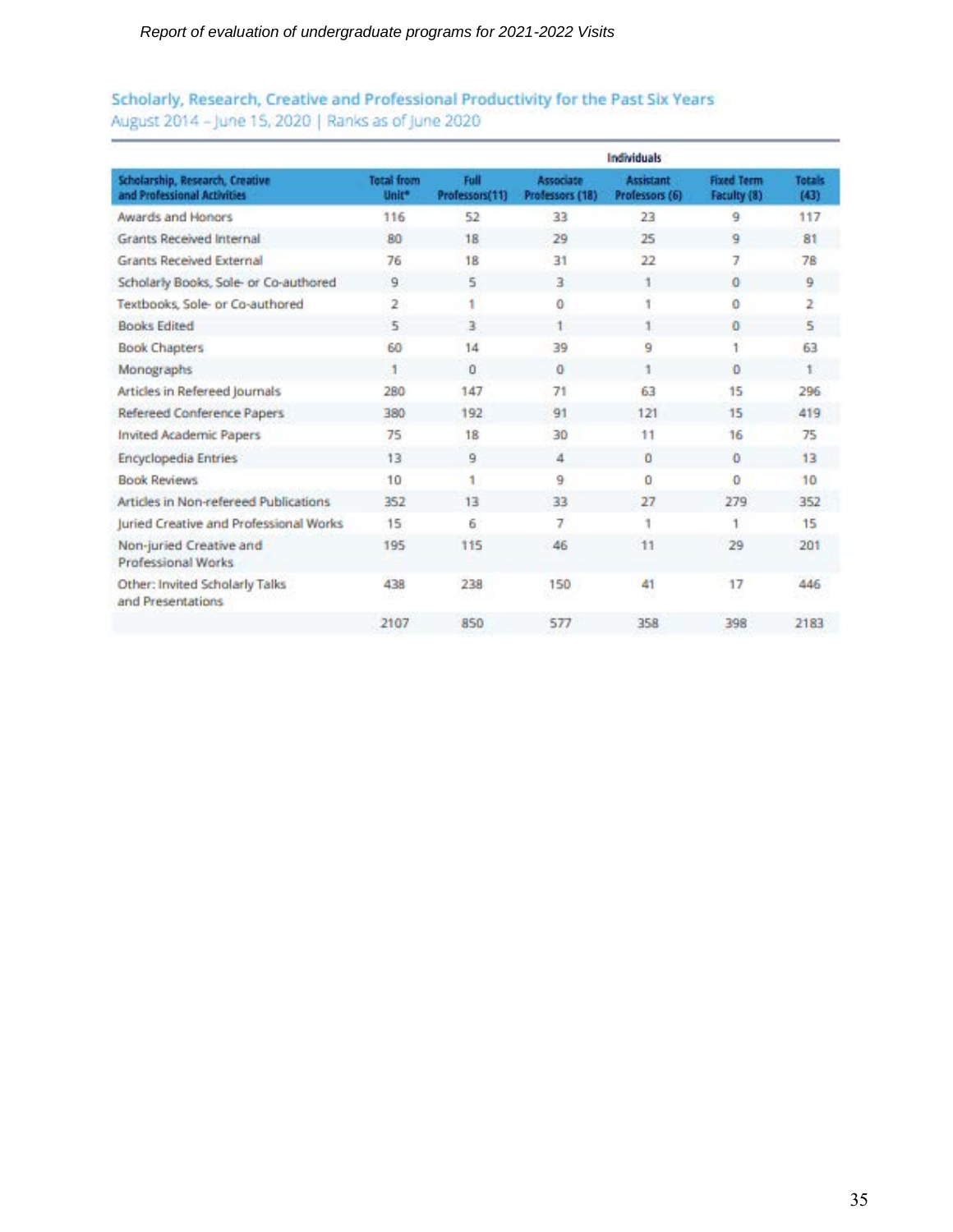#### **PART II – Standard 6: Student Services**

#### **Unit performance with regard to indicators:**

#### **a). Faculty and/or professional advising staff ensure that students are aware of unit and institutional requirements for graduation and receive career and academic advising.**

The school has a variety of advising resources to ensure students are informed about and take action on requirements for graduation. Information is provided and monitored through:

- The General College, housed in the College of Arts and Sciences
- The school's Office of Advising and Student Engagement; and,
- Faculty consultation

### **General College**

An orientation program is presented to all first-year students of the university, covering course registration, advising and information on majors. In addition, students receive advising services through the College of Arts and Sciences each semester until 60 credit hours are earned, at which time students transition to advisers in the UNC Hussman School, if accepted.

### **Office of Advising and Student Engagement**

Advisers in the Office of Advising and Student Engagement rely on a student worksheet to track progress of course requirements and completion toward graduation. Initially, the worksheets are created in the General College, and the information follows the student to their selected college. The worksheets are regularly updated.

Staff in the Office of Advising and Student Engagement, who collectively have more than 62 years experience in the college's advising office, are well-known and well-liked by students throughout the college. According to the school's senior survey, staff in the Office of Advising and Student engagement are recognized for their availability, as well as their student-centric, helpful delivery of services.

#### **Faculty Consultation**

In addition to the Office of Advising and Student Engagement, the school's senior associate dean for undergraduate studies serves a key role in advising. He is a valued resource who – when problems arise – can make exceptions and resolve issues. He offers students multiple orientation sessions, including a special orientation for transfer students.

To further ensure students have ready access to advising services, all faculty serve as advisers, holding regular office hours for consultation. This includes adjunct faculty.

Since the last site-team report, the university moved to "Tar Heel Tracker," an online Analysis of Academic Progress system, enabling students to monitor their progress toward graduation. The selfstudy reports that the Tar Heel Tracker has many inaccuracies, and students are encouraged not to rely on the system as the final word. The school posts a disclaimer on its website alerting students to potential errors.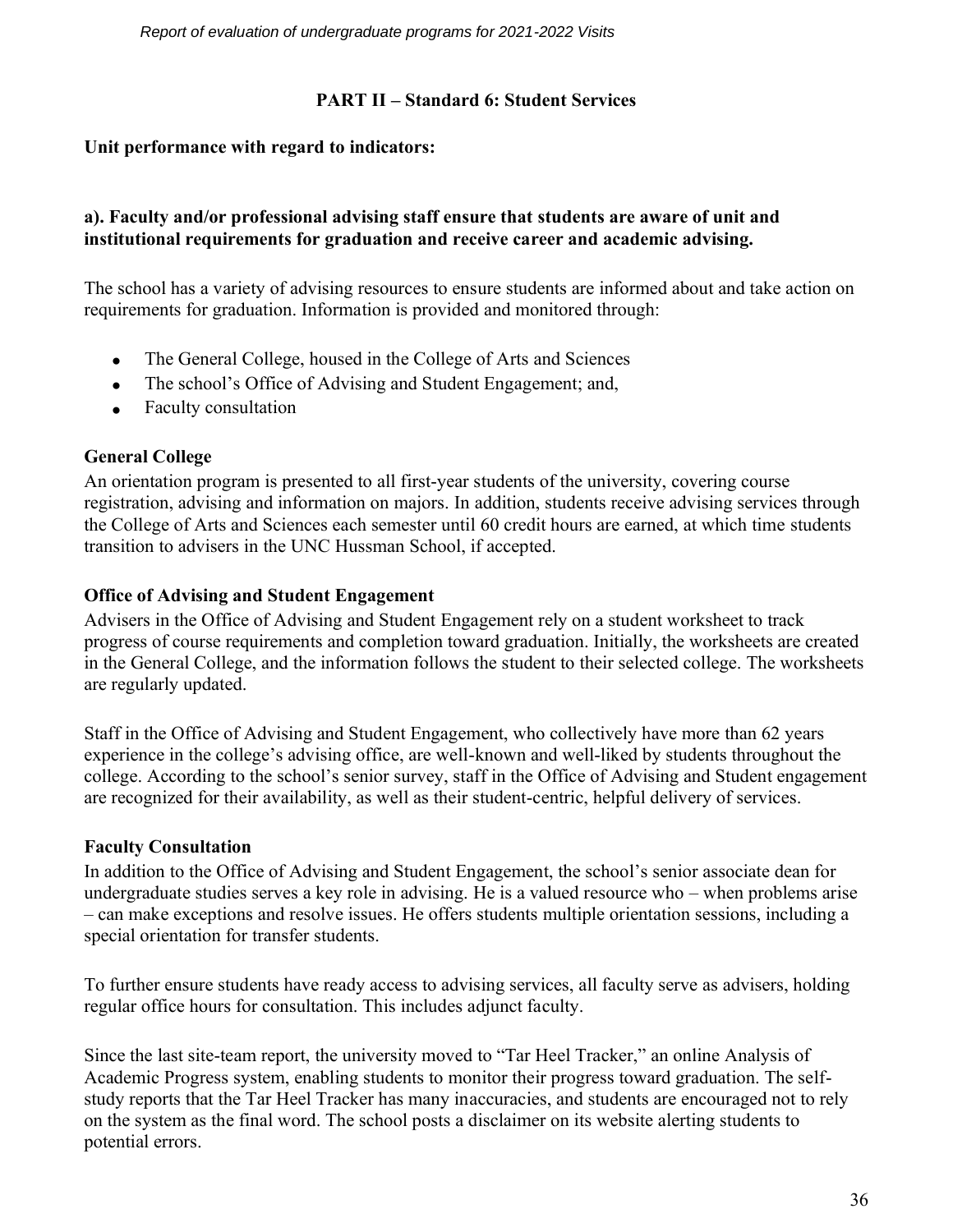In 2019 and 2020, 91% of students reported being "somewhat" or "very" satisfied with advising services  $-$  a 7% increase from 84% in 2018.

#### **b). Faculty are available and accessible to students.**

Based on student feedback and the various channels, faculty are readily available to advise and consult with students through face-to-face, Zoom, email, telephone. In addition, faculty and staff advisers hold regular, weekly office hours.

#### **c). The unit keeps students informed about the activities, requirements and policies of the unit.**

Proactive communications and other systems are in place through a variety of channels to ensure students are in a timely manner informed of academic and policy updates – including a weekly email newsletter, notices posted throughout the school and on the college's website, as well as digital displays throughout.

#### **d). The unit and the institution provide students with extra-curricular activities and opportunities that are relevant to the curriculum and develop their professional as well as intellectual abilities and interests.**

The school offers a host of extracurricular programs and activities, including:

- **Ad Club**: An academic chapter affiliated with the American Advertising Federation, which regularly convenes featuring local and national professional speakers.
- **Carolina Association of Black Journalists**: Affiliated with the National Association of Black Journalists, the CABJ serves to promote journalism careers for minority students. The CABJ is open to any university student.
- **National Press Photographer Association**: The nation's largest trade organization for photojournalists, the school's student chapter offers a monthly speakers series, as well as an annual exhibition of student photography.
- **Online News Association**: This group hosts speaker events and networking opportunities. The school has received the ONA's Student Journalism Award four times since the last accreditation review.
- **Public Relations Student Society of America**: PRSSA is part of the Public Relations Society of America, the world's largest organization of public relations professionals. The school's PRSSA chapter provides a monthly speaker series, as well as networking opportunities with local and national professionals – and it participates in the three professional chapters based in North Carolina.
- **Society for News Design**: The student chapter hosts workshops, field trips, portfolio reviews and an ongoing speaker series featuring area professionals. In 2020, students of the school received a third of 63 student awards presented by this international organization.
- **Kappa Tau Alpha**: This national honor society recognizes students for academic excellence. Since the last accreditation review, 125 students from the college have been inducted into the society.

To complement these student chapters of professional organizations, the school provides other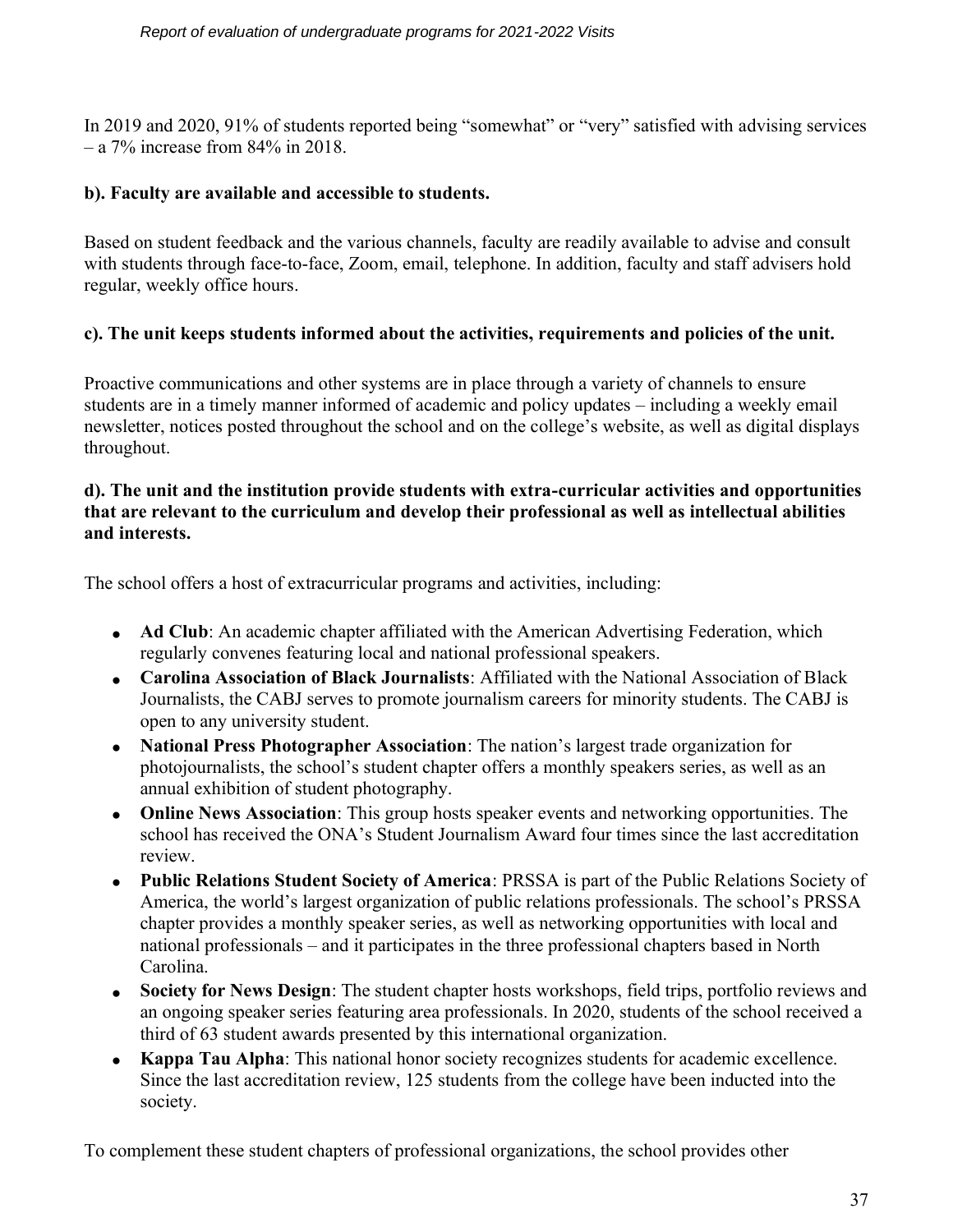extracurricular opportunities, including:

- **Carolina Ahora**: A weekly Spanish-language newscast, produced by students.
- **Carolina Week**: A 30-minute live television newscast produced by students.
- **The Daily Tar Heel**: An independent student-run newspaper, continuously published since 1893.

#### **e). The accredited unit must gather, maintain and analyze enrollment, retention, graduation rates and other aggregate information for improving student services and reducing barriers to student success. The unit annually publishes retention and graduation information on its website.**

As part of the school's Senior Survey, administered by email to all graduating seniors, the school annually evaluates advising and counseling services – which, as stated previously – receive high levels of student satisfaction. To ensure consistent and reliable delivery of advising and counseling services, the school tracks and analyzes graduation and retention rates, which are available on the school's website.

## **SUMMARY:**

The unit's Student Services are broad and robust. Students have the necessary academic advisement to fulfill graduation requirements – including the open and transparent publication of enrollment, retention and graduation rates – as well as a variety of relevant extracurricular and pre-professional programs and activities. A long-time, tenured faculty member describes Student Services as a "… department that has come a long way the past 15-20 years in terms of staff, experience and impact. It's a well-oiled machine that has a positive influence throughout the school."

## **Overall evaluation, compliance/non-compliance:**

## **COMPLIANCE**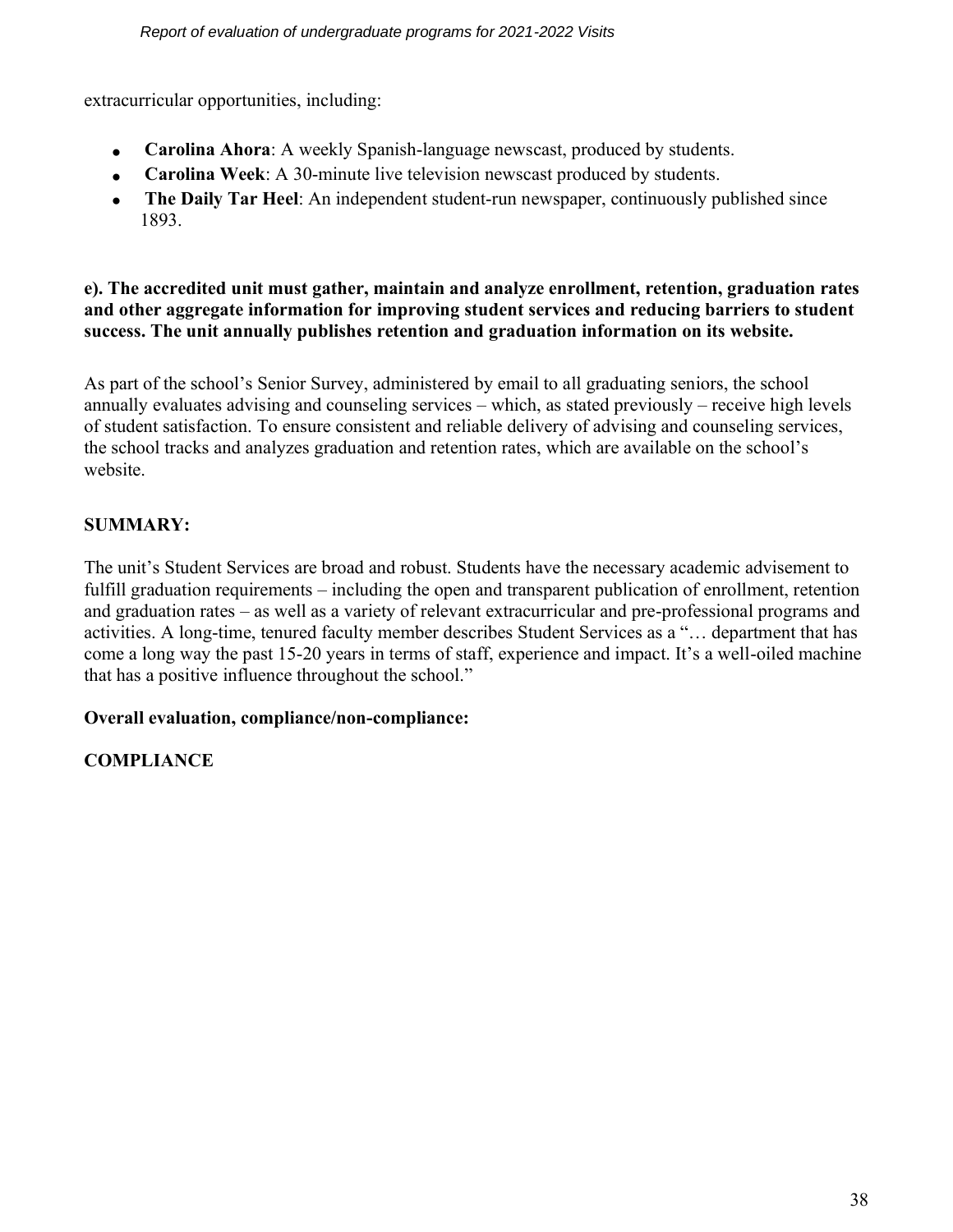### **PART II – Standard 7: Resources, Facilities and Equipment**

#### **Unit performance with regard to indicators:**

### **a). The unit has a detailed annual budget for the allocation of its resources that is related to its long-range, strategic plan.**

The budget, which follows a year-round process involving senior staff and faculty representatives, is detailed and appropriately reflects the scope and breadth of the program, allowing the school to fulfill and advance its mission. Financially, the school's resources are adequate relative to other units on campus and to similar programs at other universities. Recent gifts from school alumni Don Curtis and Walter Hussman offer administrators, staff, faculty and students the benefit of short- and long-term funding, which was helpful in 2020-21 when the university required a \$300,000 cut in the unit's budget. The Curtis and Hussman gifts, along with grants and other revenue streams, help the school weather tough economic conditions and navigate political headwinds with the state legislature, which has not passed a state budget since 2018 – requiring the school to operate with the same budget allocation three years in a row.

Faculty, students and staff explain that resources – human and financial – are readily available to support their work, allowing them the freedom and flexibility to excel. Equipment, however, is a pain point. Faculty and students describe video and sound equipment as out-of-date, and often unavailable.

The self-study does not address a link between its budget and its long-range strategic plan. In an interview with the unit's assistant dean of finance, he explained that while he and the school's finance team have made significant progress in strengthening its operations and becoming "… a stabilizing force in the school," that there is work to do to strengthen the connectivity between the unit's strategic plan and its budgeting process, as well as a more robust feedback loop with faculty regarding investment in technology, equipment and services.

Meanwhile, the provost shared that the school's strategic plan successfully links to and complements that of the university.

In the summer of 2019, the school appointed an assistant dean for finance, who transitioned to the school from the university's College of Fine Arts & Sciences. He was immediately tasked with recreating the unit's finance office and its related processes and procedures. The assistant dean is considered a positive addition to staff – instilling confidence among those he serves – as reflected by administrator and faculty feedback. He is respected by the school's foundation, as well as faculty and staff. In addition to overseeing the unit's finances, he oversees the school's human resources program, which has a dedicated consultant.

As part of the "Campaign for Carolina," a \$4.25 billion fundraising initiative launched in 2017, the school raised more than \$80 million in donor and grant support, exceeding its fundraising goal.

Challenges the school anticipates following this accreditation review include how to best organize staff, which has been triggered by a critical vacancy of the senior associate dean for strategy and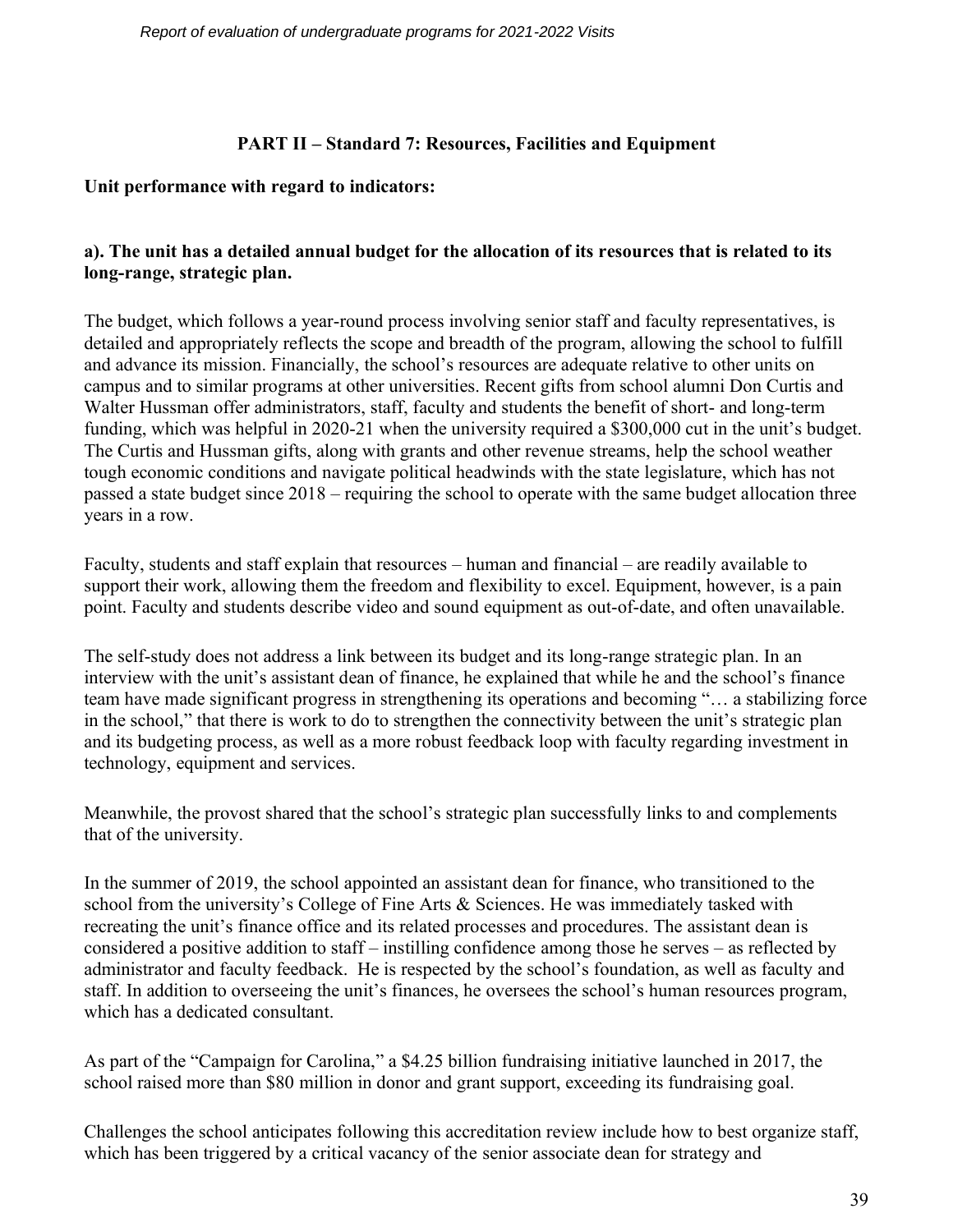administration, who oversees the school's finance and IT programs. In addition, the dean has placed emphasis on increasing compensation for senior faculty administrative leaders to attract and retain candidates for these time-consuming, stressful roles.

#### **b). The resources that the institution provides are adequate to achieve the unit's mission. The resources are fair in relation to those provided other units.**

School administrators have effectively navigated challenging dynamics, including cuts in state funding and the pandemic. Relative to other units at the university, the school is treated fairly by university administrators – no better and no worse. The provost's office recognizes the school's favorable national reputation and its strong standing in the state. It has provided the unit with supplemental funding for adjunct instructors. The school places an emphasis on faculty "entrepreneurism," encouraging the pursuit of research grants, which complement the unit's finances. Recent faculty research grant awards have increased the school's profile and reputation throughout the university and strengthened its position financially.

Faculty members describe the need for more funding for ABIDE – the Access, Belonging, Inclusion, Diversity and Equity Committee – including a dean-level position. They feel strongly this critical work is underfunded and that the work required can't be accomplished without more resources. It was suggested, too, that the school's current D&I leader does not have the resources and support of senior school officials as do those in similar roles in other schools on campus. In August 2021, the dean directed that the ABIDE committee receive an increased annual allocation of \$10,000 from the Nelson Fund to support committee activities and programming, a boost from the prior \$6,000 annual allocation. Because of the university's hiring freeze, the dean was not able to move the committee's July 28, 2021 request to upgrade the ABIDE director to a dean-level position. The new dean will have the opportunity to assess the committee's recommendation.

The school continues its strong relationship with the John S. and James L. Knight Foundation, holding two endowed Knight Chairs – only one of three universities in the U.S. with more than one Knight chair. Since its last accreditation review, the school received a \$3 million Knight grant to create the Center for Innovation and Sustainability in Local Media, which received a \$1 million matching gift from the university's provost. The grant has since been renewed for \$2.3 million for three more years – through 2023.

The program's North Carolina Media and Journalism Hall of Fame has become a source of revenue. The Hall of Fame, which recognizes excellence in advertising, journalism and public relations by individuals with ties to the state, has generated more than \$450,000 since the unit's last accreditation review.

In 2018, the school received a \$10 million gift from the Curtis Foundation to create a state-of-the-art media center, designed to provide an immersive media experience. At the time, it was the unit's largest single gift. The gift was made by Don Curtis, an alum of the school who is chair and CEO of The Curtis Media Group, which owns a number of radio stations. Curtis is a former member of the university's board of trustees. The Curtis Media Center is scheduled to open in the spring of 2022. A tour of the soon-to-open facility revealed an exceptional experiential-learning environment, located in a hightrafficked pedestrian area of campus – directly adjacent to the school's home, Carroll Hall. The location and its glass-walled exposure to passersby will advance the democratic and journalistic ideals of openness and transparency, and will serve as a visible symbol of the vital role of journalism and media to a free-and-open society.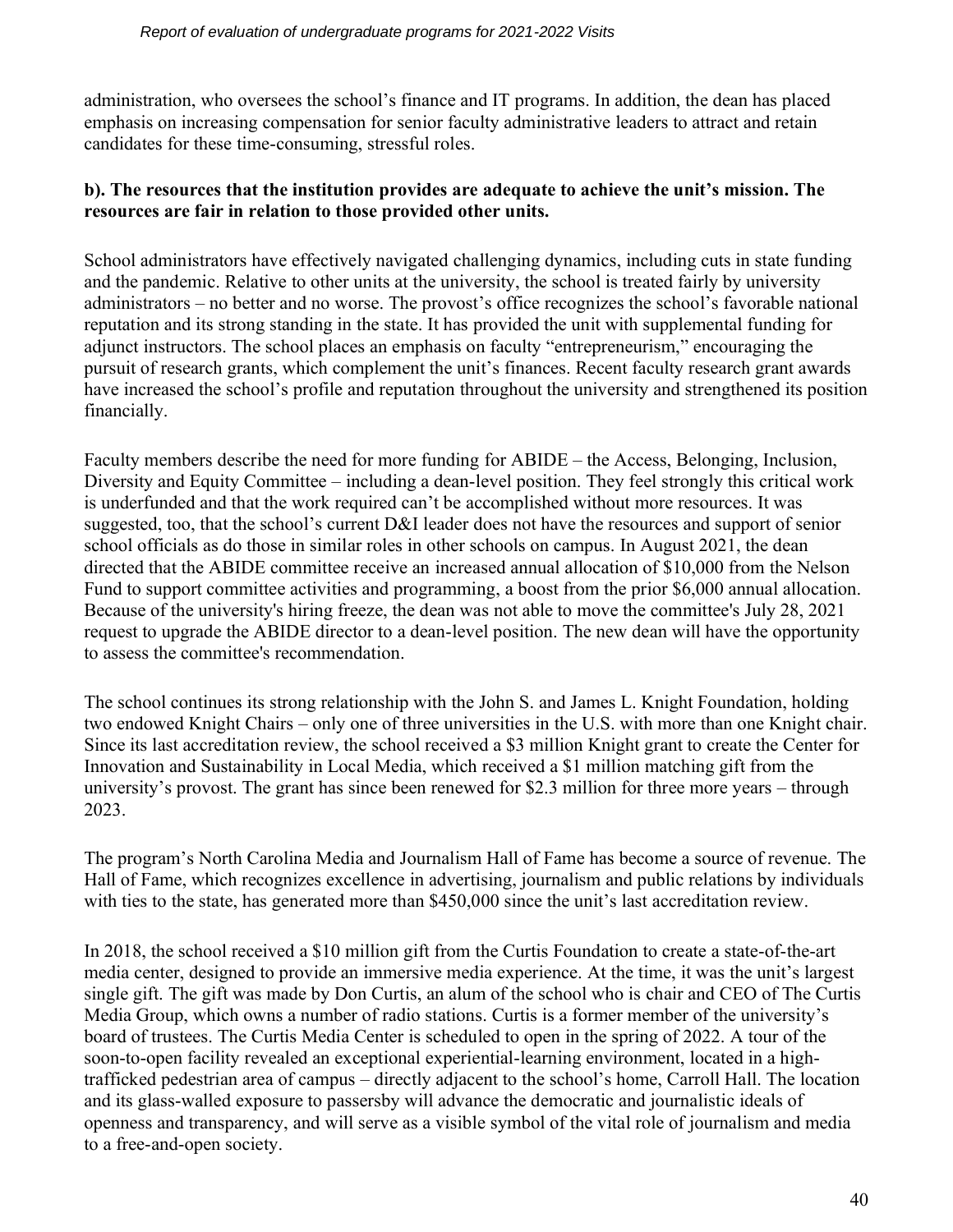In 2019, the school received a \$25 million naming gift from school alumnus Walter Hussman Jr. and family – which is now the single largest gift in the school's history.

#### **c). The facilities of the unit enable and promote effective scholarship, teaching and learning.**

The school is well-funded to invest in and offer facilities that advance scholarship, teaching and learning. The previously mentioned Curtis Media Center and Hussman naming gift are two primary examples, as is the program's IT infrastructure, its media services and technology, research facilities and printing services.

Carroll Hall, which is under renovation to create a modern lecture facility that strengthens engagement and interaction of students and faculty, is home to:

- 16 classrooms
- Two non-classroom student labs
- A podcast studio, as well as student production and broadcast studios
- Two conference rooms
- Two event spaces; and,
- A 425-seat auditorium (currently under renovation; will be a 260-seat modern learning space upon completion)

The Ida B. Wells Society for Investigative Reporting, which was relocated by its founders from Harvard University to UNC, trains investigative journalists of color. Wells, a nationally revered investigative journalist who documented lynchings of Blacks and rapes of Black women at the turn of the previous century, is attributed with the poignant and appropriate quote: *The way to right wrongs is to turn the light of truth upon them.*

The Center for Innovation and Sustainability in Local Media, funded by a grant from the Knight Foundation, is home for Table Stakes, which supports local news organizations in creating detailed strategies for sustainability in the areas of diverse audiences and finances.

The Reese Innovation Lab is now home to the unit's first active-learning classroom, featuring a Nureva Span system offering virtual whiteboard collaboration.

#### **Technology and Infrastructure**

All facilities are appropriately equipped. Classrooms are designed around a consistent technological layout – driving collaboration and convenience. A 2016 infrastructure upgrade converted all classrooms to an all-digital format – which enables higher quality HD formats – and in 2017 Wi-Fi was installed throughout Carroll Hall, doubling access points. Audio and video upgrades took place in 2020 supporting hybrid teaching experiences, which proved invaluable during the pandemic and will advance future virtual learning.

Computer management and broadcast technologies are state-of-the art, as are research facilities, printing services and digital environmental signage throughout Carroll Hall, ensuring real-time delivery of information and teaching capabilities.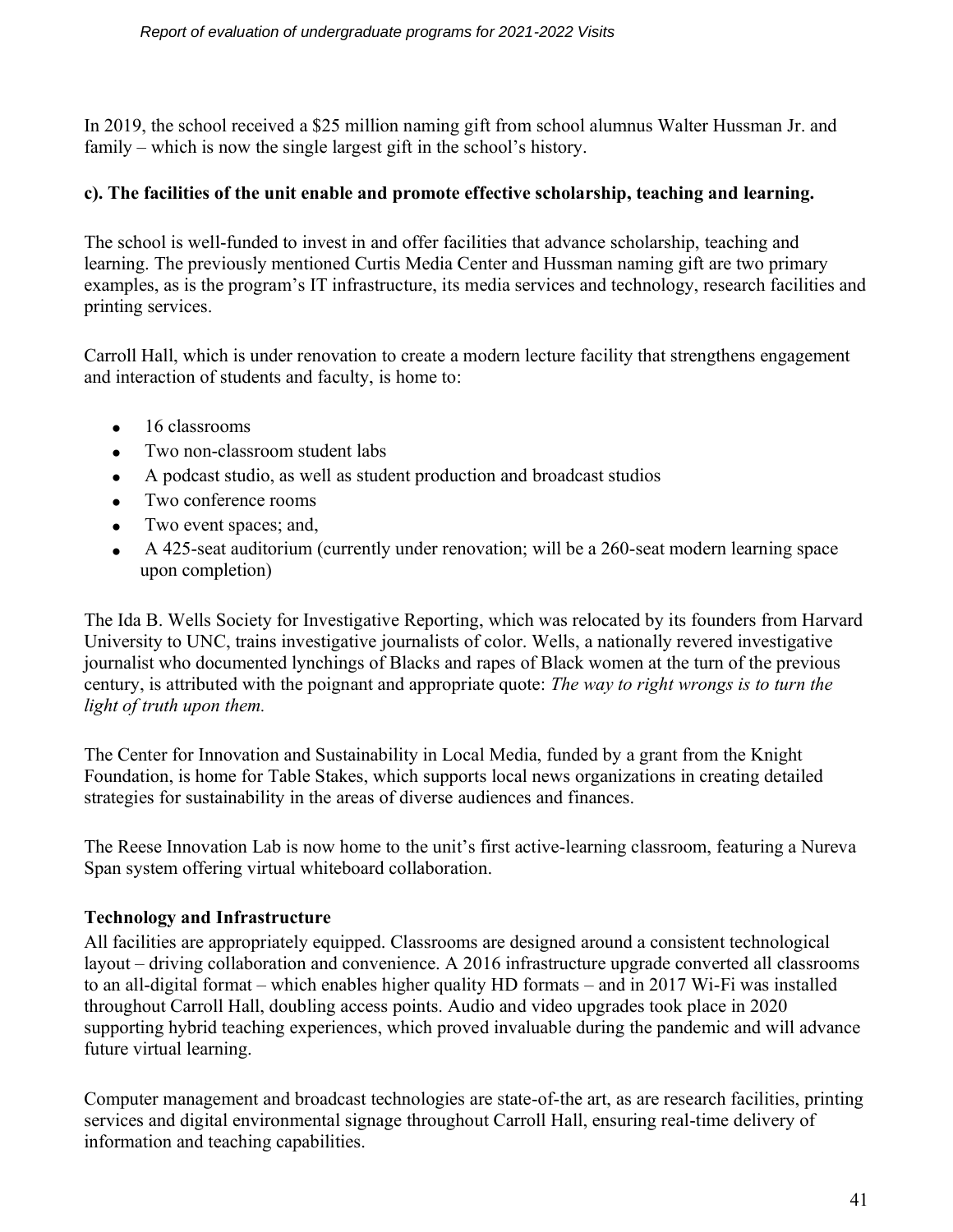#### **d). The institution and the unit provide faculty and students with equipment or access to equipment to support its curriculum and the research, creative and professional activities of the faculty**.

Faculty and students describe the school's more than 1,100 audio and video types of equipment (recorders, microphones), as well as cameras, computers, tablets, lighting and tripods as dated (nine to 15 years old), and often unavailable. New equipment for the visual communication program was the library director's top funding request for the current fiscal year and the school funded a \$26,995 purchase of new camera bodies, lenses, light stands and bags in June in response to that request. The broadcast curriculum manages its own equipment separately and has not had issues with availability or equipment age.

#### **e). The institution and the unit provide sufficient library and information resources to support faculty and student research and professional development.**

The school's Park Library, which is one of only a handful of in-unit libraries among journalism and media schools in the U.S., provides support to undergraduate and graduate students and faculty, as well as the school's visual communication curriculum. The library is staffed with a full-time director, library assistant and a staff of 10 students. It is a valued resource for students and faculty, who wish to ensure library funding and a commitment to its mission continue with school administrators – current and future.

The 5,000 square-foot Park Library houses more than 10,000 volumes of books and serials, as well as a variety of newspapers. Students and faculty also have access to the university library system, which has a robust collection of books and other information services. The Park family, which made the Park Library possible, has announced it no longer will fund its gift to the UNC Hussman School in support of graduate studies, citing a difference in priorities (effective 2023). This loss of funding is one the provost explains will be a challenge to replace, and one that the UNC Hussman school's new dean will be tasked to address. During its 25-year relationship with the Park family, the school has received more than \$40 million.

At the time of the last Park family grant renewal (2018), the dean requested and received permission from the Park family to support the Park Library's \$50,000 annual budget from the new grant. Starting this year, in anticipation of the sunset of the Park family funding, the school now funds the Park Library's full \$50,000 annual budget through state funds for personnel and through the school's Dean's Opportunity Fund, which covers the balance of the budget. In contrast, the university announced that it is cutting its libraries' budget university-wide by \$5 million as part of the effort to balance the overall budget: a \$2 million reduction in book purchases and journal subscriptions this year and a \$3 million reduction in operating expenses next year across the university's library system. The Park Library's budget is separate from that of the university library system.

## **SUMMARY:**

The school is financially strong, with endowments, grants and other revenue sources that allow the unit to advance its mission, while successfully navigating budget head winds created by the state legislature. Administrators have invested in and maintained its facilities – classrooms, IT infrastructure and software– which continue to be updated and advanced to ensure students and faculty have the necessary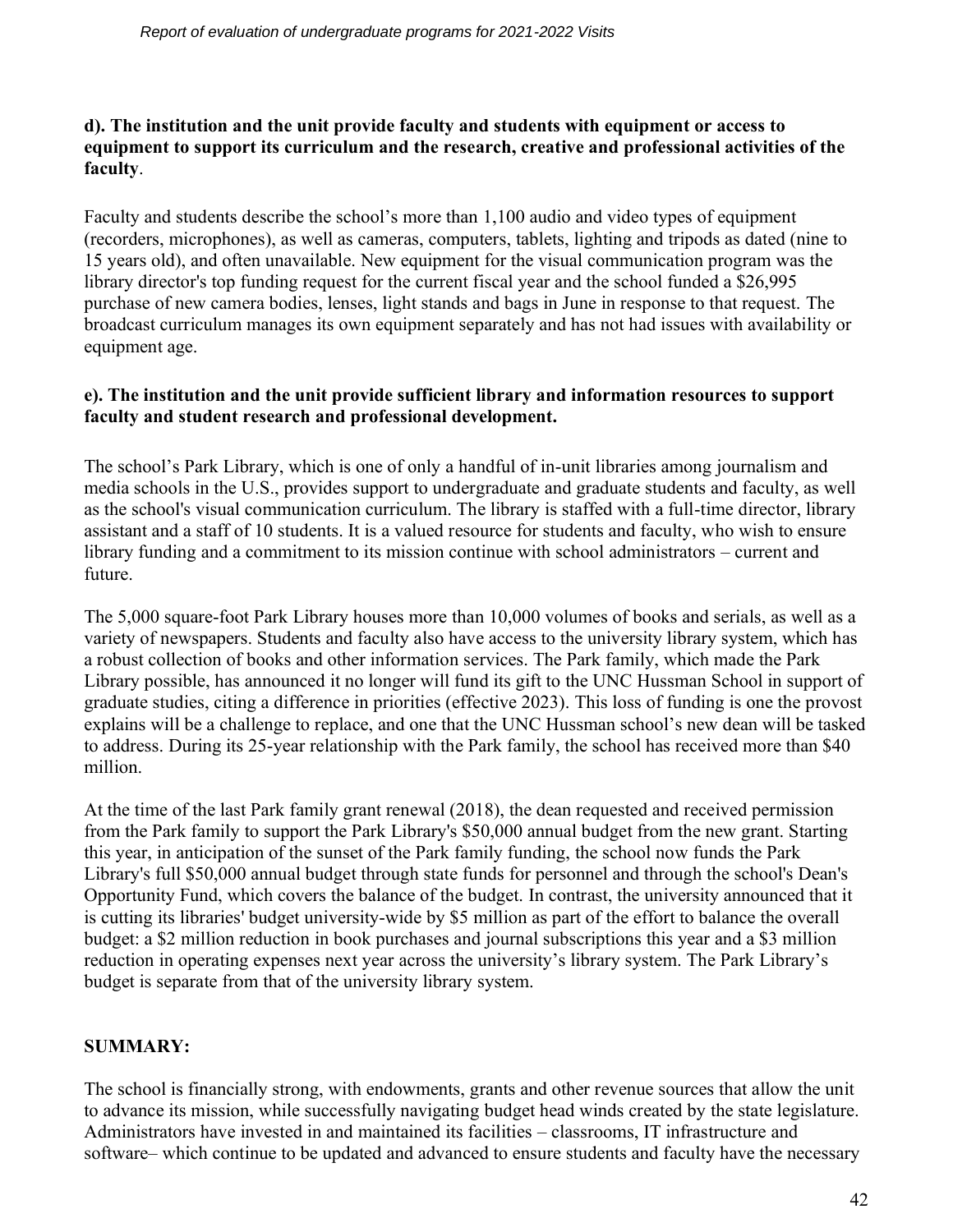tools to grow academically and professionally, and to maintain a competitive edge. An area of concern voiced by faculty and students is outdated equipment that is often unavailable. Similarly, faculty voiced strong concern about the resources committed to support the work of its ABIDE Committee – Access, Belonging, Inclusion, Diversity and Equity. The school's new investment policy overseen by the assistant dean of finance allows it to better manage its assets and strengthen its financial investments in programs and services throughout the unit. The soon-to-open Curtis Media Center and the state-of-the art, hands-on learning experience it will offer strengthen the school's already strong facilities and infrastructure, and will favorably advance the school's reputation.

### **Overall evaluation, compliance/non-compliance:**

## **COMPLIANCE**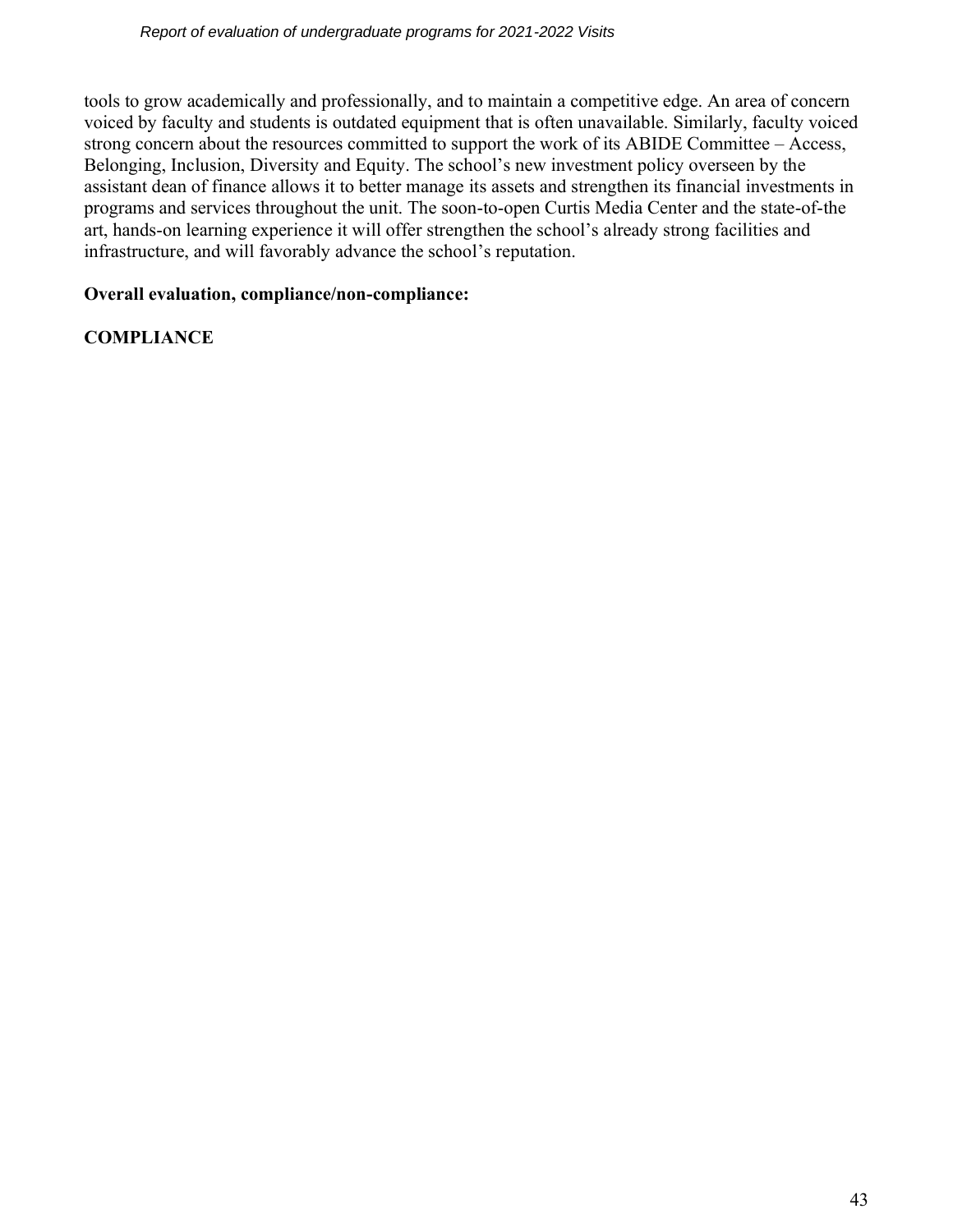#### **PART II — Standard 8: Professional and Public Service**

#### **Unit performance with regard to indicators:**

#### **a). The unit consults and communicates regularly with its alumni and is actively engaged with alumni, professionals and professional associations to keep curriculum and teaching, whether onsite or online, current and to promote the exchange of ideas.**

The UNC Hussman School has a large and impressive Board of Advisers that includes a mix of journalists and communications professionals. The self-study put the size of the board at 48 members (although an accompanying list and the school's website show about 10 fewer). More than half are school alumni and the board's membership ranges from working journalists to strategic communication managers to top- level corporate executives. According to the self-study, board members meet twice a year to offer guidance on how to achieve the school's goals and to share insights about trends in their respective industries. The self-study says board members are "directly involved in the assessment of our classes and student learning."

In interviews with the site team, faculty members applauded the professional quality of the Board of Advisers and said members occasionally speak to classes or help assess the quality of graduates of the school. But several complained that they never learn what the board discusses in its meetings. "They're supposedly providing input on industry trends and how the school should be positioned, but we're never told what they say," said one. Another described this as a "missed opportunity" for faculty members to hear directly from those in industry. One instructor suggested that faculty be invited to sit in on Board of Advisers meetings or least be allowed to listen in on the meetings via Zoom.

A separate UNC Hussman School Alumni Board is actively engaged in assisting the unit in several ways, including a program that has helped mentor roughly 100 students a year.

The unit communicates with alumni through a variety of methods including its website, multiple social media platforms, and the Hussman eCommunicator, a digital newsletter featuring school updates and announcements that is emailed monthly to 12,500 alumni and friends. In addition, twice a year The Hussman Communicator is mailed to about 20,000 recipients including alumni, donors, prospective students and parents of current students. The print publication is a graphically pleasing, 10-page fullcolor booklet with recent news about the program while also promoting upcoming events.

In addition, the school has produced more than 50 editions of its *Start Here / Never Stop Podcast* since it was launched in 2016. The podcasts consist of conversations between the dean and alumni, providing insights and inspiration for Hussman students as they prepare to launch their professional careers.

The site team found the unit's website impressive with its depth and clarity of content, engaging graphical interface and ease of navigation. The self-study asserts that in the year ended June 1, 2020, the site drew 167,000 unique visitors – an 18 percent year-over-year increase. The school's presence on multiple social media platforms is robust, with each showing a steady increase in followers: LinkedIn (5,250), Facebook (5,861), Twitter (13,300) and Instagram (3,381). A review for each platform shows a steady stream of posts that are topical and timely; in many cases, there are new posts multiple times each day.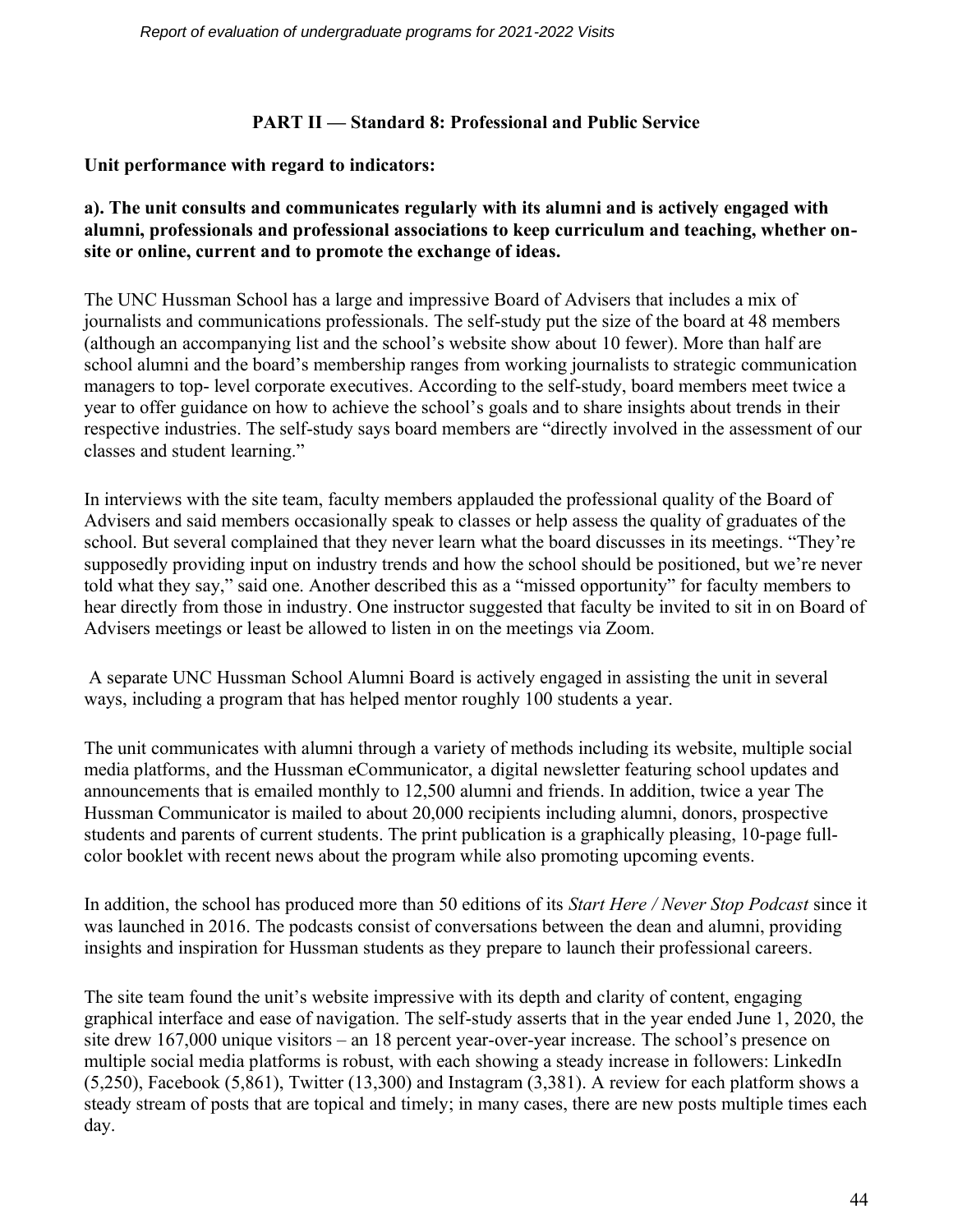The unit's self-study highlights the importance of public service, saying it "originates in the classroom (and) inspires students to make a difference during their time at Carolina."

### **b). The unit provides leadership in the development of high standards of professional practice through such activities as offering continuing education, promoting professional ethics, evaluating professional performance, and addressing communication issues of public consequence and concern.**

The Chuck Stone Program for Diversity in Education and Media helps to train and mentor high school journalists who wish to launch careers in news and media. Held each summer, it is a signature program the includes a multi-platform storytelling workshop. The program is named after Chuck Stone, a passionate advocate for diversity who was a noted journalist and activist before becoming a professor in the school. He died in 2014.

The school has hosted numerous delegations of foreign journalists through its participation in the Edward R. Murrow Program for Journalists, which is sponsored by the U.S. Department of State. International participants interact with students and faculty in discussions about press freedom and the ever-changing media landscape. The foreign journalists visit local news outlets and hear presentations about current events and North Carolina politics.

During the period covered by the self-study, faculty members served more than 40 times as reviewers for book manuscripts or submissions to scholarly or professional journals.

For several years, the school has offered professional training by partnering with a local television news outlet (ABC11/WTVD) to train station employees in how to create digital newsrooms. "The workshops focused on using digital media tools, innovation and media design, and writing for digital," the selfstudy says.

#### **c). The unit contributes to the improvement of journalism and mass communication as academic disciplines by supporting the faculty's involvement in academic associations and related activities.**

Since the last site team visit, the UNC Hussman School dean and faculty have engaged in an impressive array of professional activities. These include contributing to scholarly journals, judging competitions, serving on industry and academic association boards, participating in numerous workshops and holding leadership positions in AEJMC and other organizations.

The faculty has made significant contributions to the improvement of journalism and mass communication. Three professional service initiatives stand out:

- The **Table Stakes** initiative, a partnership between Knight Foundation and the school's Center for Innovation and Sustainability in Local Media. This program has helped dozens of media organizations with digital transformation and assisted them in crafting and developing sustainable business models.
- **U.S. News Deserts**, featuring seminal research documenting the loss of nearly a quarter of the nation's newspapers over a span of 15 years. This groundbreaking research sounded the national alarm over the spread of so-called "news deserts." Conducted through the Center for Innovation and Sustainability in Local News, the "news deserts" findings elevated the school's reputation for serious and significant research. At workshops and symposia around the country, "news deserts"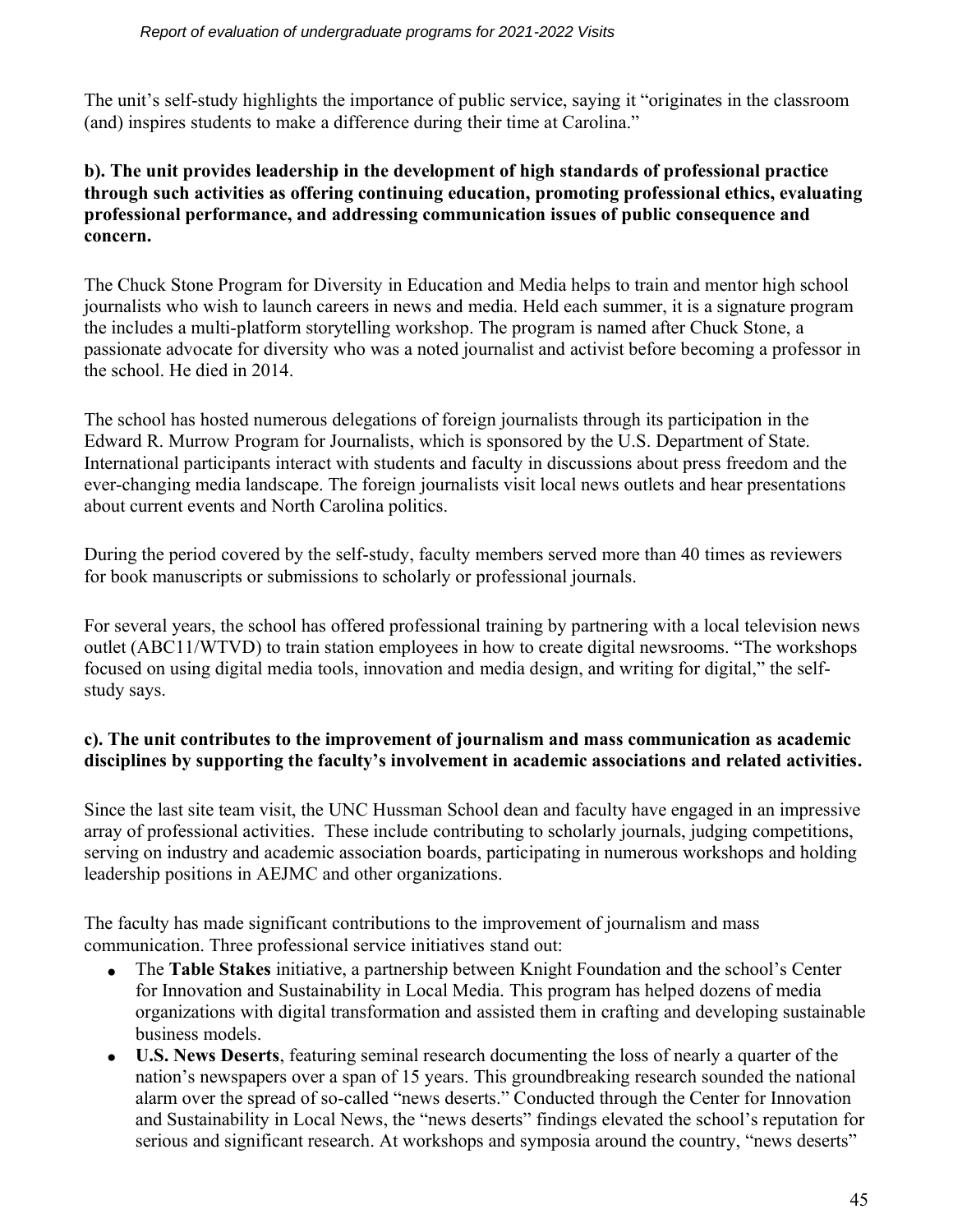research was presented in discussions that about trust in local news. Its author made presentations on the state of local news to more than a dozen national and international nonprofit groups.

• **UNC Center for Media Law and Policy.** The work of this center, run jointly by the UNC Hussman School and the UNC School of Law, focuses on legal and policy issues. Its research is at the heart of rapidly evolving communication technologies and their impact on society.

### **d). The unit contributes to its communities through unit-based service projects and events, service learning of its students and civic engagement of its faculty.**

The school's students, with faculty guidance, serve the immediate community and region through a variety of projects and initiatives.

For example, until it was recently suspended due to the faculty member who created and led the program retiring, UNC Hussman students created content for the VOICE, a community news outlet that serves Northeast Central Durham. The students also mentored urban teens to help them create content for the VOICE, an online start-up (with a monthly print version).

Each semester, UNC Hussman students also work on a pro bono basis to provide public relations expertise to area nonprofits and government agencies. An appendix to the self-study lists more than 70 "clients."

The school experiments with new products through its Reese Innovation Lab, which tests prototypes and business strategies for media. As an example, several years ago it created *Our Chatham*, an emailed newsletter to serve the unmet information needs of a "news desert" in Chatham County, located not far from UNC.

#### **e). The unit supports scholastic journalism through such activities as faculty workshops, visiting lectures and critiques of student work.**

Few competitor programs match the UNC Hussman School's range and depth of lectures and workshops. Guest speakers include Pulitzer Prize recipients, noted scholars, nationally known political commentators and reporters, award-winning photographers, broadcast and new media executives, and industry leaders in strategic communication.

The 80-year-old North Carolina Scholastic Media Association has been housed in, and associated with, the school for 80 years. Its director serves on the school's ABIDE (Access, Belonging, Inclusion, Diversity and Equity) Committee. NCSMA serves as a link to media throughout the state. Among other programs, it provides tuition-free training each summer for up to 10 high school journalism teachers. "The program allows us to advance journalism education in the state," the director told the site team. NCSMA also is home to the North Carolina College Media Association, which serves student media outlets at colleges throughout the state.

## **SUMMARY:**

The UNC Hussman School has maintained its admirable record of professional and public service. Its research serves industry and its students are exposed to lectures and training from leaders in journalism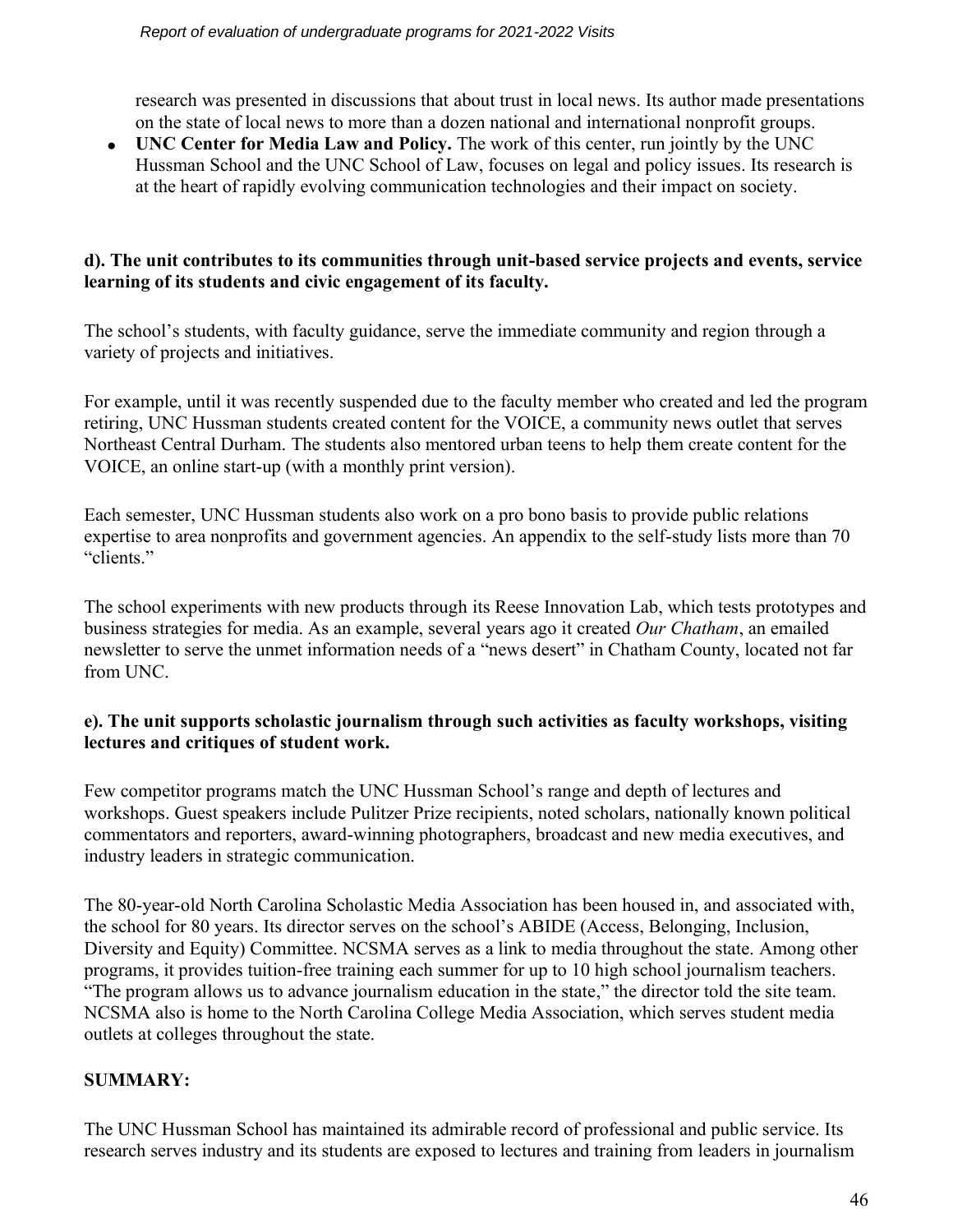and strategic communication. The unit is actively engaged with its thousands of alumni and has an impressive Board of Advisers that helps guide the school by providing input on industry trends. A weakness, according to numerous faculty members, is that they rarely learn about this input; some suggest they be included in Board of Advisers meetings.

#### **Overall evaluation, compliance/non-compliance:**

**COMPLIANCE**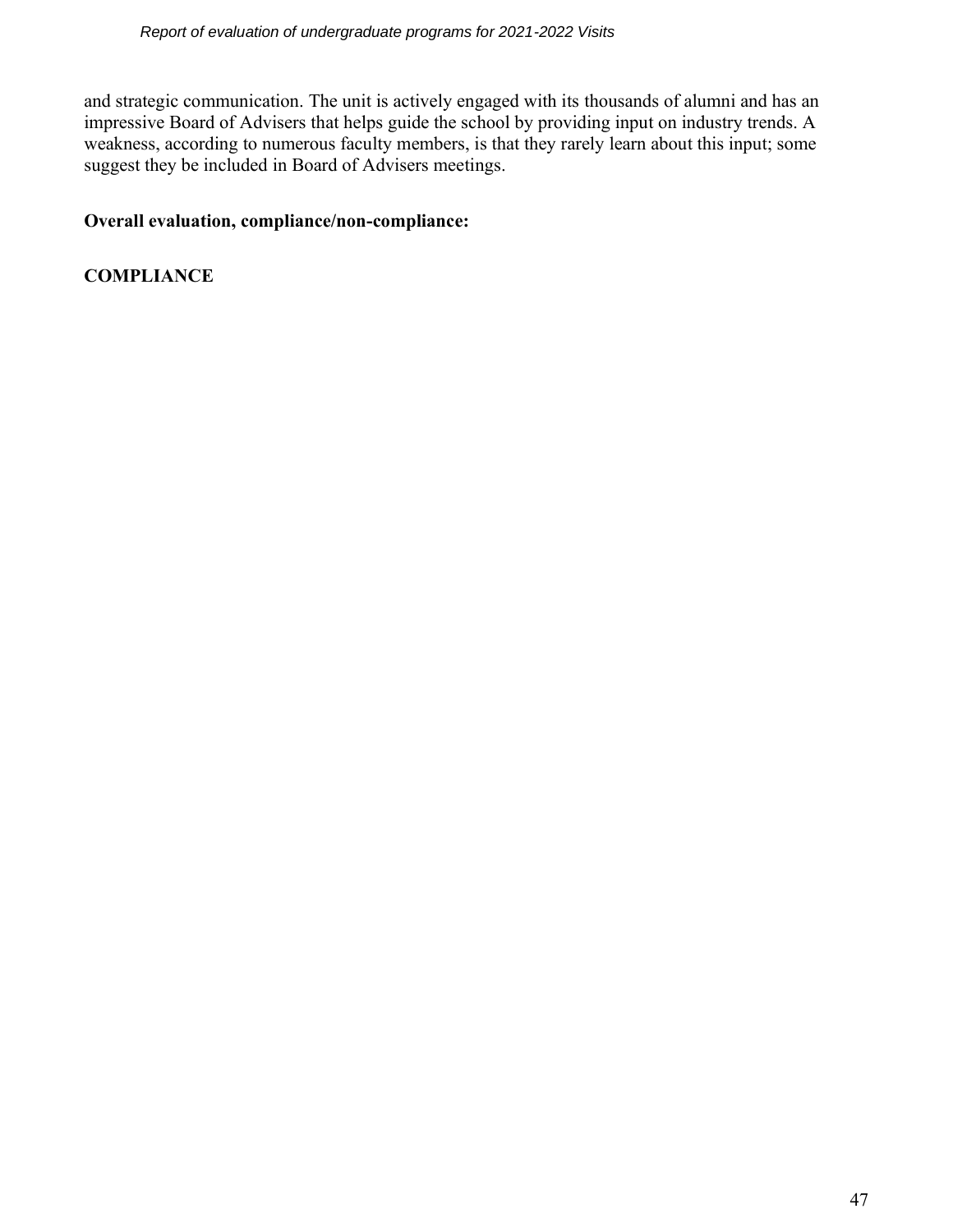### **PART II — Standard 9: Assessment of Learning Outcomes**

#### **Unit performance with regard to indicators:**

### **a). The unit defines the goals for learning that students must achieve, including the "Professional Values and Competencies" of the Council.**

The school has defined the goals for learning that students must achieve which includes all 12 ACEJMC values and competencies. These are mapped to courses in a matrix included in the self-study. Leadership identified a team of two who together now lead assessment activities on an on-going basis. The previously mentioned and very thorough matrix visually links all courses to ACEJMC's professional values and competencies. Syllabi are reviewed by the senior associate dean for undergraduate studies to ensure learning outcomes are stated in each syllabus and address the values and competencies appropriate for each course.

#### **b). The unit has a written assessment plan that uses multiple direct and indirect measures to assess student learning.**

The unit does have a written assessment plan that uses multiple direct and indirect measures to assess student learning, with all student learning outcomes assessed each year in core classes.

Three direct measures are used:

- Knowledge pre-/post-test, 20 questions: administered to entry-level students in writing classes and again to graduating seniors in capstone classes.
- Aggregate internship evaluations: worksite supervisors complete a form that incorporates seven ACEJMC learning outcomes and aggregate student scores are calculated and reported.
- External capstone project review: Industry professionals including alums of the school review a random sample of senior capstone projects.

- Four indirect measures are used:

- Experience survey: every other year, graduating seniors complete a 35-question survey about their experience in the school, which includes questions on diversity and global programs.
- Internship self-reports: as students complete an internship, they are asked to complete a report assessing their own performance.
- Student awards: documented at the end of each academic year.
- Employment data: Surveys distributed in September and October to recent graduates.

These are effective for assessing ACEJMC's professional values and competencies, as mapped in the matrix provided in the report. The school continues to examine its assessment plan as evidenced in a timeline depicting the evolution of the plan. Annual assessment findings are provided to faculty in a presentation and in a written report.

#### **c). The unit collects and reports data from its assessment activities and applies the data to improve curriculum and instruction.**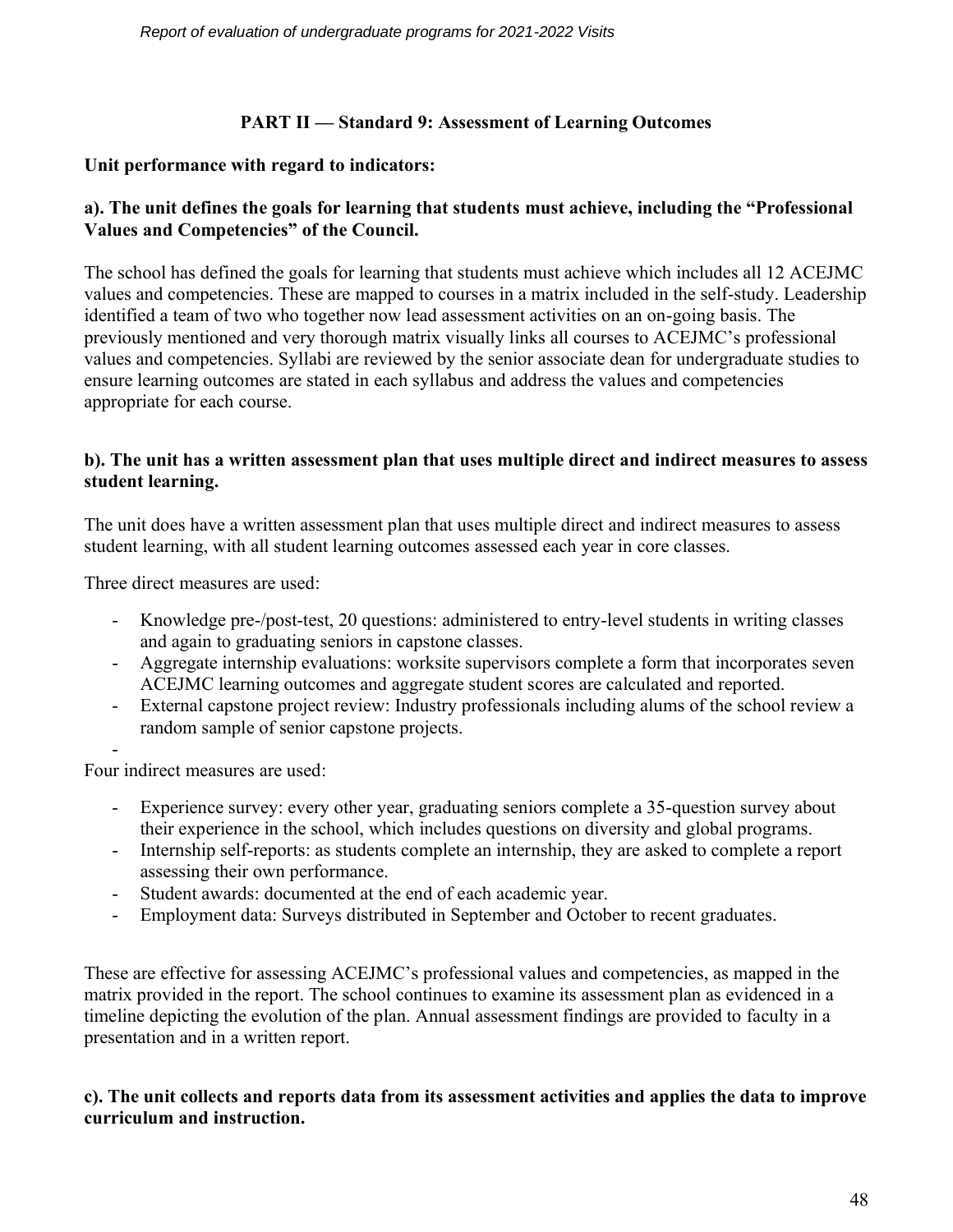Data are collected as detailed above and analyzed by the school's two-person assessment team, with help from the institution's Office of Institution Research and Assessment, which does both qualitative and quantitative analyses based on instructions provided by the team.

Using the knowledge test as an example, the means of the incoming students' (pre-test) answers to each question are compared with those of the graduating students (post-test) to determine if there are statistically significant differences that indicate learning has occurred, according to the assessment team. "Because we have multiple test questions that relate to each competency, we also analyze by group," said the assessment team leaders. "On the knowledge test, our performance targets are post-test scores higher than pre-test scores and at least 70% of questions answered correctly." The results of each year's knowledge survey, as well as the results of the external reviews, are compared to previous years' results to ascertain whether actions overcame weaknesses.

Examples of competencies not mastered satisfactorily in recent assessment reports are #8 research and evaluation and #11 basic numerical and statistical concepts. Actions taken to remedy this include new courses that focus on audience analytics, marketing intelligence and investigative journalism, and three new hires to teach in these areas to address the research and evaluation weaknesses. To strengthen basic numerical and statistical concepts, several courses were developed such as Data-Driven Journalism (includes instruction on basic statistics and data literacy); Market Intelligence (teaches statistics, audience metrics, and market research to inform business decisions); and Digital Advertising and Marketing (instruction on applying statistics to strategic communication decisions). Existing courses were also revised to strengthen understanding of numerical concepts, per the team. Additional courses have been proposed to continue to continue to strengthen these two competencies.

More broadly, based on assessment findings, the unit moved to a curriculum that is described in the selfstudy as "more integrated, multi-platform and multi-industry." The site visit confirmed this. The school's strategic plan further illustrates that assessment data are being used, informing the plan.

#### **d). The unit maintains contact with the alumni to assess these experiences in the professions and to provide suggestions for improving curriculum and instruction.**

The school has numerous ways of involving alumni, including a Board of Advisers, the Foundation Board, and the Media and Journalism Alumni Association.

#### **e). The unit includes members of journalism and mass communication professions in its assessment process.**

As noted above, the school reaches out to new alumni for information about their employment as one of the indirect measures. Alumni also participate in the review of capstone projects, one of the direct measures. The site team had the opportunity to meet virtually with some of the school's alumni and board members in a lively discussion. Participants were not only proud of the school but also exhibited a depth of knowledge about the curriculum that demonstrated their involvement.

## **SUMMARY:**

The school has developed and implemented a robust and thoughtful assessment plan, led by two dedicated members of the faculty/staff. The plan continues to evolve as it should to keep pace with the needs of rapidly changing industries. The assessment team is now refining measures to accommodate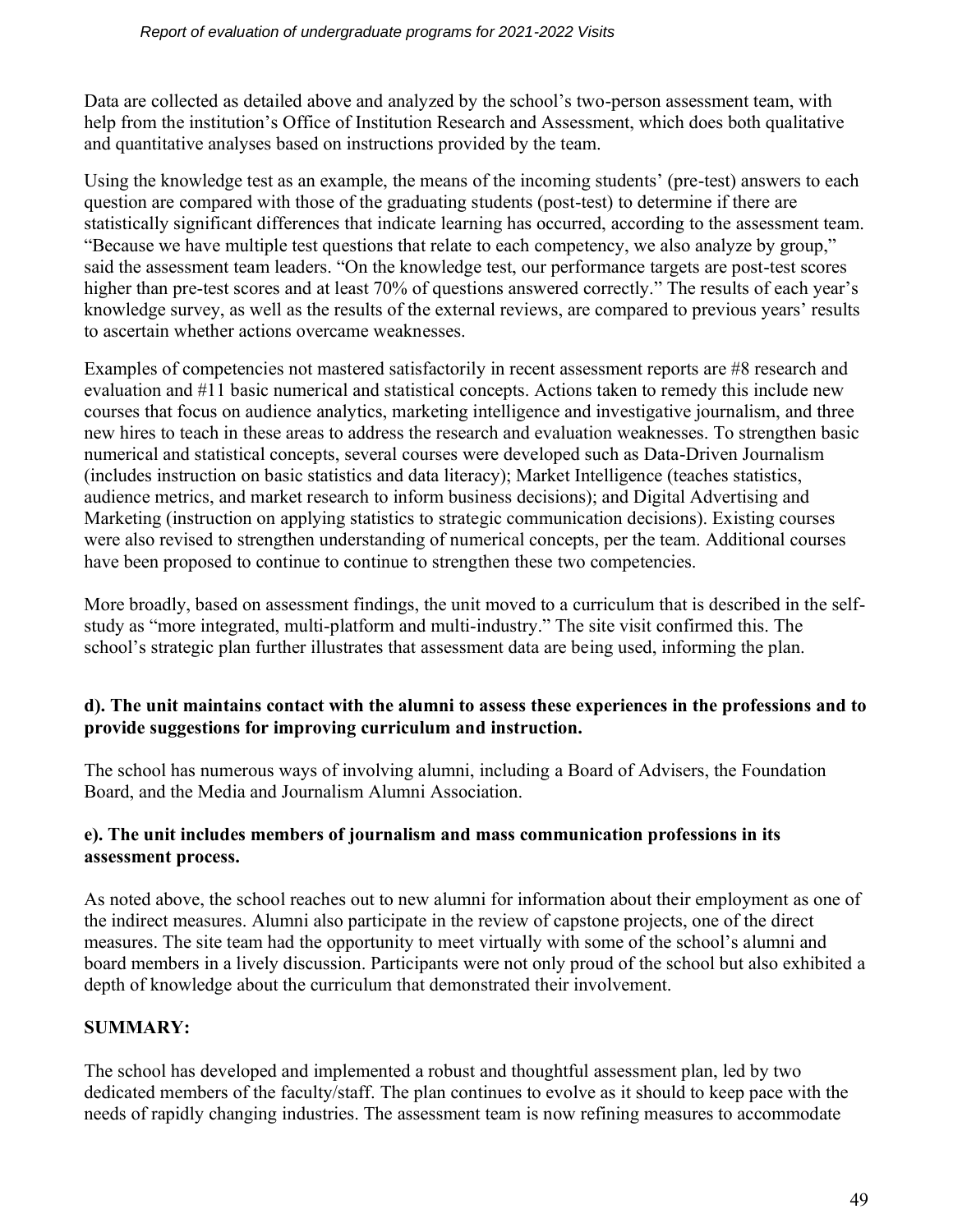curriculum changes that were made based on past assessment data, particularly in areas of diversity and numeracy. This demonstrated the evolving, dynamic and cyclic nature of effective assessment.

## **Overall evaluation, compliance/non-compliance:**

**COMPLIANCE**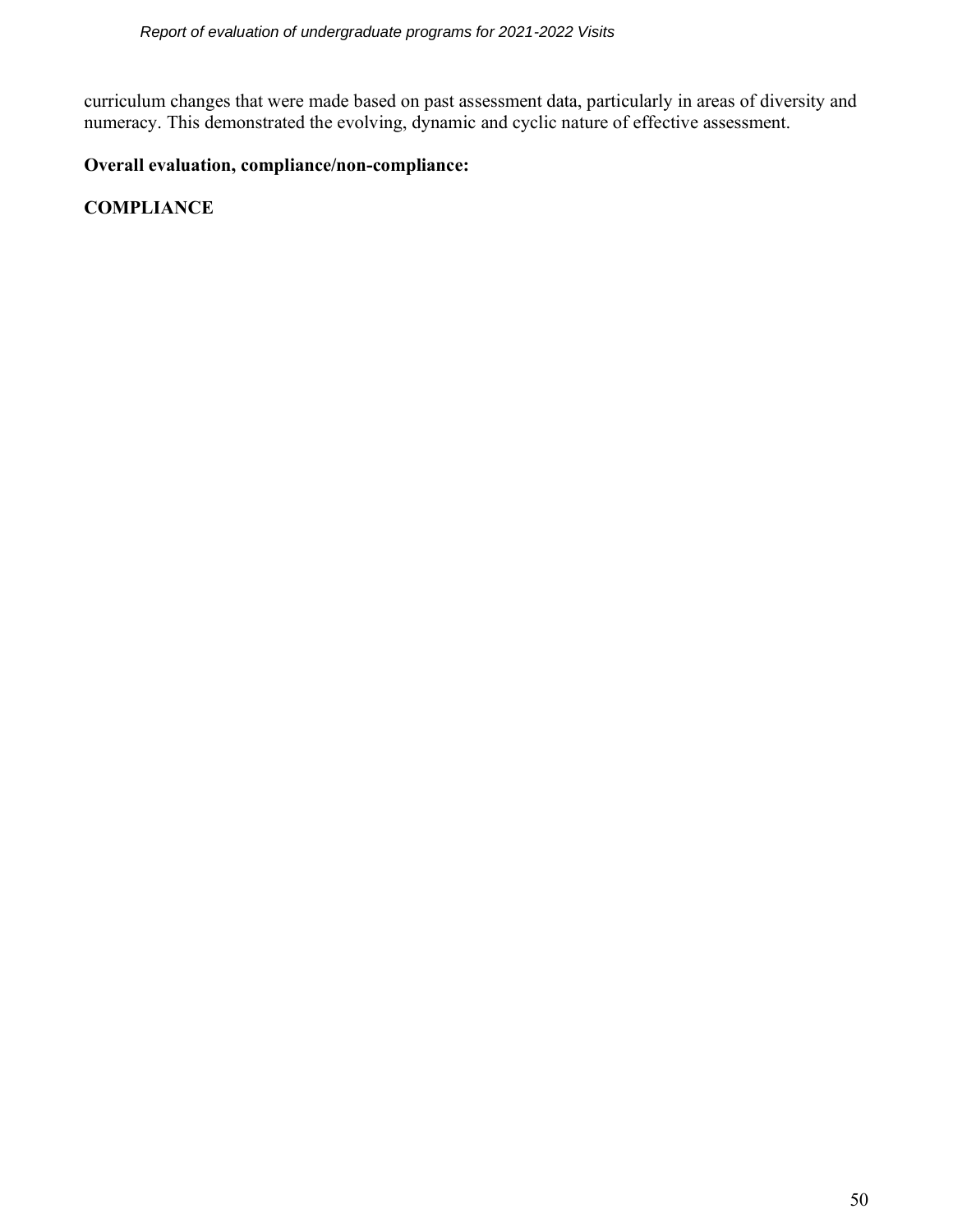### **PART III: Summary by site visit team**

1) Summarize the strengths and weaknesses of the unit.

- **Strengths**
- A dean who has been "resoundingly successful" at acquiring resources for the school.
- A high quality of education for students, as measured by awards, high placement rates and assessment indicators.
- A simplified curriculum structure
- New ABIDE Committee on diversity
- Students are strong advocates for diversity and inclusion
- Strong student services. Praise from students for advising staff and faculty availability.
- Despite university-imposed budget reductions, the unit is financially strong (especially through recent major gifts)
- **Weaknesses**
- A faculty angered by controversies, resulting in what one called a "culture of complaint."
- A fairly widespread faculty view there is insufficient shared governance.
- A growing concern about trustee involvement and threats to academic independence.

Many faculty complaints there is need for more transparency by the dean and university leadership.

 - A need for more Advertising/Public Relations faculty to address an imbalance when compared to student/faculty ratio for Journalism.

- Faculty/student complaints that video and sound equipment is out of date and often unavailable.

2) List the standards with which the unit is not in compliance.

## **Standard 3: Diversity and Inclusion**

3) Summarize the problems or deficiencies that should be addressed before the next evaluation (i.e., related to non-compliance with standards).

**The school needs to work to match the diversity plan to ongoing initiatives in faculty and student recruitment and retention. In addition, the school needs to infuse diversity and inclusion throughout their curriculum and teaching.**

4) In the case of a recommendation for provisional accreditation, list the deficiencies that should be addressed before the provisional status can be removed.